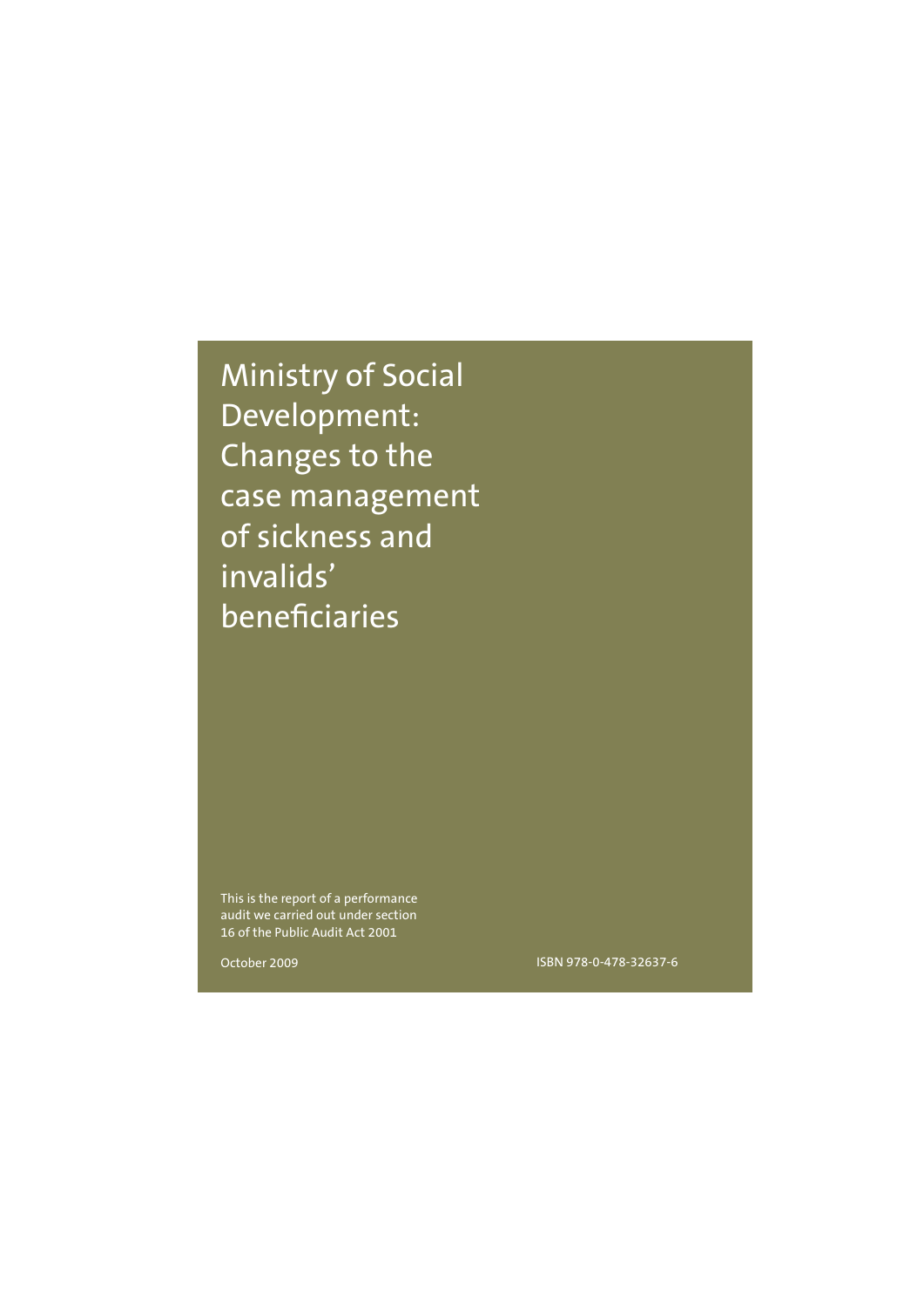## **<sup>2</sup> Contents**

| Overview                                                                                                                                                                                                                                                                                                                                                                                                                                                                                                                                                       | 3                                                        |
|----------------------------------------------------------------------------------------------------------------------------------------------------------------------------------------------------------------------------------------------------------------------------------------------------------------------------------------------------------------------------------------------------------------------------------------------------------------------------------------------------------------------------------------------------------------|----------------------------------------------------------|
| Our recommendations                                                                                                                                                                                                                                                                                                                                                                                                                                                                                                                                            | 5                                                        |
| Part 1 - Introduction<br>Why we carried out our audit<br>What we looked at<br>Our audit expectations<br>How we carried out the audit<br>What we did not audit                                                                                                                                                                                                                                                                                                                                                                                                  | 7<br>7<br>7<br>8<br>9<br>10                              |
| Part 2 - The Working New Zealand: Work-Focused Support Programme                                                                                                                                                                                                                                                                                                                                                                                                                                                                                               | 11                                                       |
| Sickness benefits and invalids' benefits<br>Purpose of the Programme<br>Changes to Work and Income's case management of sickness and invalids' beneficiaries<br>Savings estimated to be achieved as a result of extending the Programme                                                                                                                                                                                                                                                                                                                        | 11<br>11<br>12<br>16                                     |
| Part 3 – Determining eligibility for sickness and invalids' benefits                                                                                                                                                                                                                                                                                                                                                                                                                                                                                           | 17                                                       |
| Our overall findings<br>Information recorded in medical certificates<br>Health practitioner practices in issuing medical certificates<br>Using other information to help determine eligibility<br>Referrals to regional health advisors and regional disability advisors                                                                                                                                                                                                                                                                                       | 17<br>18<br>19<br>20<br>25                               |
| Part 4 – Comprehensive case management                                                                                                                                                                                                                                                                                                                                                                                                                                                                                                                         | 29                                                       |
| Our overall findings<br>Information to help case managers and beneficiaries with their planning<br>Engaging and planning with beneficiaries<br>Work and Income's expectations for periodic contact<br>Using information about beneficiaries' work-readiness<br>GPs' views on communication with Work and Income staff<br>Case managers' use of provisions in the Social Security Act 1964<br>Following regional advisors' recommendations<br>Available services and referrals to those services<br>Case management tools and monitoring the use of those tools | 29<br>31<br>31<br>35<br>39<br>41<br>42<br>43<br>44<br>45 |
| Part 5 – Monitoring and evaluating the effectiveness of the Programme                                                                                                                                                                                                                                                                                                                                                                                                                                                                                          | 47                                                       |
| Our overall findings<br>Background<br>Monitoring the results of the Programme<br>Evaluation of the Programme                                                                                                                                                                                                                                                                                                                                                                                                                                                   | 47<br>48<br>49<br>50                                     |
| Appendices                                                                                                                                                                                                                                                                                                                                                                                                                                                                                                                                                     |                                                          |
| 1 Our audit methodology<br>2 How people qualify for a sickness benefit or invalid's benefit                                                                                                                                                                                                                                                                                                                                                                                                                                                                    | 55<br>61                                                 |
| <b>Figures</b><br>1 Responsibilities in relation to sickness and invalids' beneficiaries<br>2 Reassessment periods for invalids' beneficiaries (as at September 2008)<br>3 Service groups, intervention points, and the frequency and methods of contact for sickness and invalids'<br>beneficiaries<br>4 Southern region's initiative for sickness beneficiaries                                                                                                                                                                                              | 14<br>33<br>36<br>38                                     |
| 5 Specific rules governing timeframes for appointments with beneficiaries                                                                                                                                                                                                                                                                                                                                                                                                                                                                                      | 39                                                       |

6 Changes in benefi ciary numbers between September 2007 and December 2008 52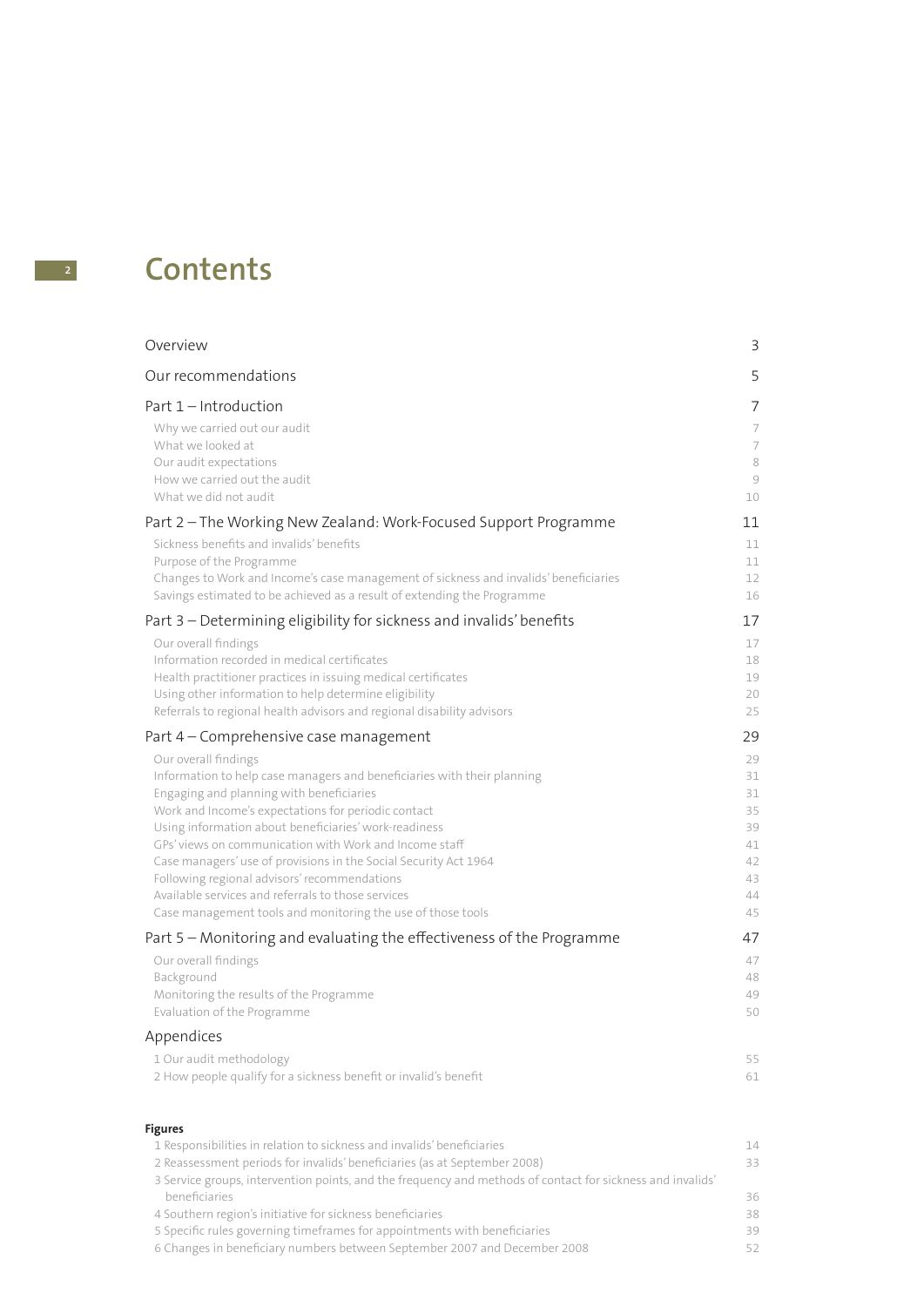## **Overview <sup>3</sup>**

In 2008/09, the Ministry of Social Development (the Ministry) spent about \$1.9 billion on sickness and invalids' benefits, providing income support to people who were unable to work because of ill health or a disability. In June 2009, there were about 54,000 people receiving a sickness benefit because they were temporarily unable to work, and about 84,000 people receiving an invalid's benefit because they were permanently and severely restricted in their ability to work.

As part of the Working New Zealand: Work-Focused Support Programme, the Ministry put into practice a number of changes in September 2007 to improve how it determined eligibility for sickness and invalids' benefits, and to actively manage cases through regular and effective contact with people receiving those benefits. The aim of the changes was to provide appropriate services and support to beneficiaries so that any who might be able to work (full-time or part-time) could prepare for, make the transition to, and stay in work. By 2010/11, the changes were expected to result in savings of \$49 million each year.

Around one year after the changes were introduced, my staff looked at how well the changes were operating and whether they were starting to have the intended effect. The Ministry had ensured that the systems and staff required to implement the changes were largely in place by September 2007. The systems and staff included a redesigned medical certificate to provide better information, an online medical database to help case managers assess applications, and additional staff (including regional health advisors and regional disability advisors) to support case managers in their decision-making.

At the time of our audit, however, the Ministry had yet to initiate its intended regular and effective contact with many beneficiaries. It had yet to implement a Client Management System and had not secured all the contracts for new health services. Although the changes were starting to take effect, they were not being delivered consistently.

The redesigned medical certificate, when completed well, was providing case managers with better information for determining eligibility. Regional health advisors and regional disability advisors were providing case managers with valuable support for assessing complex applications, but their practice in conducting reviews varied. These advisors and their reviews were not being used consistently.

Where regions had prepared strategies for making contact and actively working with groups of beneficiaries, such as youth on the sickness benefit, there was evidence that people were supported to return to work or participate in their communities. However, the Ministry had yet to establish contact with many long-term sickness and invalids' beneficiaries, either to better support them in the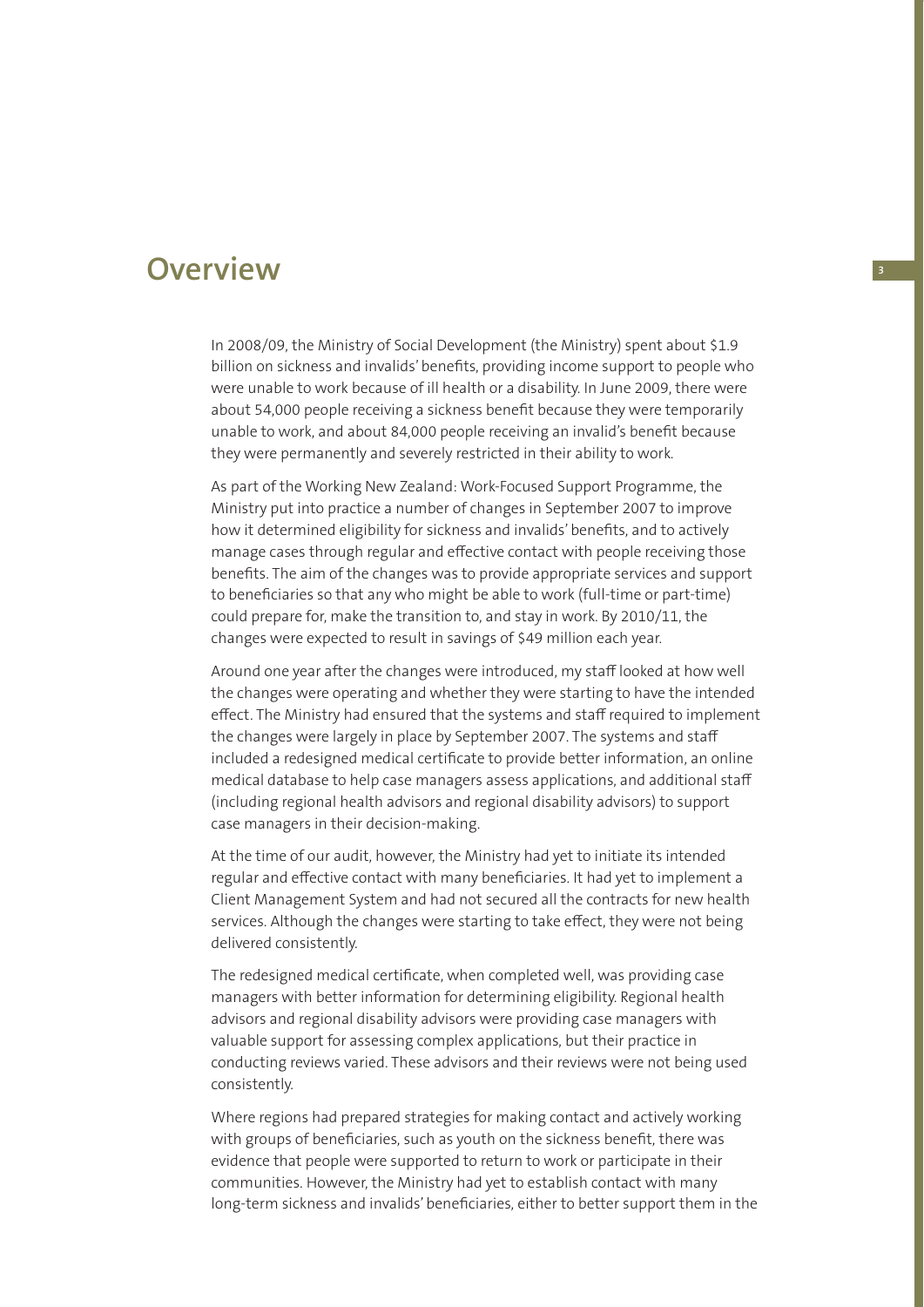community or to discuss planning or training for a return to work. The Ministry told us that it expected to establish contact with increasing numbers of sickness and invalids' beneficiaries. It had not set a timeframe for doing so.

The economic and employment environment in which the Ministry has been supporting beneficiaries has deteriorated since it introduced the September 2007 changes, and the Ministry has had to focus on increasing numbers of recently unemployed people.

The Ministry also has a challenging task in managing large numbers of sickness and invalids' beneficiaries who require different kinds of support and services. Sickness and invalids' beneficiaries have a wide spectrum of needs. Some need income support because they are temporarily unable to work because of ill health or a disability. Others need support because they are permanently and severely restricted in their ability to work. Some beneficiaries are not able to work more than 15 hours a week, and some will never be able to work.

We encourage the Ministry to build on the progress that it has made so far. We note that the Ministry has plans to introduce – in stages – more active case management for all groups of sickness and invalids' beneficiaries. Until the Ministry establishes regular and effective contact with all beneficiaries according to their circumstances and needs – as it intended to under the changes – it will not be able to achieve the full case management benefits of the Programme.

Although it is too early to expect to see significant outcomes from the changes, the systems for gathering the monitoring data should have been in place from the outset. We have recommended that the Ministry improve how it is monitoring the effect of the changes, so it will be able to assess how well the various initiatives are working and how well the Programme is achieving its outcomes (including whether the intended savings are made).

I thank the staff from the Ministry for the assistance they have provided.

1 In lyn

Phillippa Smith Deputy Controller and Auditor-General

13 October 2009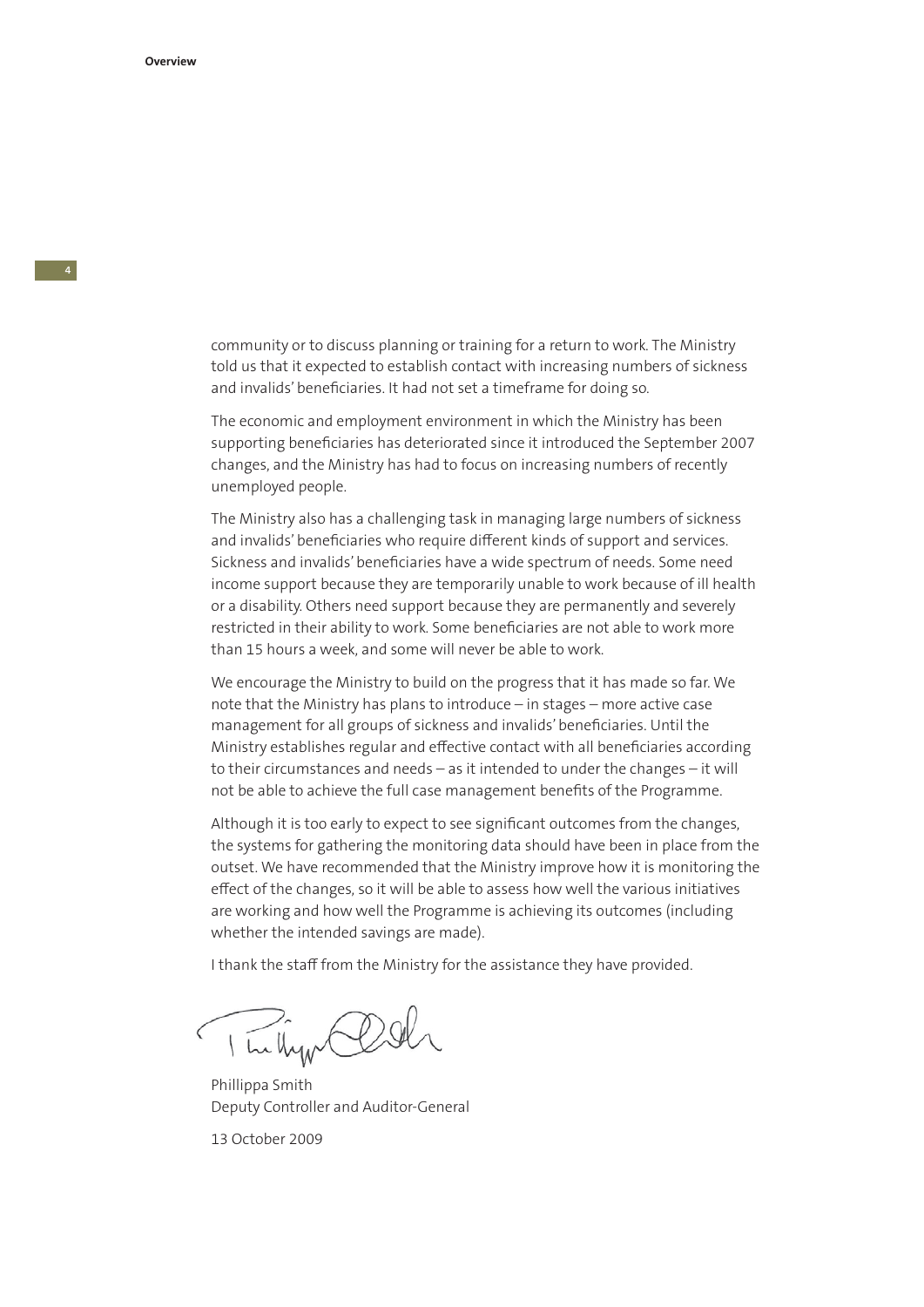## **Our recommendations <sup>5</sup>**

#### **Determining eligibility for sickness and invalids' benefits**

We recommend that the Ministry of Social Development:

- 1. find out why there are variations in the amount and quality of information provided by health practitioners in the medical certificate, and help health practitioners provide – without undue burden on their time – the information that Work and Income needs;
- 2. in cases of long-term and complex medical conditions, actively use information about treatment to inform decisions about the permanence and severity of a person's condition(s) and how they affect a person's ability to work;
- 3. improve its monitoring of patterns in how health practitioners issue medical certificates to help ensure that certificates are completed and issued appropriately;
- 4. when deciding on eligibility for long-term sickness beneficiaries, provide further guidance to case managers on when to refer cases to a regional health advisor or regional disability advisor for a detailed review of the beneficiary's file;
- 5. consider using vocational assessments more often for beneficiaries with complex and long-term medical conditions and multiple barriers to work;
- 6. provide Work and Income case managers with more guidance about using the Medical Disability Advisor, clarifying when they ought to use that database to check the expected effect of a person's medical condition on their ability to work and likely return to work;
- 7. broaden the criteria used to refer benefit applications to regional health advisors and regional disability advisors so that, as resources allow, more cases can be reviewed for ongoing entitlement to the sickness benefit or invalid's benefit: and
- 8. better promote best practice for Work and Income regional health advisors and regional disability advisors and make best use of these advisors.

#### **Comprehensive case management**

We recommend that the Ministry of Social Development:

- 9. review the circumstances of longer-term sickness and invalids' beneficiaries to better identify those for whom work is an option, and provide them with appropriate case management and employment-focused services;
- 10. as resources allow, use the available information to determine whether invalids' beneficiaries classified as "never to be reassessed" should be more actively case managed;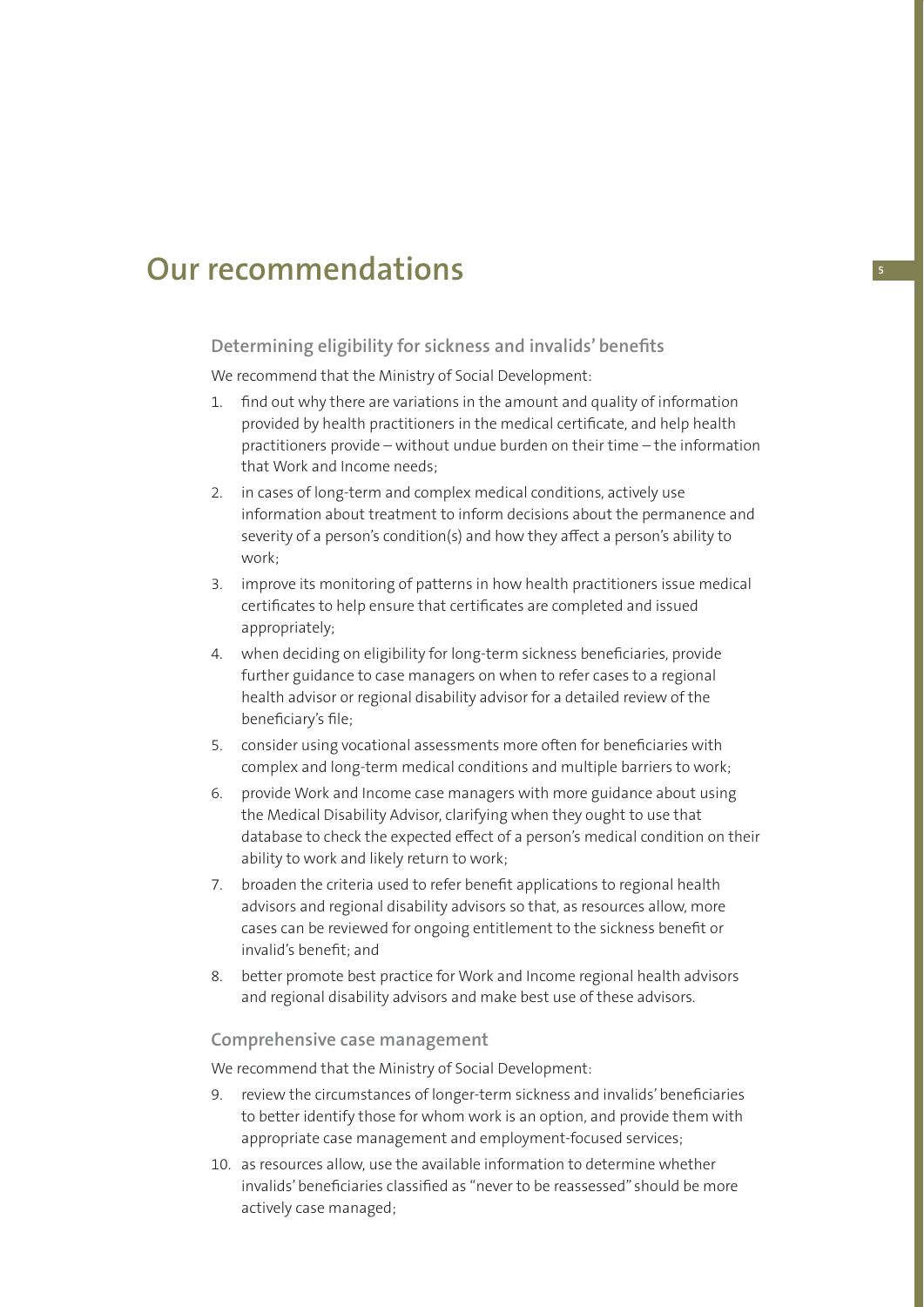- 11. investigate why contact with beneficiaries is intermittent and reactive, and introduce improvements to ensure that case managers engage systematically and actively with beneficiaries, in keeping with the Ministry's expectations for periodic contact;
- 12. ensure that Work and Income case managers contact sickness and invalids' beneficiaries about work planning if information indicates that they may be ready to prepare for or return to work;
- 13. investigate ways of working more actively with general practitioners and responding to their comments in medical certificates;
- 14. where fair and appropriate, explore the full range of options for engaging with those sickness and invalids' beneficiaries who do not express an interest in preparing for or moving towards work;
- 15. reinforce the need for Work and Income case managers to consistently follow the recommendations made by regional health advisors and regional disability advisors; and
- 16. expand the scope of regular monitoring to help ensure that case managers maintain periodic contact with beneficiaries in keeping with Work and Income's guidance.

**Monitoring and evaluating the effectiveness of the Programme** 

We recommend that the Ministry of Social Development:

- 17. extend the monitoring framework beyond beneficiary numbers, and prepare measures that will assist the ongoing development of the Working New Zealand: Work-Focused Support Programme; and
- 18. modify its evaluation strategy to better measure the extent to which the Working New Zealand: Work-Focused Support Programme is achieving the intended outcomes, including increased numbers of beneficiaries casemanaged into work (where appropriate) and expected savings in benefit expenditure.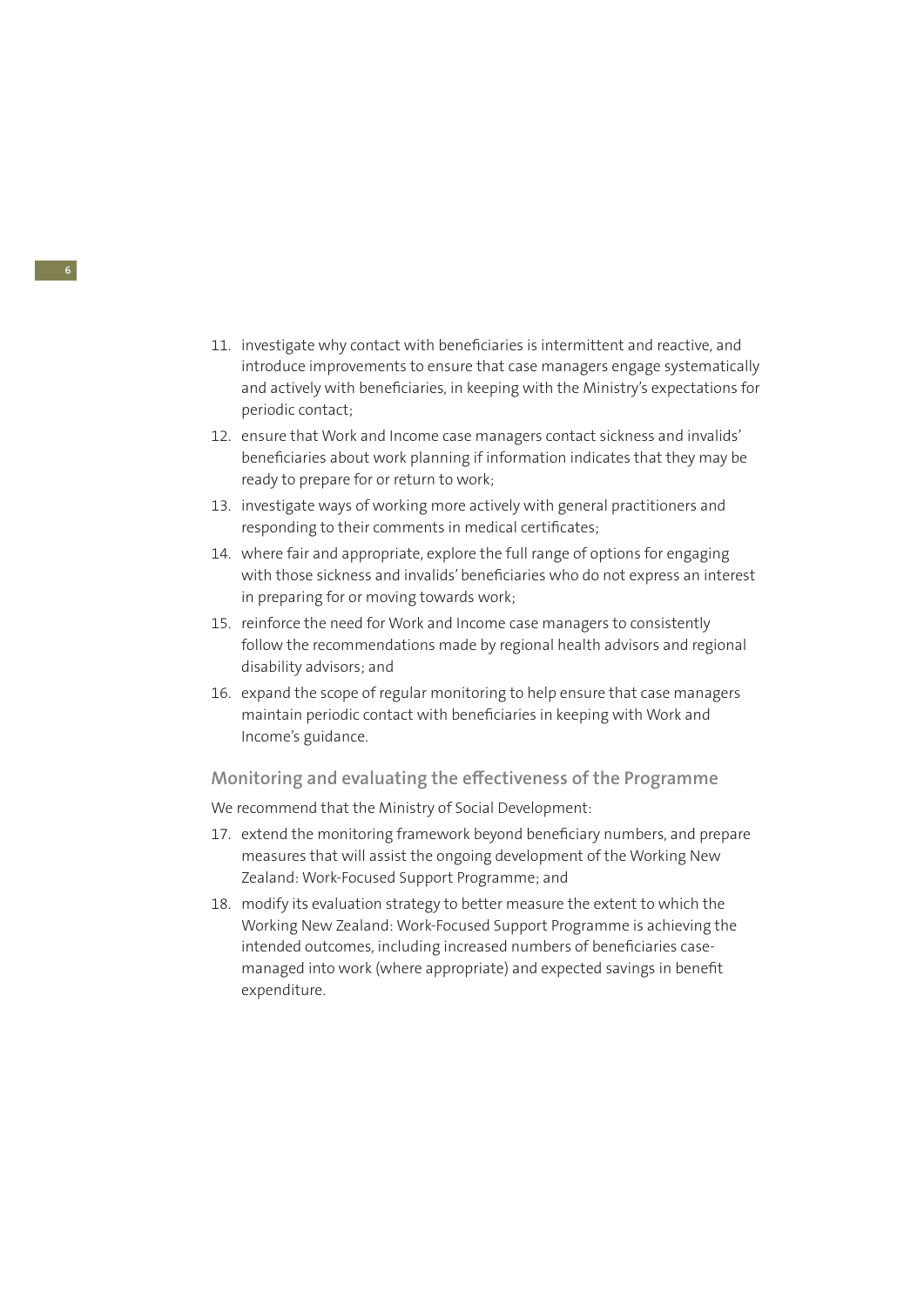## Part 1 **Introduction 7**

### 1.1 In this Part, we discuss:

- why we carried out our audit;
- what we looked at;
- our audit expectations;
- how we carried out the audit; and
- what we did not audit.

## Why we carried out our audit

- 1.2 We carried out a performance audit to provide Parliament and the public with assurance that the Ministry of Social Development (the Ministry) – through its service delivery arm, Work and Income – was effectively managing sickness and invalids' beneficiaries.
- 1.3 In 2007/08, the financial year immediately before our audit fieldwork, the Ministry had spent about \$1.8 billion on sickness benefits and invalids' benefits. In December 2008, there were 83,501 people receiving an invalid's benefit and 50,896 people receiving a sickness benefit. In line with patterns in other developed countries, those on sickness and invalids' benefits comprised the largest – and growing  $-$  group of beneficiaries.
- 1.4 In 2008/09, the Ministry spent about \$1.9 billion on these benefits. In June 2009, there were about 54,000 people receiving a sickness benefit because they were temporarily unable to work, and about 84,000 people receiving an invalid's benefit because they were permanently and severely restricted in their ability to work.

## What we looked at

- 1.5 Specifically, we looked at how case management changed when the Working New Zealand: Work-Focused Support Programme (the Programme) was extended to include sickness and invalids' beneficiaries from September 2007.<sup>1</sup> Extending the Programme introduced changes that were designed to better assess eligibility for these types of benefit and to more actively help and encourage beneficiaries into work (where appropriate). The Ministry anticipated that it would take five years for the changes to deliver results. Those expected results included a reduction in the number of sickness and invalids' beneficiaries, and reduced spending on these types of benefit.
- 1.6 Effectively applying eligibility criteria, and timely referrals to accessible and appropriate services, are critical to achieving the Government's goal of moving beneficiaries into work as their circumstances allow. For these reasons, our audit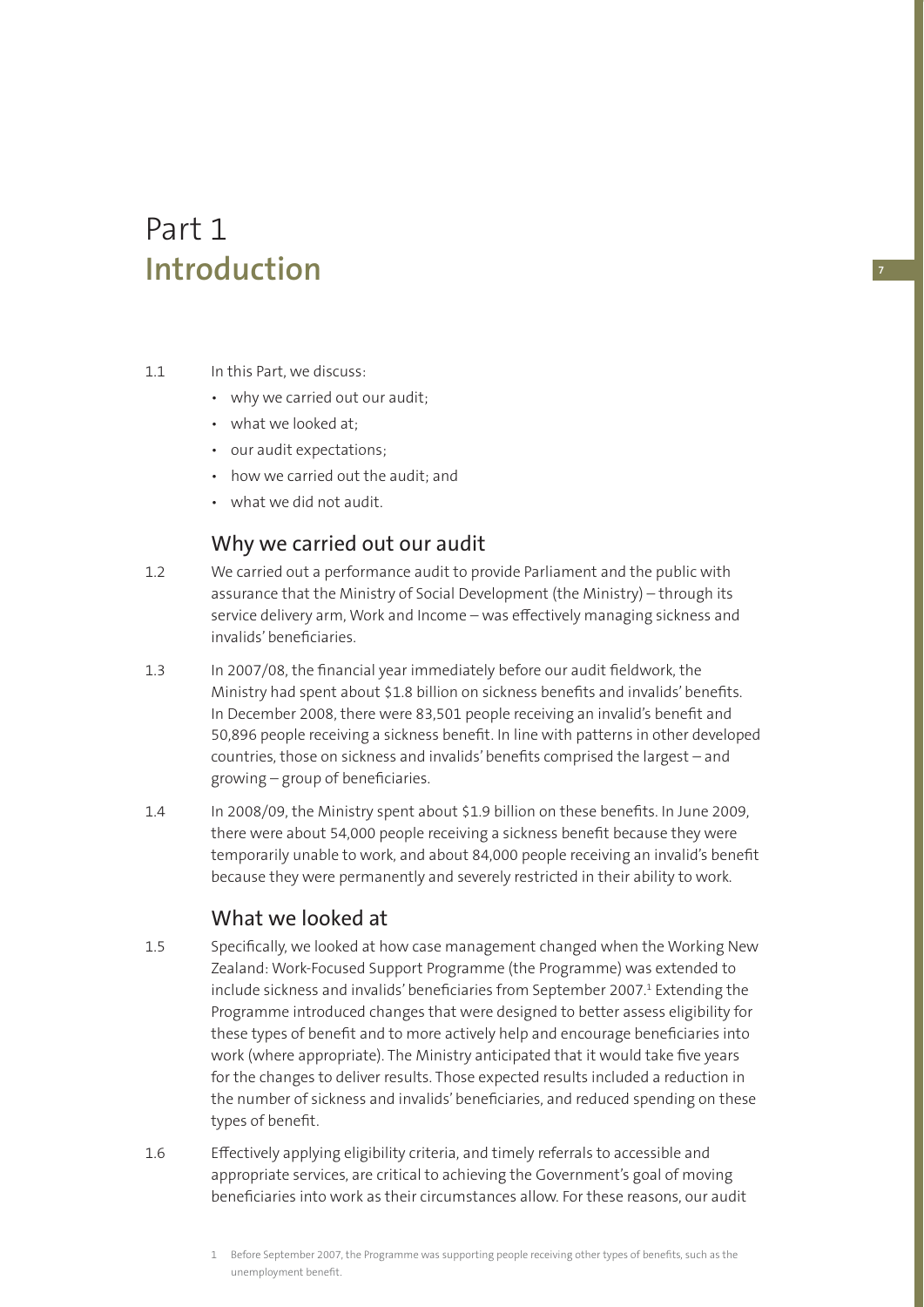focused on how Work and Income assessed a person's eligibility for a sickness or invalid's benefit, and on the comprehensive case management that the Programme was intended to produce.

#### **Structure of this report**

1.7 Part 2 of this report explains the Programme in greater detail. Part 3 discusses how Work and Income was gathering and using the information needed to determine whether a person met the eligibility criteria for a sickness benefit or invalid's benefit. Part 4 discusses how well comprehensive case management was helping sickness and invalids' beneficiaries into work, as appropriate, or providing them with ongoing support and services. Part 5 discusses the Ministry's efforts in monitoring and reporting on movements in beneficiary numbers, and in evaluating the progress and effectiveness of the changes that extended the Programme to sickness beneficiaries and invalids' beneficiaries.

## Our audit expectations

- 1.8 We expected the Ministry to gather and use the information needed to determine whether a person was eligible for a sickness benefit or invalid's benefit. Making an informed decision requires case managers to consider and interpret various pieces of information about the applicant. The primary source of information is the health practitioner's assessment of the applicant's medical condition and the effect of that condition on the person's ability to work, as recorded in a medical certificate. Other relevant information can also be held in paper-based and electronic records that Work and Income might already hold about the person.
- 1.9 Deciding whether a person is eligible for a sickness benefit or invalid's benefit often requires careful judgement. We looked at how Work and Income's regional health advisors and regional disability advisors were used to support case managers in making these decisions.
- 1.10 We also expected Work and Income to actively identify the needs of individual beneficiaries and either help them into work or support them in the community. This requires a prompt and effective response to indications that the person is ready to plan for their return to work. It also requires periodic and direct contact with the person to identify their needs and plan with them, as their circumstances allow, for their personal development or eventual return to work.
- 1.11 We expected the Ministry to monitor and report on progress in implementing the changes made as part of the Programme, measure the effect on beneficiary numbers, expenditure, and other relevant outcomes, and monitor progress in achieving the savings expected from the Programme. The Ministry estimated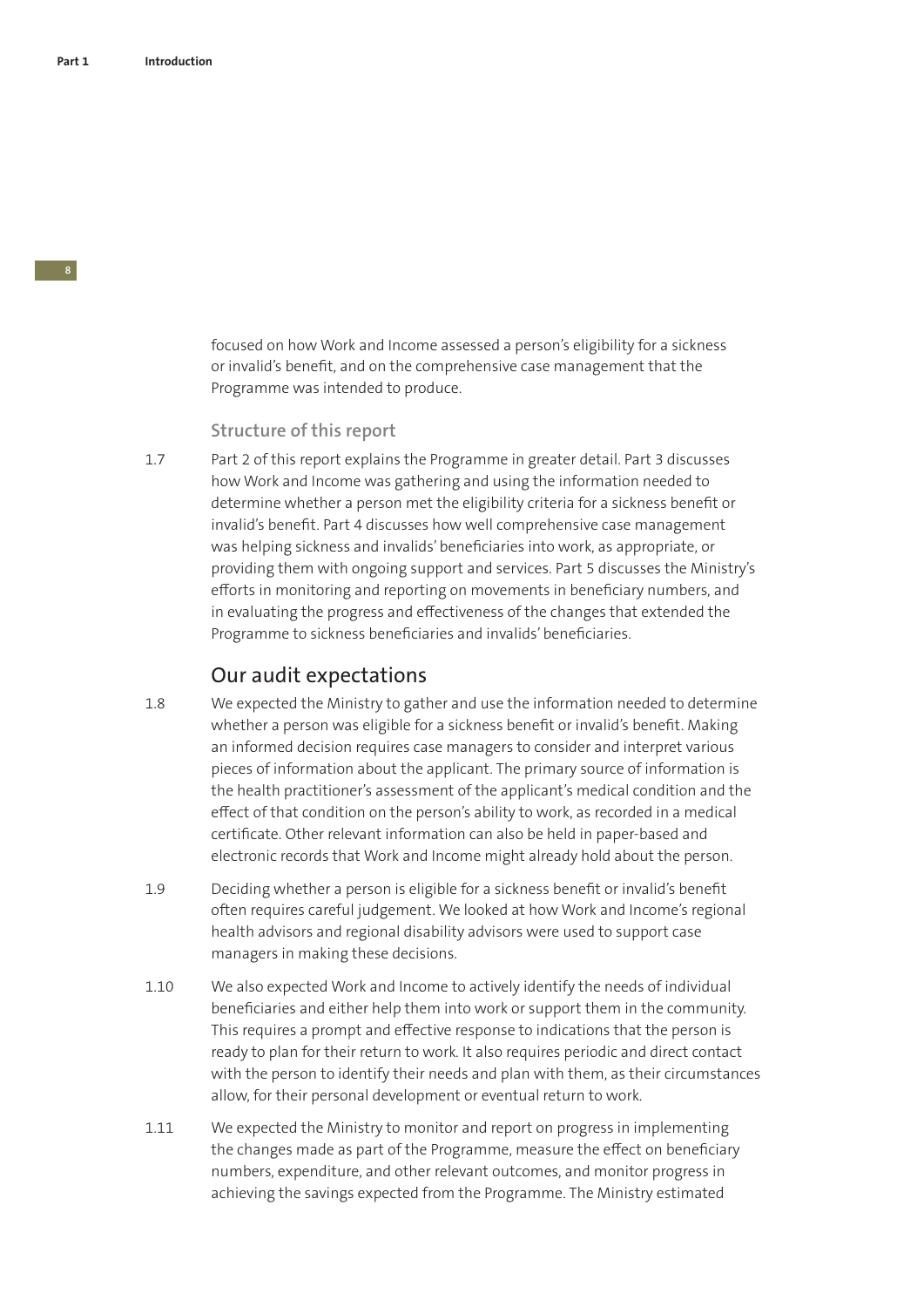annual savings of \$49 million by 2010/11, after all the Programme's changes for sickness and invalids' benefits were in place.

### How we carried out the audit

- 1.12 We carried out our audit fieldwork from September to December 2008. We spoke to staff in the Ministry's head office and in Work and Income's national office about the case management of sickness and invalids' beneficiaries. These staff represented the service development, policy analysis, planning and performance, finance, and research and evaluation functions of the Ministry and Work and Income.
- $1.13$  We visited five of Work and Income's 11 regional offices in Dunedin, Waikato, Auckland, Nelson, and Northland – and two service centres in each of those regions. In the offices and service centres, we spoke with a range of staff, examined plans, strategies, reports, and other documents, and selected a sample of case files for 320 beneficiaries to examine. We used the sample to assess how Work and Income staff were deciding whether people were eligible for a sickness benefit or invalid's benefit, and to assess case management processes.
- 1.14 Our sample comprised files from two beneficiary groups: people with psychological or psychiatric conditions; and people with musculoskeletal disorders. These are the two major categories of incapacity among sickness and invalids' beneficiaries. The overall increase in beneficiary numbers is largely because of the increasing numbers of beneficiaries with these types of incapacity.
- 1.15 We have referred to numbers of cases in the report to show the extent of what we found in the sample we examined. The numbers sometimes relate to a subgroup of our sample. Where cases relate to a subgroup, we have given the size of that subgroup. We did not intend that the figures be extrapolated to all sickness and invalids' beneficiaries.
- 1.16 We also sent a questionnaire to general practitioners (GPs), the health practitioners who fill out most of the medical certificates that applicants for a sickness benefit or invalid's benefit must provide to Work and Income. The questionnaire asked GPs about this role, the design of the medical certificate, and their communication with Work and Income.
- 1.17 Appendix 1 has more detailed information about our audit methodology our visits to the offices and service centres, our sampling, and the questions that we asked GPs in our questionnaire.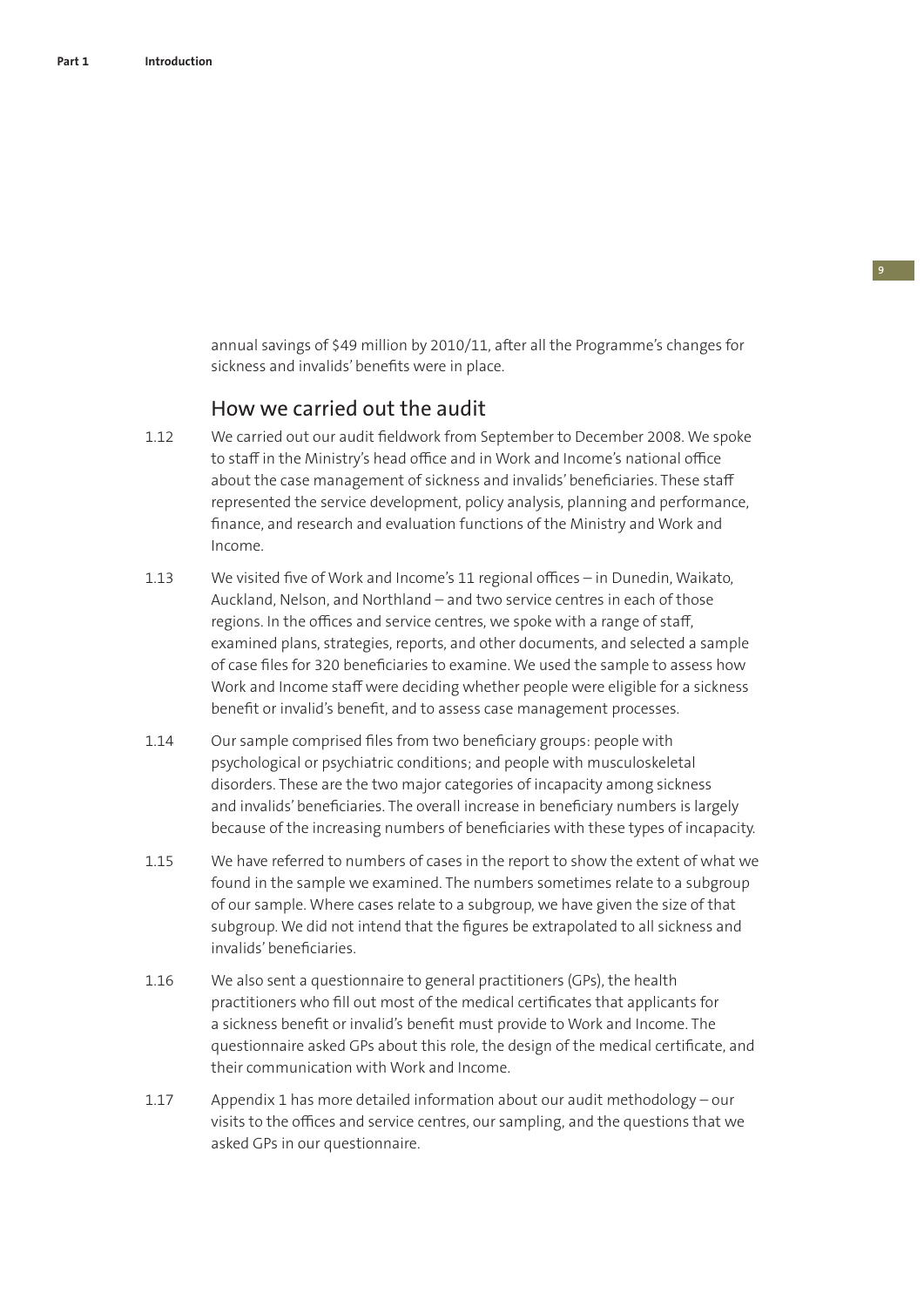## What we did not audit

1.18 We did not audit:

- whether staff were complying with the Ministry's administrative rules and other requirements for considering applications for a sickness benefit or invalid's benefit;
- whether beneficiaries were satisfied with the service they received;
- whether beneficiaries were paid their full and correct entitlements; or
- the effectiveness of the Programme for individual beneficiaries, in terms of, for example, living conditions or participation in the community.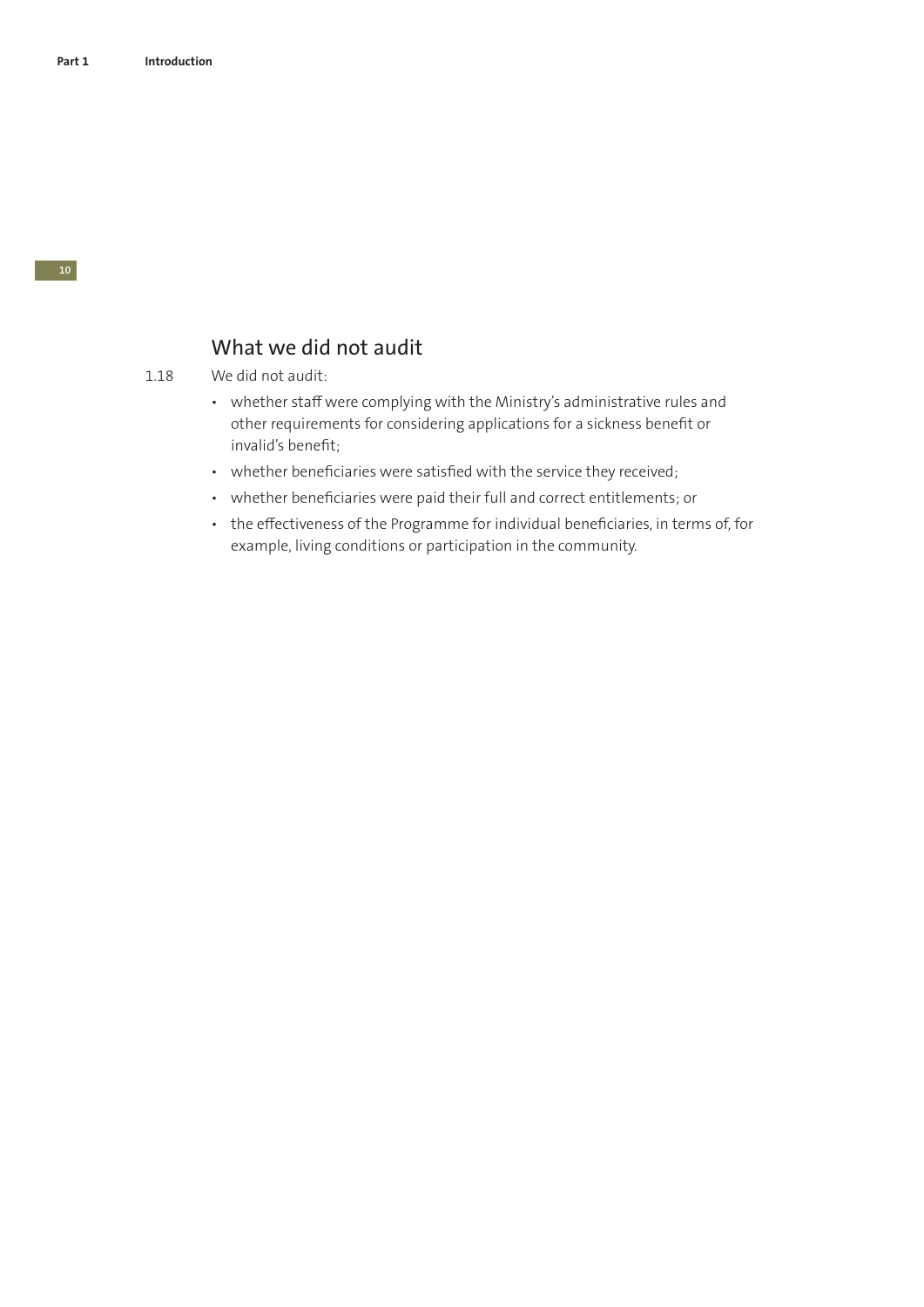# Part 2 **The Working New Zealand: Work-Focused Support Programme**

#### 2.1 In this Part, we describe:

- sickness benefits and invalids' benefits:
- the purpose of the Programme;
- changes to Work and Income's case management of sickness and invalids' beneficiaries; and
- the savings the Ministry estimated would be achieved after the Programme was fully implemented.

## Sickness benefits and invalids' benefits

- 2.2 The administration of sickness and invalids' benefits is governed by provisions in the Social Security Act 1964 (the Act). These benefits are available to people 16 years of age or older, until they become eligible for New Zealand Superannuation.
- 2.3 Sickness benefits are paid to people with short-term medical conditions. A person can receive a sickness benefit only if their medical condition temporarily limits their ability to work.
- 2.4 Invalids' benefits are paid to people with severe longer-term illnesses or disabilities (that is, medical conditions lasting two years or more). A person may be eligible to receive an invalid's benefit if their medical condition permanently and severely restricts their ability to work.
- 2.5 Appendix 2 has more detailed information about how people qualify for a sickness benefit or an invalid's benefit.
- 2.6 For both sickness benefits and invalids' benefits, the most commonly reported diagnoses are psychological and psychiatric conditions, and musculoskeletal conditions. This pattern  $-$  of stress and depression accounting for a significant and growing proportion of people in this beneficiary group, and for a large proportion of total expenditure – is consistent with overseas experience.

## Purpose of the Programme

2.7 The Programme was announced by the then Minister for Social Development and Employment in October 2006. It introduced measures designed to support beneficiaries – such as those on the unemployment benefit – into work where appropriate, and help beneficiaries prepare for a return to work as soon as their circumstances allowed.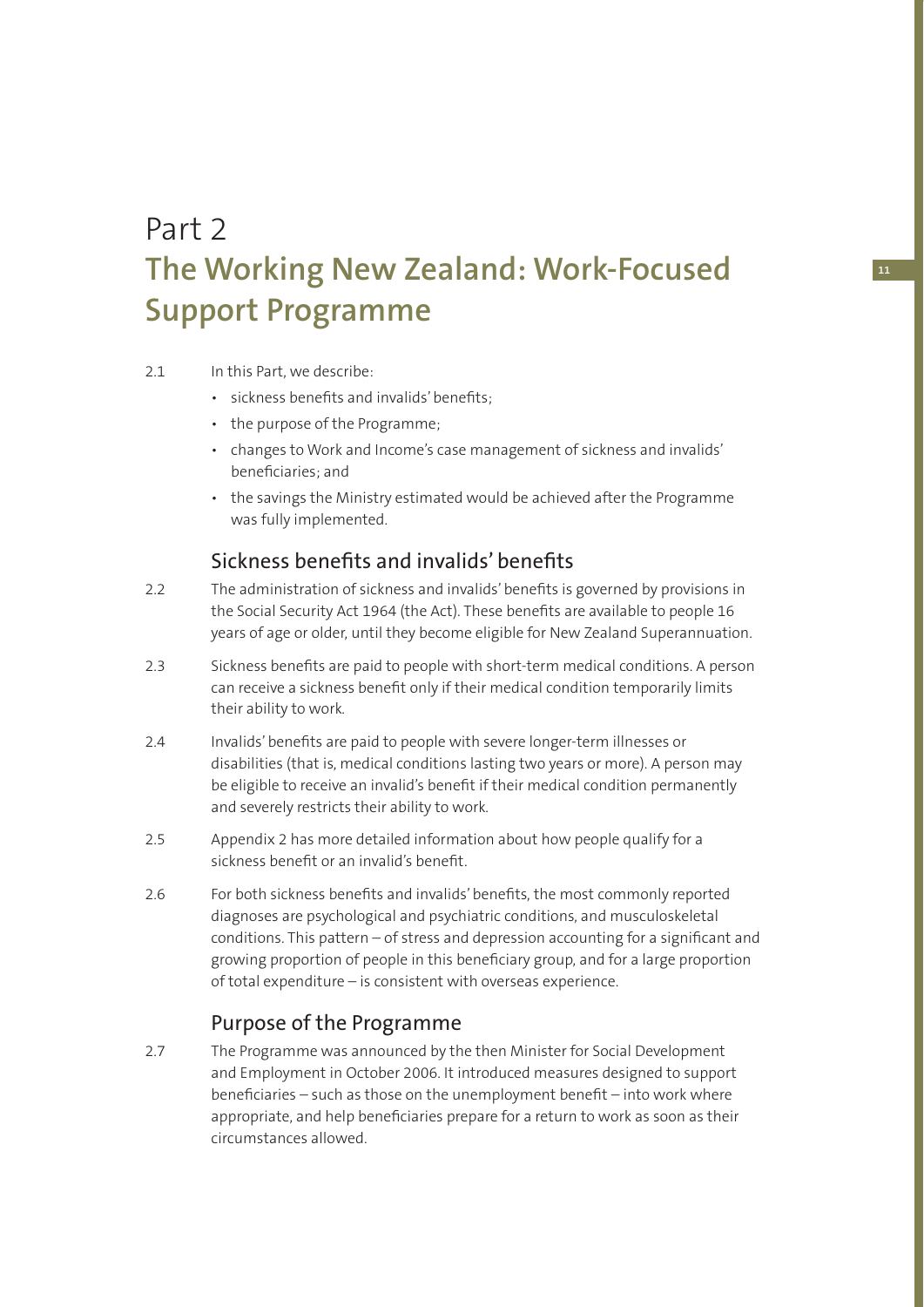#### 2.8 Beneficiaries were placed in one of three different service groups:

- Work Support for people able to work immediately;
- Work Development Support for people who might be able to work if they had extra support to do so, as well as for beneficiaries whose personal circumstances meant that they were not able to work immediately but might be able to do so in the future with the right support in the right job; and
- Community Support for people whose personal circumstances meant they were considered unlikely to be able to work in the foreseeable future.
- 2.9 In September 2007, the Programme was extended to include sickness and invalids' beneficiaries.

## Changes to Work and Income's case management of sickness and invalids' beneficiaries

- 2.10 Extending the Programme meant a more comprehensive case management approach to dealing with sickness and invalids' beneficiaries. Systems and processes were set up to ensure that case managers had access to better information so they could make more effective decisions, and could access services for these beneficiaries.
- 2.11 Some of the major changes introduced included:
	- amendments to the Act;
	- a redesigned medical certificate for health practitioners to complete;
	- additional staff, including regional health advisors and regional disability advisors, to support case managers in their decision-making;
	- an online medical database to help case managers in assessing applications; and
	- a fund enabling the Ministry to purchase health and disability services for beneficiaries.
- 2.12 The first priority for case managers is establishing eligibility for a benefit. Case managers mainly do this by considering the information provided in the redesigned medical certificate. For some beneficiaries, the case manager will use the new resources available, such as the online medical database and the regional advisors.
- 2.13 Once a benefit is granted, beneficiaries are given the opportunity to engage with their case manager – to attend meetings with their case manager, and prepare a Personal Development and Employment Plan. The planning process is designed to identify measures that will help the person into employment.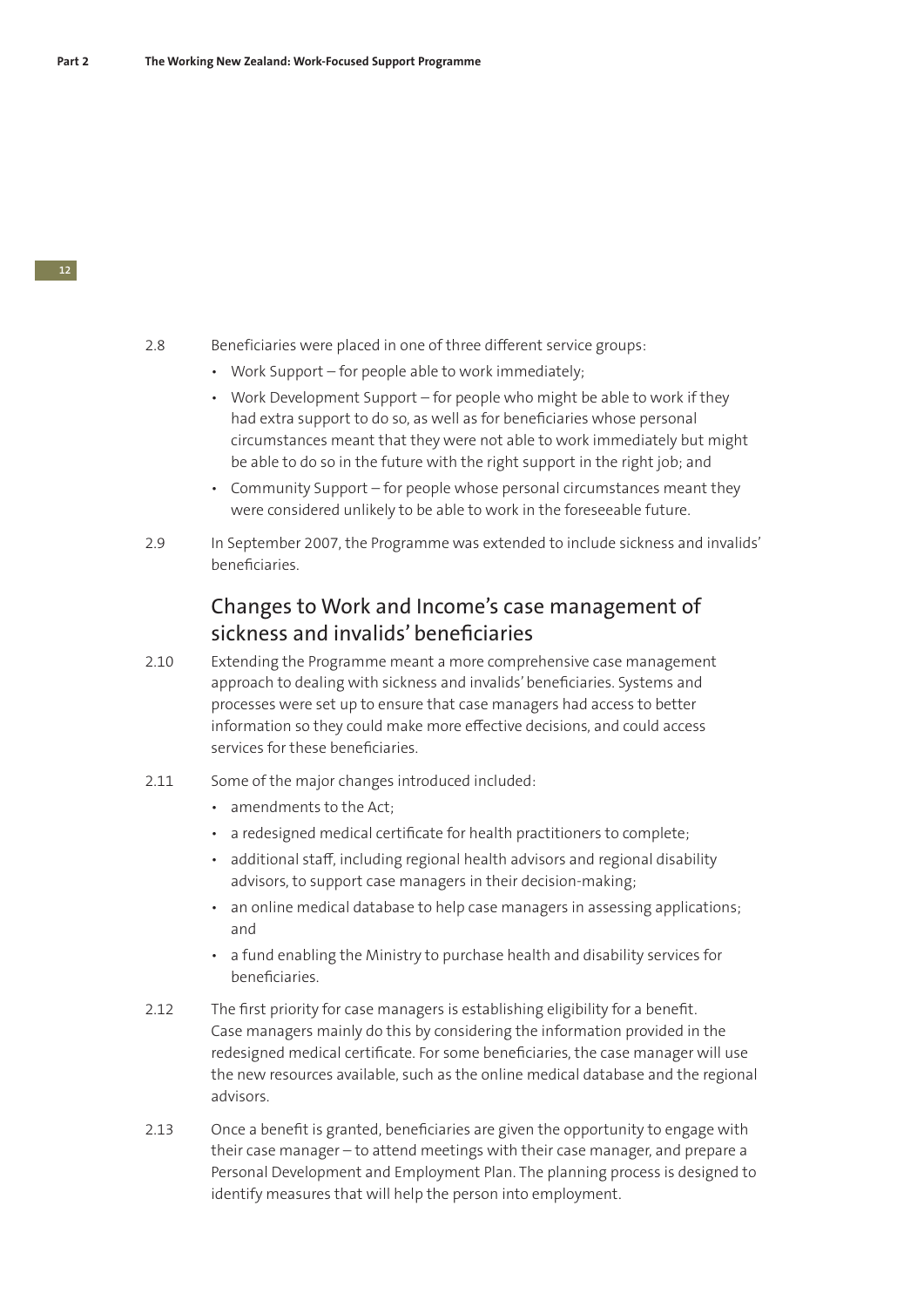2.14 Participating in this planning for work is an option for all sickness and invalids' beneficiaries. The planning process is designed to include regular reviews, and requires beneficiaries to show a commitment to the goals in the plan. Beneficiaries are not required to carry out any work, work experience, or medical treatment as part of their plan.

**Amendments to the Social Security Act 1964**

- 2.15 The Programme was supported by amendments to the Act that introduced the capacity to require sickness and invalids' beneficiaries to participate in work planning. A sanction could be applied  $-$  a reduction in the person's benefit  $-$  if they refused to take part in the planning process, or failed to demonstrate a commitment to the goals in the plan.
- 2.16 In practice, these powers had not been used for sickness and invalids' beneficiaries. Under the Ministry's policy, it was more appropriate for people receiving a sickness or invalid's benefit to take part voluntarily.

#### **Changes to the medical certificate**

- 2.17 During 2007, Work and Income consulted with health practitioners to redesign the medical certificate. Work and Income wanted to collect more detailed and relevant information to use when determining eligibility for the sickness benefit or invalid's benefit.
- 2.18 The redesigned medical certificate, introduced in September 2007, requires the health practitioner – who could be a medical practitioner (usually a GP), dentist, or midwife – to:
	- describe the person's medical condition using specific codes (known as READ codes) that are also used by the Accident Compensation Corporation;2
	- describe how the person's medical condition affects their ability to work and when they are able to return to work, including any restrictions on the type of work that they can carry out or workplace modifications that might be needed;
	- identify any other interventions that could help the person into work and provide any comments that would help the case manager to determine the appropriate support for the person; and
	- assess when the person is likely to be able to return to work.
- 2.19 The information in the medical certificate is important. It helps the case manager to determine whether a person will be eligible for the sickness or invalid's benefit. It is also useful in identifying which services or interventions might help the beneficiary return to work and the likely timing of their return to work.

<sup>2</sup> The READ codes replaced much broader diagnostic categories and are designed to provide case managers with a more detailed and accurate description of the beneficiary's ability to work.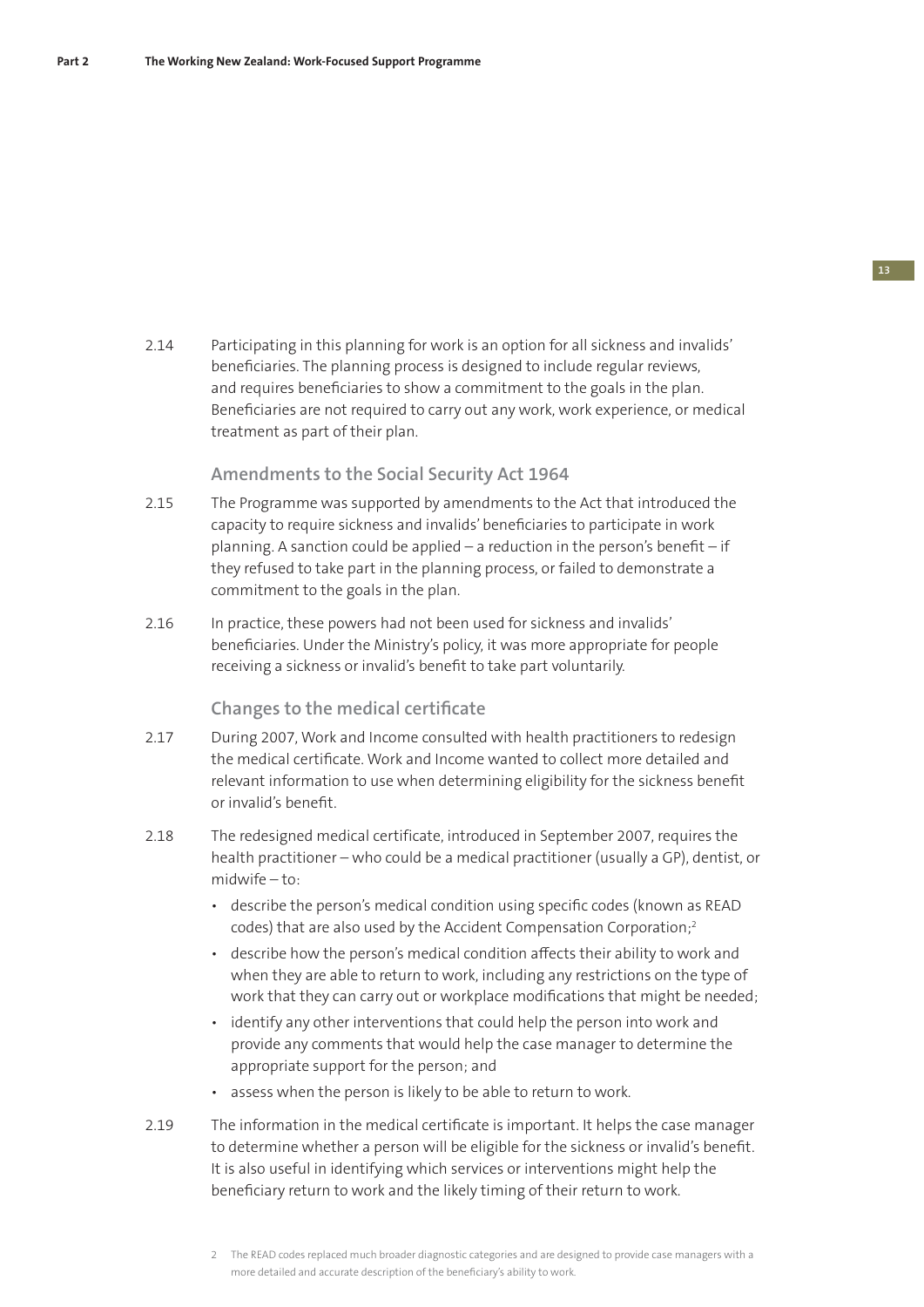2.20 Work and Income issued health practitioners with a comprehensive guideline in September 2007<sup>3</sup> and a handbook in June 2008.<sup>4</sup> The guideline described how to fill out the medical certificate, why particular information was sought, and what Work and Income staff did with the information provided. The handbook provided reference material about Work and Income's processes, and information on health-related benefits, assistance, and services.

**New advisors and other staff to assist case managers**

- 2.21 The Ministry recruited specialist advisors and co-ordinators to work with employers, service providers, GPs, and case managers (see Figure 1). The new roles included 13 regional health advisors (and one principal health advisor), 13 regional disability advisors (and one principal disability advisor), 55 new employment co-ordinators, and 13 regional health and disability co-ordinators. These advisors and co-ordinators:
	- advise Work and Income staff (usually case managers) on health and disability issues, a person's ability to work, and the services available to help someone return to work; and
	- work with employers and beneficiaries, establish and maintain relationships with external agencies, and provide links to programmes that help people move towards employment.
- 2.22 The 13 regional health and disability co-ordinators have an important education role with GPs and other health and disability providers, and liaise with particular medical practices.

#### **Figure 1**

**Responsibilities in relation to sickness and invalids' beneficiaries** 

| Case manager                                                                         | Has primary responsibility for benefit-related issues. Receives and<br>approves applications, carries out case management that includes<br>identifying and facilitating services required to help beneficiaries<br>back into work. Supported by regional health advisors, regional<br>disability advisors, and employment co-ordinators. Manages<br>beneficiary information. |
|--------------------------------------------------------------------------------------|------------------------------------------------------------------------------------------------------------------------------------------------------------------------------------------------------------------------------------------------------------------------------------------------------------------------------------------------------------------------------|
| Health practitioner<br>(usually a GP)                                                | Examines the person, and fills out the medical certificate so that<br>the person may present it along with an application form to Work<br>and Income.                                                                                                                                                                                                                        |
| Principal regional<br>health advisor and<br>principal regional<br>disability advisor | Work with regional managers and contribute to community<br>networks. Provide support to the regional health advisors and<br>regional disability advisors.                                                                                                                                                                                                                    |

- 3 *Sickness Benefi t, Invalid's Benefi t and Independent Youth Benefi t (Sickness): Guide for Health Practitioners* (2007), Ministry of Social Development, Wellington.
- 4 *Health Practitioner Handbook: Work and Income* (2008), Ministry of Social Development, Wellington.

#### **14**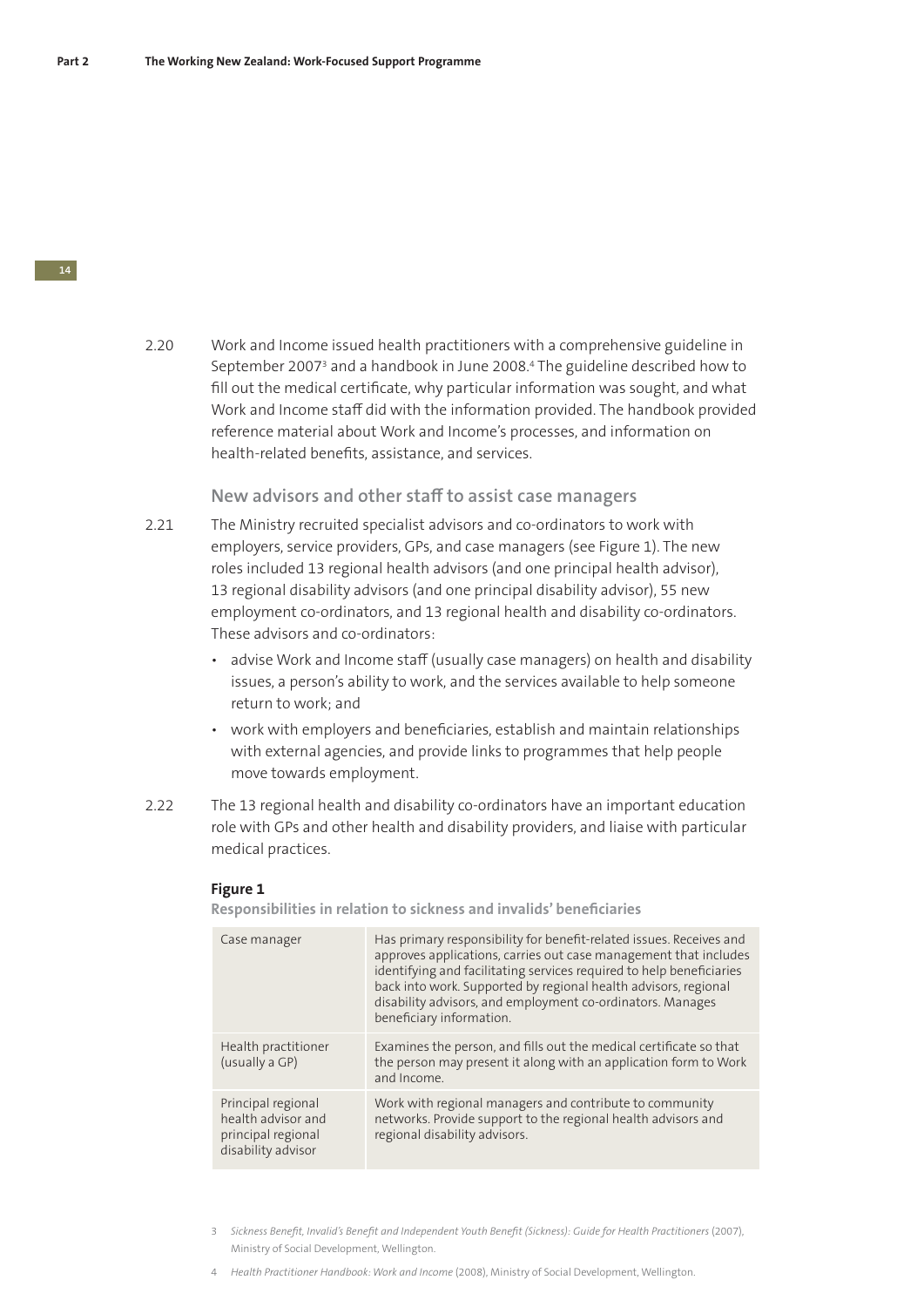| Regional health advisor               | Works with the case manager to identify the service and support<br>needs of the beneficiary, reviews applicant files and supporting<br>health information. Advises on health factors associated with an<br>application, expected outcomes, normal duration of the illness<br>or disability, benefit reviews, and entitlement to services. Has a<br>relationship with GPs. |
|---------------------------------------|---------------------------------------------------------------------------------------------------------------------------------------------------------------------------------------------------------------------------------------------------------------------------------------------------------------------------------------------------------------------------|
| Regional disability<br>advisor        | Responsible for advising on disability factors associated with a<br>person's application, obstacles to employment, benefit reviews,<br>and services.                                                                                                                                                                                                                      |
| Health and disability<br>co-ordinator | Works with GPs to improve the standard of medical certificates<br>they complete.<br>Works with all health and disability providers to improve their<br>understanding of Work and Income's operational processes and<br>to strengthen Work and Income's relationship with regional<br>providers.                                                                           |
| Employment co-<br>ordinator           | Works with beneficiaries (including sickness and invalids'<br>beneficiaries) to explore employment options. Markets<br>beneficiaries to potential employers. Helps people move towards<br>employment, and co-ordinates support to help them stay in<br>employment.                                                                                                        |

**New medical database to help case managers**

- 2.23 The Medical Disability Advisor is a computer-based resource. It describes medical conditions and includes information on the likely duration and recovery time for each condition.
- 2.24 The Medical Disability Advisor was introduced to help case managers:
	- understand the beneficiary's medical condition;
	- determine the likely duration of a medical condition before the beneficiary can reasonably be expected to return to work; and
	- decide whether the reassessment period recommended in the medical certificate needs to be reviewed by a regional health advisor or regional disability advisor.

Funds to purchase services that would help beneficiaries into work **or support them in the community**

2.25 A Health and Disability Innovation Fund for Pilot Health Services (the Innovation Fund) was approved by the Government in 2007. It enabled the Ministry to purchase health and disability services for groups of sickness and invalids' beneficiaries whose medical conditions presented a barrier to them seeking or securing work.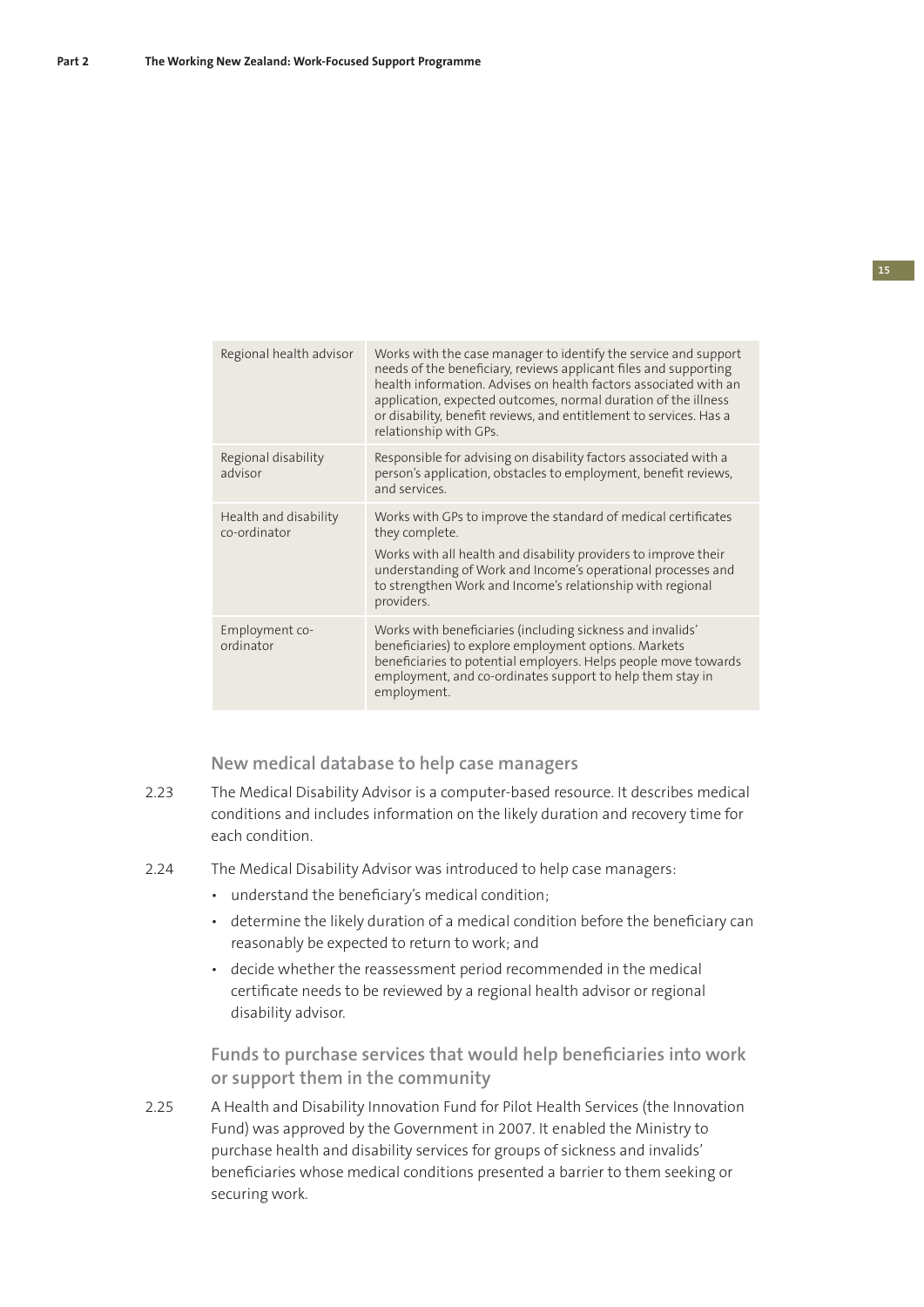### 2.26 Through the Innovation Fund, the Ministry purchased health-related services from district health boards, primary health organisations, and other agencies. The services included services to address drug and alcohol problems, pain management, access to surgery, and mental health services.

- 2.27 To purchase these services, the Ministry received funding of \$5 million for the 2007/08 financial year, and expected to receive \$10 million for each subsequent year until 2011/12.
- 2.28 However, the 2009 Budget included an announcement that the Innovation Fund would not continue beyond 30 June 2009.

## Savings estimated to be achieved as a result of extending the Programme

2.29 In a March 2007 paper to Cabinet, the Ministry quoted estimated annual savings of \$49 million by 2010/11, subject to various assumptions. These savings were expected to be achieved through an increase in the number of people who moved off the sickness benefit or invalid's benefit into work, with people expected to spend less time on those benefits. Some people were also expected to continue receiving the benefit but do new part-time work, lowering the average level of benefit payment.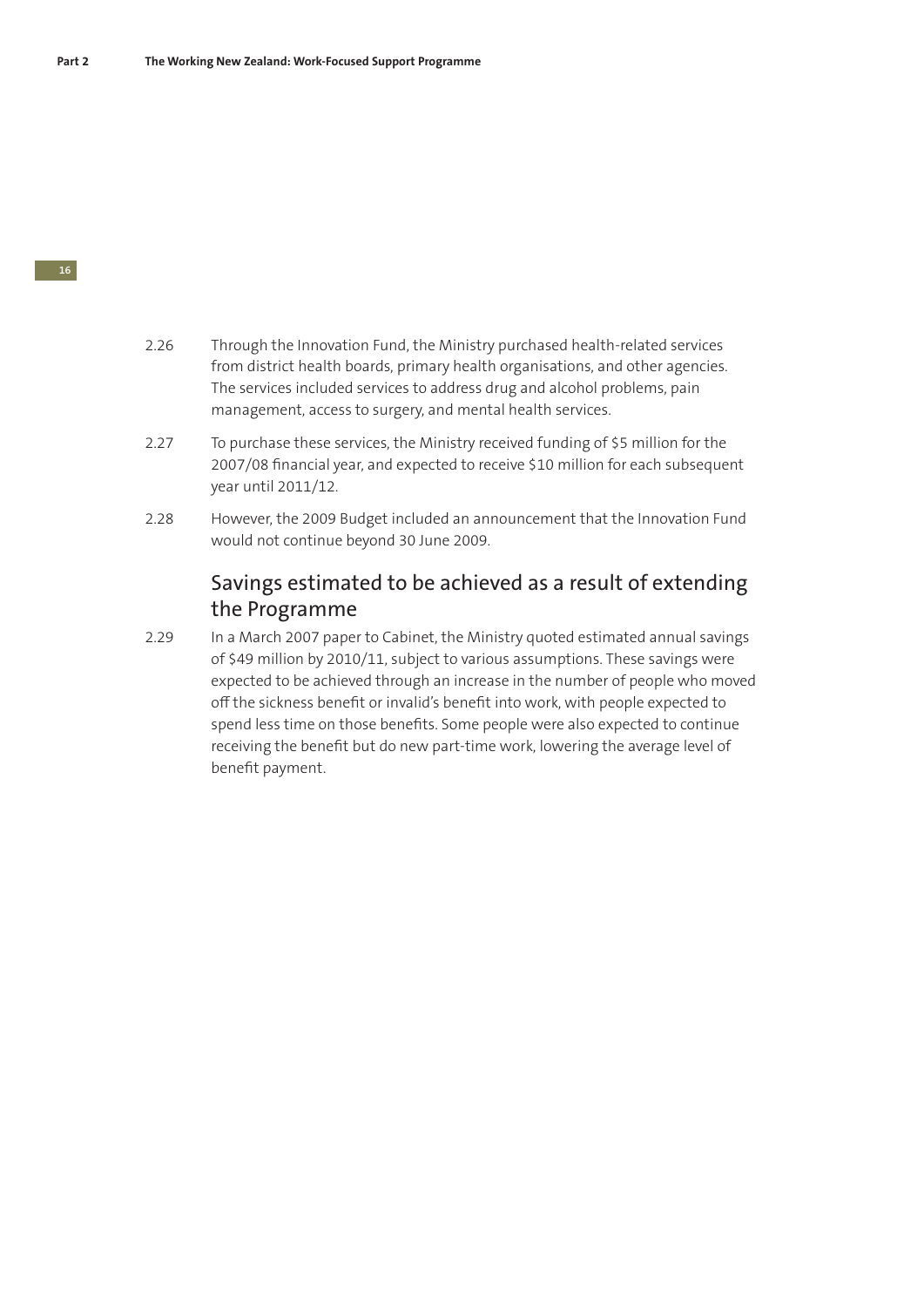# Part 3 **Determining eligibility for sickness and**  invalids' benefits

#### 3.1 In this Part, we set out our findings about:

- the information recorded in medical certificates;
- health practitioner practices in issuing medical certificates;
- Work and Income's use of other information to determine eligibility; and
- the roles and practices of regional health advisors and regional disability advisors.

## Our overall findings

- 3.2 In the sample we selected, when the revised medical certificates were completed in full they provided relevant information for case managers to use when making decisions about eligibility. However, the quality of the information provided by GPs varied. Some questions were unanswered or the information was not detailed enough to be useful. We also noted instances where information on the medical certificate or in other records suggested that case managers should have referred the application to the regional health advisors or regional disability advisors before deciding on eligibility, but had not done so.
- 3.3 When they were used, the computer-based Medical Disability Advisor and the regional health advisors and regional disability advisors led to better and more informed decision-making. For example, our sample of case files included applications that had been referred to the regional health and regional disability advisors. Based on their advice, some applications for sickness and invalids' benefits had been declined. Some beneficiaries who were considered for an invalid's benefit were, after discussion with the health practitioner, kept on the sickness benefit, and beneficiaries on the invalid's benefit were reassigned to the sickness benefit.
- 3.4 We have made eight recommendations in this Part, about:
	- ensuring consistent practices for reviewing applications;
	- improving the quality of information recorded in medical certificates;
	- promoting a more comprehensive and systematic assessment of all available information to determine eligibility;
	- making better use of regional health advisors and regional disability advisors; and
	- reviewing the circumstances of longer-term sickness beneficiaries (that is, people who have received a sickness benefit for more than one year).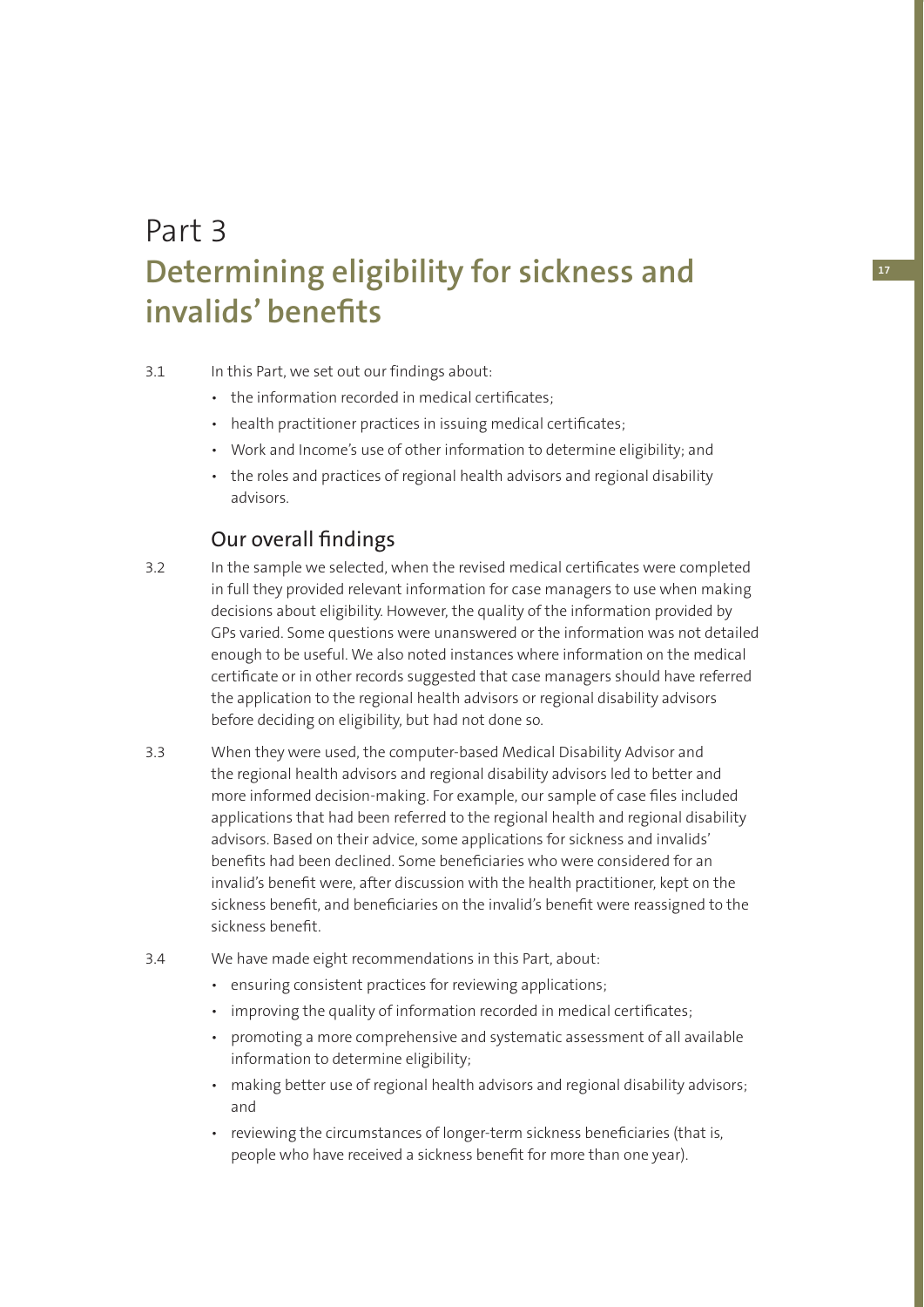## Information recorded in medical certificates

The revised medical certificate introduced in September 2007 has provided **relevant information for determining eligibility. The usefulness of medical certifi cates was sometimes limited because the information recorded was not**  complete or sufficiently specific.

- 3.5 The medical certificate is the main source of information a case manager uses to determine eligibility – and then ongoing eligibility – for a benefit. To help case managers determine eligibility, it is important that health practitioners record sufficient information on the medical certificates.
- 3.6 For our sample of beneficiaries, we examined how health practitioners answered the questions in the medical certificate, how much detail was provided, and how useful that information was for determining eligibility.
- 3.7 The amount and usefulness of the information provided varied. In some cases, the medical certificates did not clearly describe the effect of the person's medical condition on their ability to work. Instead, this was sometimes expressed in general terms, for example "fatigue, insomnia, low mood", "needs supervision", or "depression". These responses provided limited or no information about the person's ability to work (in their own profession or in another line of work).
- 3.8 In our sample, not all the required questions in the medical certificate had been answered. Sometimes the information in the medical certificate was not provided consistently (for example, in relation to work planning and training timeframes).
- 3.9 In our view, the Ministry needs to work with health practitioners to improve the consistency and amount of information provided in the medical certificates.

#### **Recommendation 1**

We recommend that the Ministry of Social Development find out why there are variations in the amount and quality of information provided by health practitioners in the medical certificate, and help health practitioners provide  $$ without undue burden on their time – the information that Work and Income needs.

#### **Optional question about treatment**

3.10 The medical certificate includes an optional question about any treatment the person is receiving for medical conditions listed as affecting the person's ability to work. The question is asked to help the case manager with planning, not for determining eligibility.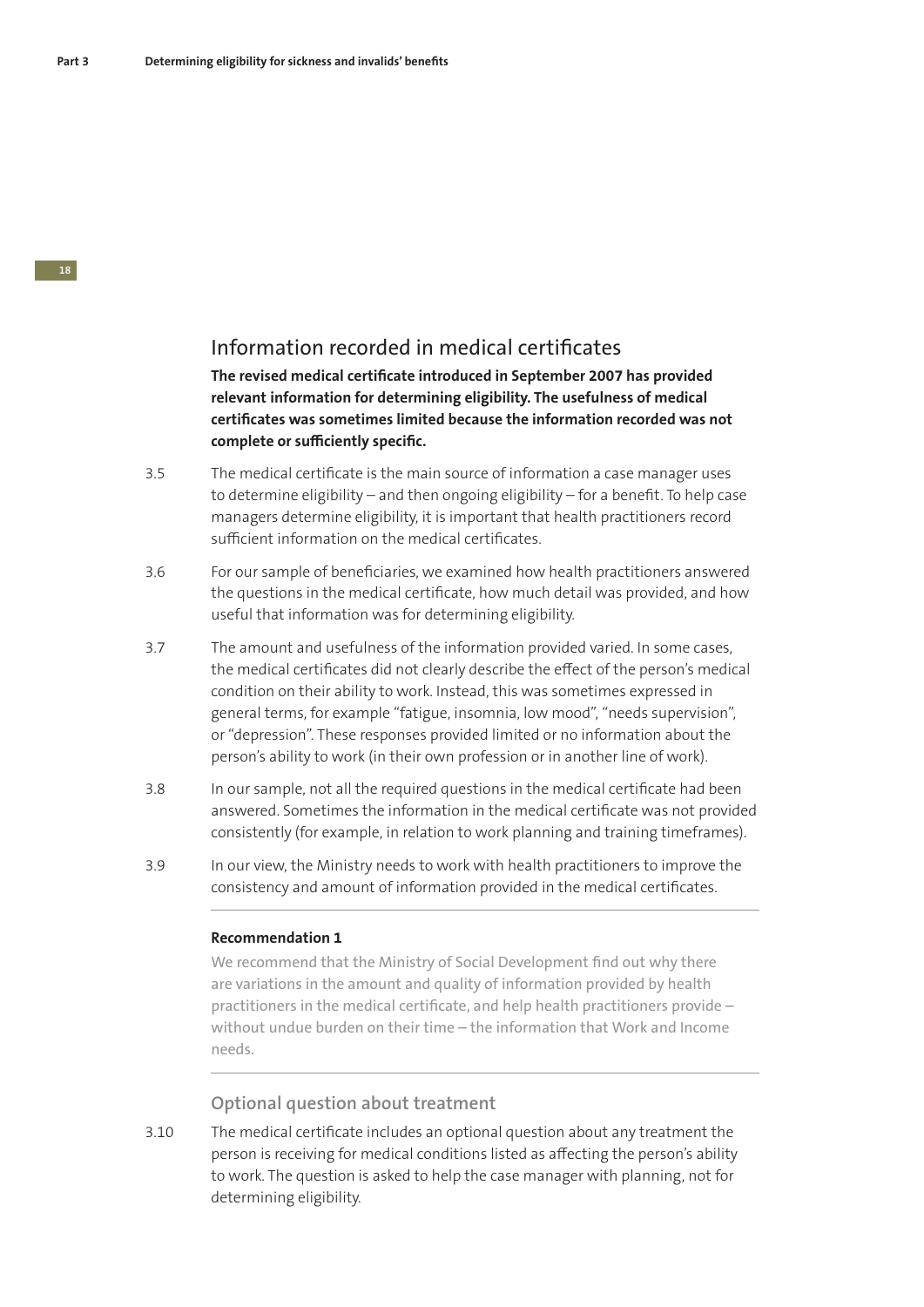- 3.11 In our view, information about treatment is valuable when considering the prognosis and likely health outcomes for the beneficiary, and is particularly relevant when deciding eligibility for an invalid's benefit or where a person has been receiving a sickness benefit for a long time. Often, treatment is able to control a condition (for example, diabetes or epilepsy) or provide periods of wellness (for example, in some cases of mental illness), during which a person can work. Information about the treatment a person was receiving was one consideration for regional health advisors and regional disability advisors when they reviewed applications – particularly in the case of applications from longerterm sickness beneficiaries and invalids' beneficiaries.
- 3.12 Centrelink, Work and Income's Australian counterpart, considers whether all reasonable treatment options have been pursued before deciding whether a medical condition should be accepted as permanent.

#### **Recommendation 2**

We recommend that the Ministry of Social Development, in cases of long-term and complex medical conditions, actively use information about treatment to inform decisions about the permanence and severity of a person's condition(s) and how they affect a person's ability to work.

Health practitioner practices in issuing medical certificates **Work and Income did not systematically collect or analyse data on health**  practitioners' practices in issuing medical certificates.

- 3.13 The Ministry carried out analysis in September 2006 that identified deficiencies and varying practices in how health practitioners issued medical certificates for sickness benefit applicants. In June 2007, the Ministry proposed to create a profile of health practitioners, to identify those whose practices in issuing medical certificates differed significantly from those of their colleagues. The reasons for the differences could then be investigated.
- 3.14 In our view, there are several possible explanations for variations in assessment practice. For example, health practitioners practising in lower socio-economic areas, or specialising in mental health, would be expected to assess a higher number of people eligible for a sickness benefit. In some cases, health practitioners could be more inclined to, or under pressure to, issue medical certificates.
- 3.15 At the time of our audit (from September to December 2008), the Ministry told us that it had not yet created a profile of health practitioners. It was not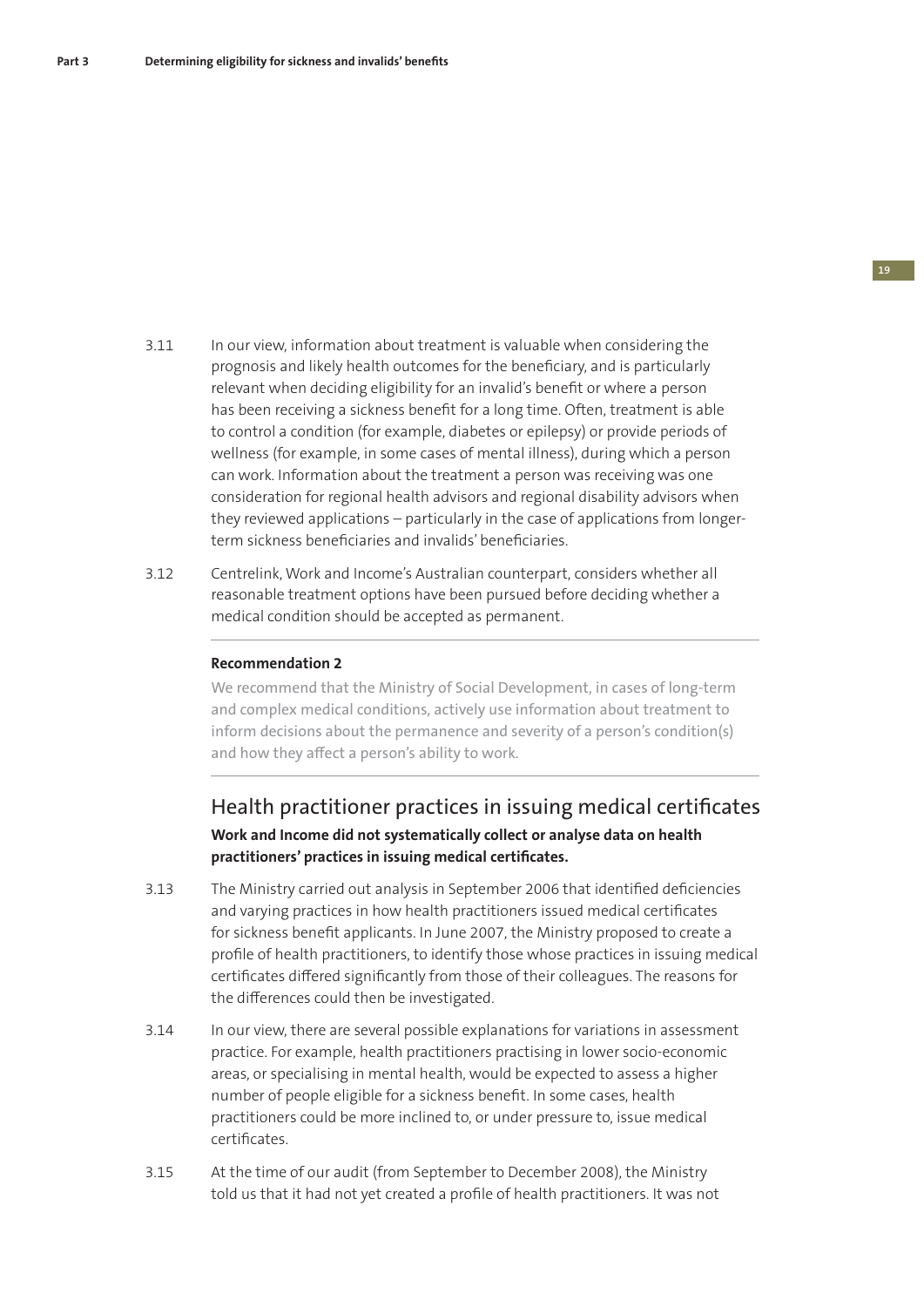systematically collecting or analysing data to establish unusual patterns in how health practitioners were assessing people and completing the medical certificates.

- 3.16 The Ministry's Principal Health Advisor may, on occasion, make contact with health practitioners. This occurs infrequently, and such discussions involve advising health practitioners who might be experiencing pressure to fill out a medical certificate, or consulting with any health practitioners who express serious concerns about Work and Income's processes.
- 3.17 In our view, collecting and interpreting data on the assessment and certification behaviour of health practitioners would enable the Ministry to identify and investigate reasons for varying practices. This analysis would enable the Ministry to take appropriate action, which might include reviewing the design of the certificate, providing additional training and guidance, or reporting any concerns to a health practitioner's professional body.

#### **Recommendation 3**

We recommend that the Ministry of Social Development improve its monitoring of patterns in how health practitioners issue medical certificates to help ensure that certificates are completed and issued appropriately.

Using other information to help determine eligibility **Case managers were not making sufficient use of other methods and information** to help determine a person's eligibility for the sickness or invalid's benefit.

Using medical certificates to determine eligibility for the sickness **benefit** 

- 3.18 To establish eligibility for the sickness benefit, Ministry policy requires case managers to consider the information in the medical certificate.
- 3.19 The medical certificate records the beneficiary's current medical status. It generally provides no information about work history and personal circumstances. It does not show the length of time the beneficiary has been receiving the benefit or the progress made towards returning to employment. To review this information, case managers have to look at the Ministry's online records or previous medical certificates.
- 3.20 The sickness benefit is intended to help people who are temporarily off work or working at a reduced level. It is expected that most sickness beneficiaries' ability to work will improve, allowing them to progress towards employment. However,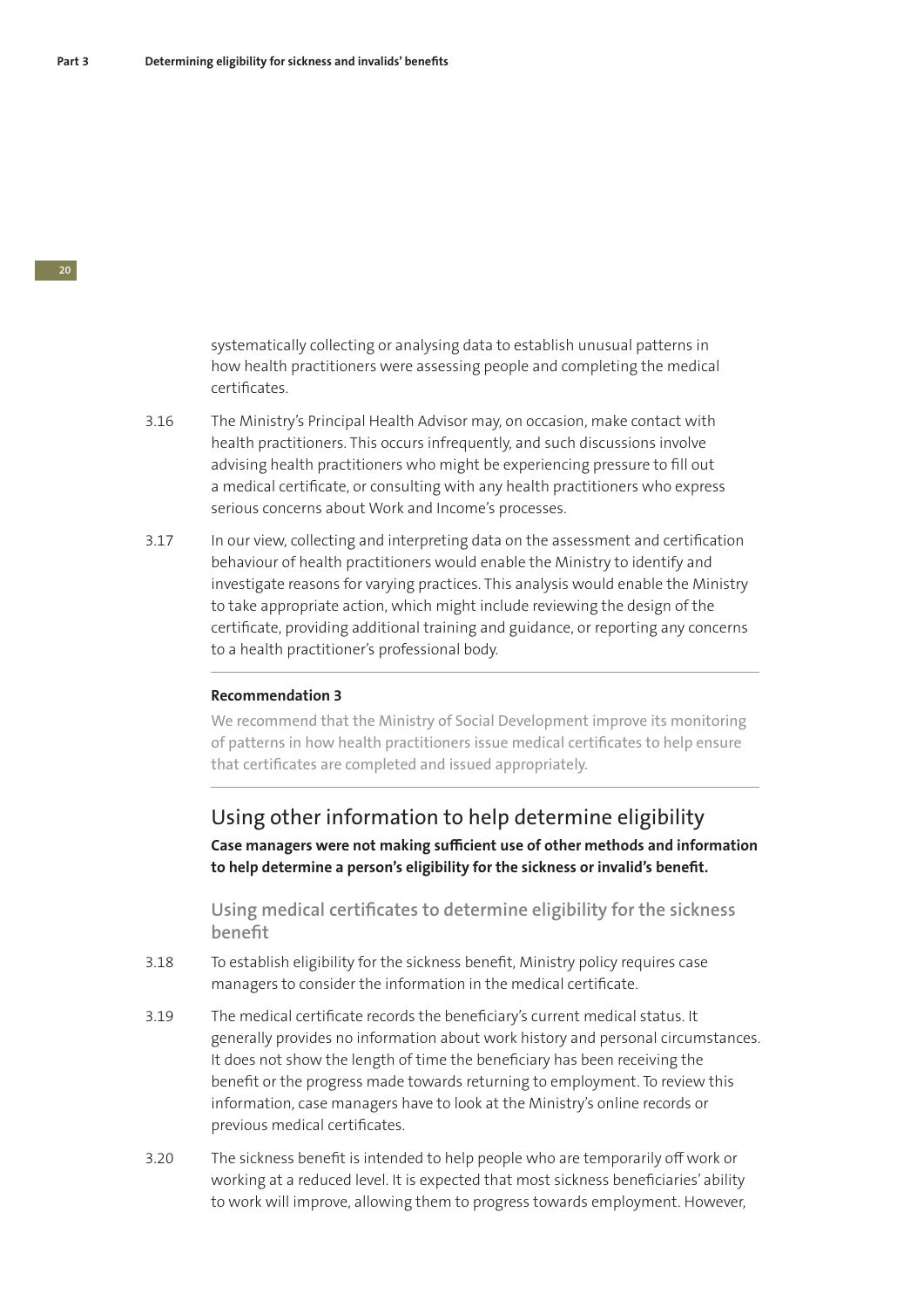as at December 2008, almost half of all sickness beneficiaries - 47% or 24,000 people – had been receiving a sickness benefit continuously for a year or more.

- 3.21 Our observations and discussions with case managers indicated that, in line with Ministry policy for assessing eligibility for a sickness benefit, case managers were generally making limited use of information other than the current medical certificate. Their approach was no different when they considered ongoing eligibility for long-term beneficiaries.
- 3.22 In the sample of sickness beneficiary cases that we looked at, we identified apparent inconsistencies in the information available to case managers – including case notes, journals, and past medical certificates (where available)  $$ about a person's medical condition, benefit history, or personal circumstances. In our view, these inconsistencies warranted referring the application to the regional health advisor or regional disability advisor for clarification and advice before the benefit was granted.
- 3.23 Instances where we considered clarification should have been sought included:
	- unusual changes to the assessment of when the person would be ready to plan to return to work;
	- changes in diagnosis from one medical certificate to the next; and
	- inconsistencies between the person's work history or intentions and the health practitioner's assessment of when that person would be ready to work.

#### **Recommendation 4**

We recommend that the Ministry of Social Development, when deciding on eligibility for long-term sickness beneficiaries, provide further guidance to case managers on when to refer cases to a regional health advisor or regional disability advisor for a detailed review of the beneficiary's file.

**Using medical certificates and other information to determine eligibility for the invalid's benefit** 

- 3.24 To establish eligibility for an invalid's benefit, Ministry policy requires case managers to consider the current medical certificate as well as other information available about a person, including case notes, journals, previous medical certificates, hard copy files, vocational assessments, and specialist medical assessments.
- 3.25 In all the service centres that we visited, new applications for the invalid's benefi t had to be referred to the regional health advisor or regional disability advisor for a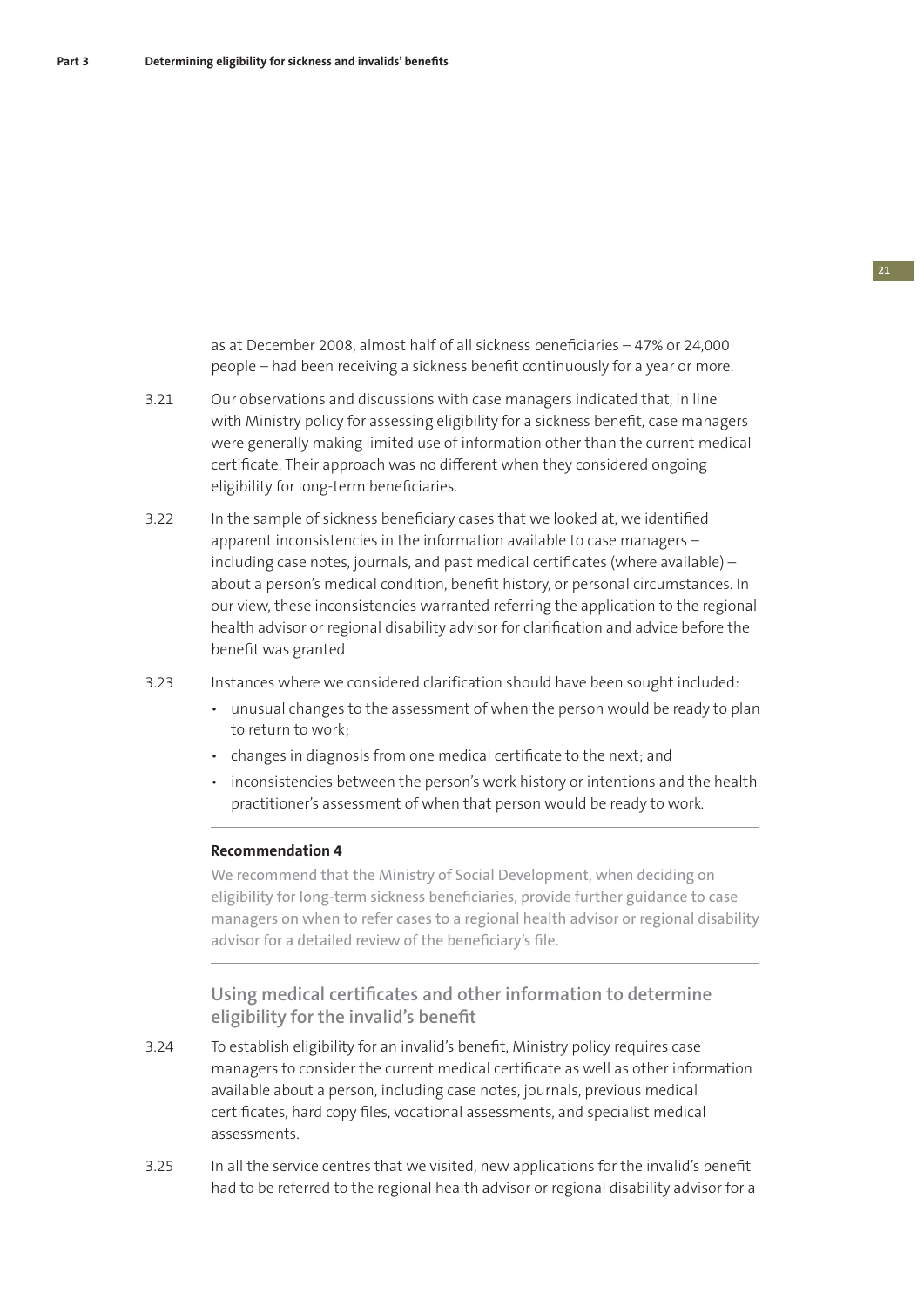recommendation about entitlement. Some regions had adopted this policy later than others.

- 3.26 Where applications were referred to the regional health advisor or regional disability advisor, the requirement to consider other relevant information was, in our view, met by the case manager. We noted instances where, after the advisor reviewed additional information and talked to the health practitioner, some applications for the invalid's benefit were declined and the beneficiary remained on the sickness benefit. In our view, this shows how useful this specialist resource can be.
- 3.27 We reviewed applications in two service centres that adopted the practice of making referrals to the regional health advisor or regional disability advisor in the last quarter of 2008. In this subgroup of our sample, of the 47 applications that had not been referred to the regional health advisor or regional disability advisor for a recommendation on eligibility, nine applications had information on the file that suggested that such a referral was warranted. For example:
	- The beneficiary was carrying out a full-time course of study and the GP did not know whether the condition would last longer than two years.
	- The beneficiary was completing a full-time university course as well as working part-time. The file also contained a medical certificate that said the beneficiary was not permanently and severely disabled and did not medically qualify for an invalid's benefit.
- 3.28 There were 26 applications where ongoing eligibility for the invalid's benefit was assessed. Nine were referred to the regional health advisor or regional disability advisor. Five of the remaining 17 had information on the file that suggested that the application warranted referral. This information included:
	- the GP signing the certificate for a 13-week duration;
	- the beneficiary applying for a training incentive allowance for a pilot's licence two months before a renewal was granted, even though the beneficiary's condition was musculoskeletal; and
	- an assessment on file where the beneficiary had said that they were ready and able to work in less than six months.
- 3.29 In our view, where applications for long-term sickness benefits and invalids' benefits are not referred to the regional health advisor or regional disability advisor, there is value in case managers reviewing past online records. If necessary, case managers should refer to previous medical certificates. Any inconsistencies can be referred to the regional health advisor or regional disability advisor for their recommendation before a decision about eligibility is made.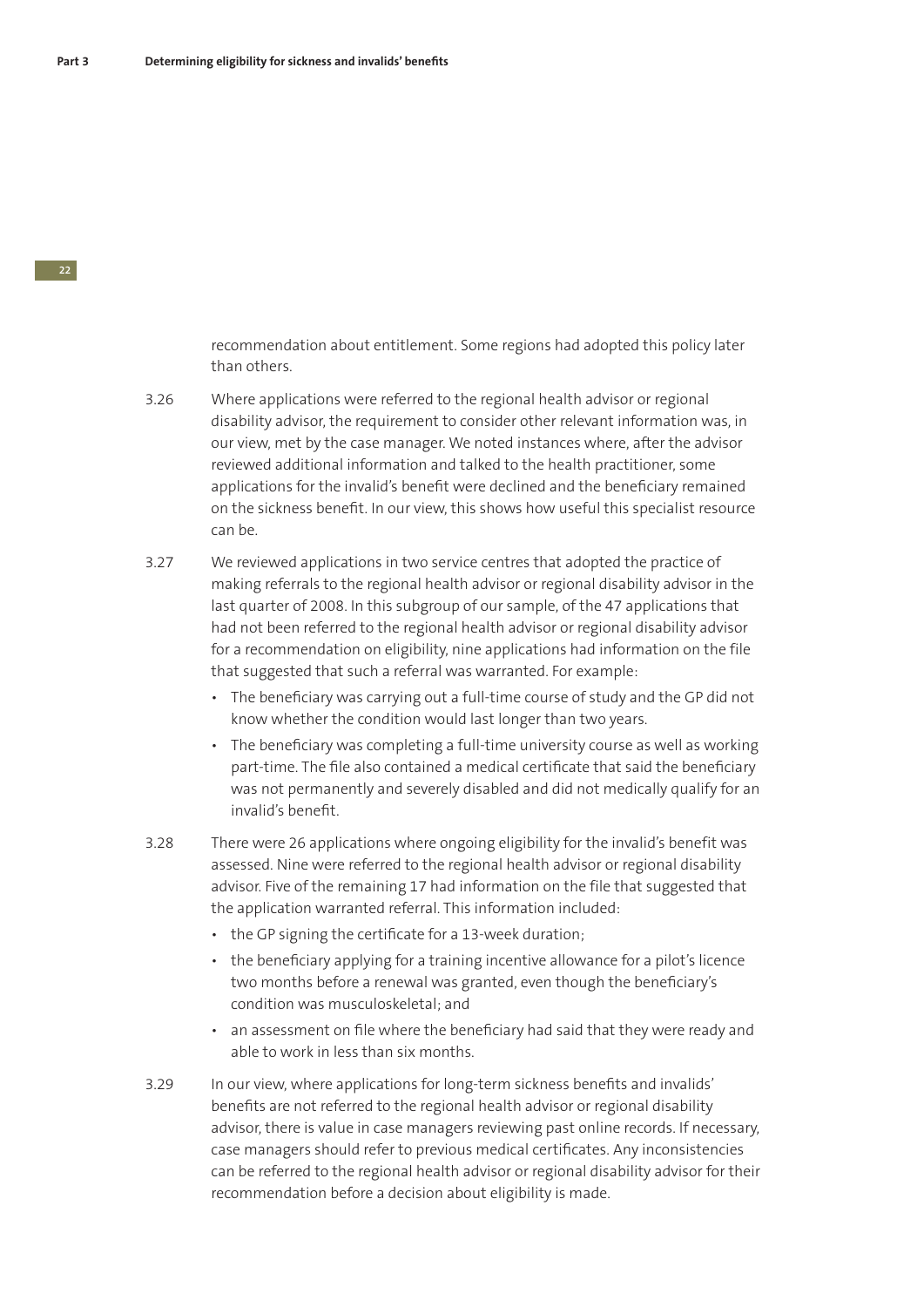#### **Verifying the circumstances of long-term beneficiaries**

- 3.30 Work and Income had a number of designated doctors<sup>5</sup> who were used to provide second opinions on a person's medical incapacity, to help case managers to determine both benefit entitlement and appropriate interventions.
- 3.31 Case managers were able to refer a beneficiary directly to a designated doctor when:
	- the beneficiary's health practitioner advised that they were not best placed to provide the medical information and a second opinion was appropriate; or
	- the beneficiary was not able to, or did not, provide a report or medical certificate and Work and Income records did not hold enough information to determine whether the person was entitled to an invalid's benefit; or
	- the beneficiary chose to see a designated doctor.
- 3.32 Case managers are also required to refer other cases to the regional health advisor or regional disability advisor for advice before deciding if the beneficiary should be assessed by a designated doctor. These situations include when:
	- diagnosis is unclear;
	- there is not enough information in the certificate and existing reports, assessments, or Work and Income records to decide entitlement;
	- the medical information is ambiguous or conflicting:
	- a previous medical certificate contains a substantially different diagnosis or recommendation;
	- the beneficiary is involved in activities that appear to be inconsistent with recorded incapacities; or
	- the duration for the particular condition exceeds the duration recommended by the Medical Disability Advisor by 50% or more.
- 3.33 Work and Income's information technology system, SWIFTT, records the "recommended incapacity duration". This is intended to alert case managers to the need to refer sickness beneficiaries to the regional health advisors or regional disability advisors because the duration recommended by the health practitioner exceeds that recommended in the Medical Disability Advisor. In addition, the standard case management reports available to case managers include a report that identifies the sickness beneficiaries in each case manager's portfolio who have exceeded the expected recovery period.
	- 5 A designated doctor is a health professional to whom a Work and Income case manager or regional health or disability advisor may refer a person for a second medical opinion to establish or review whether they meet the medical requirements for a sickness or invalid's benefit. Designated doctors are usually vocationally registered medical practitioners with a minimum of five years' experience in New Zealand and a demonstrated ability to work constructively with Work and Income staff.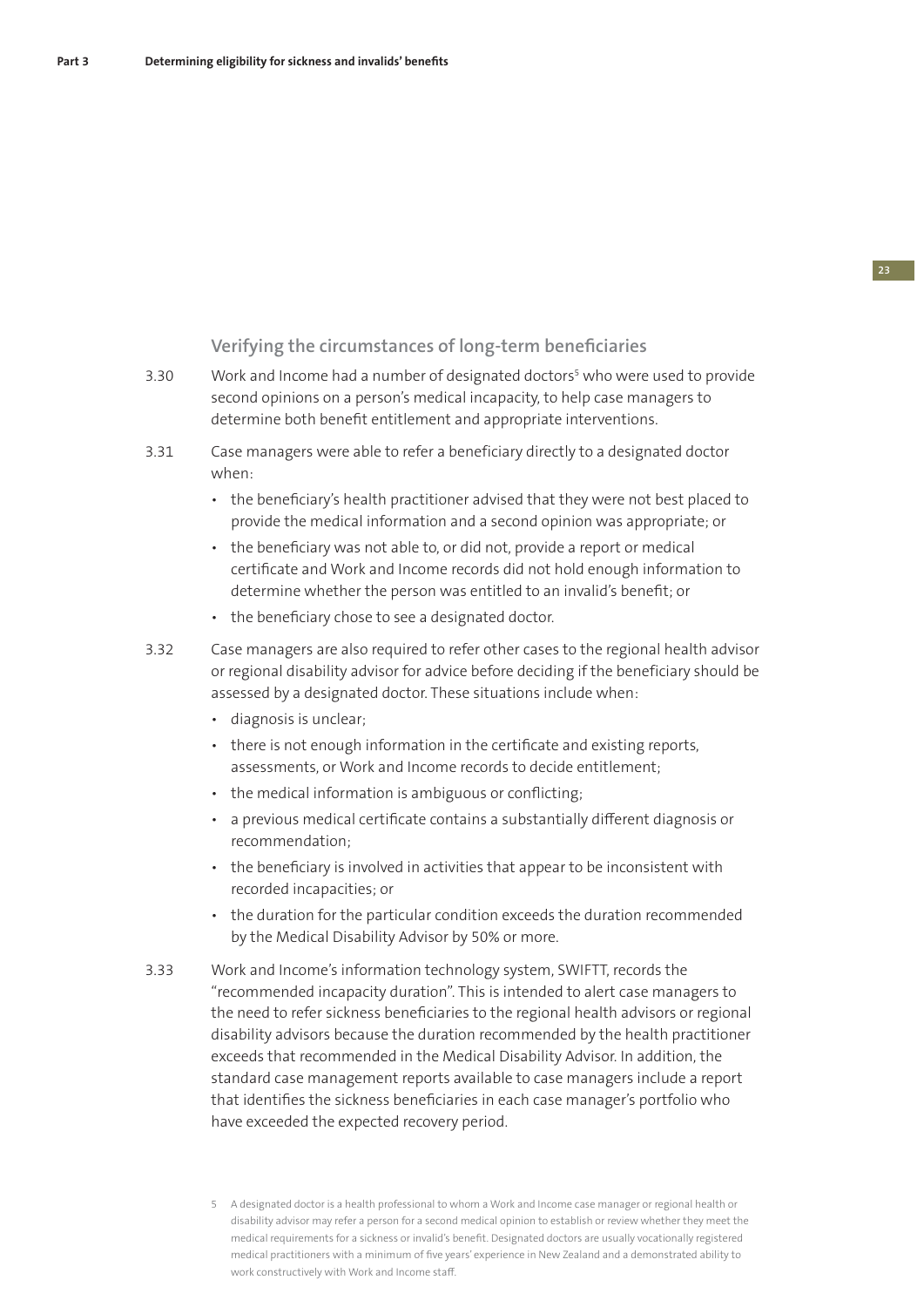3.34 One of the regions that we visited was encouraging its case managers to actively manage this group of sickness beneficiaries. Case managers were asked to identify sickness beneficiaries who had been on the sickness benefit for 50% longer than the average time that it takes to recover from the condition. They would then refer these beneficiaries to the regional health advisor or regional disability advisor to confirm ongoing eligibility for the sickness benefit.

- 3.35 In this region, for the information provided to us for the period from October 2007 to November 2008, the regional health advisors and disability advisors were referring sickness beneficiaries to a designated doctor to confirm their ongoing eligibility for the sickness benefit where the duration exceeded the Medical Disability Advisor guidelines.
- 3.36 In another region we visited, during the same period case managers had referred 114 beneficiaries to the regional health advisors and regional disability advisors because the beneficiaries had exceeded the expected recovery time. Of this group, the advisors recommended that 66 sickness beneficiaries be referred to a designated doctor for a second opinion.
- 3.37 We did not see evidence of this type of systematic review in the other regions that we visited. Instead, referrals relied on the initiative of the individual case manager. In the sample of beneficiary records that we examined, we identified longer-term sickness beneficiaries who could usefully have been referred to a regional health advisor or regional disability advisor for review.
- 3.38 Some case managers referred applications to the regional health advisors and regional disability advisors based on information in the Medical Disability Advisor, but other case managers and other staff told us that this database was not widely used. They said that they did not have time to use it, or that it was not helpful. We understand that caution needs to be exercised in applying the recommended durations to the circumstances of individual beneficiaries. However, the tool did have some practical application. Regional health advisors and regional disability advisors sometimes used the Medical Disability Advisor when reviewing applications referred to them by case managers, and encouraged case managers to refer to it when assessing applications.
- 3.39 For beneficiaries with complex and longer-term conditions, we noted that vocational assessments provided information that helped to identify work opportunities that recognised the effect of the person's medical condition. In our view, more widespread use of vocational assessments would be useful. This view was supported by comments from the GPs who answered our questionnaire.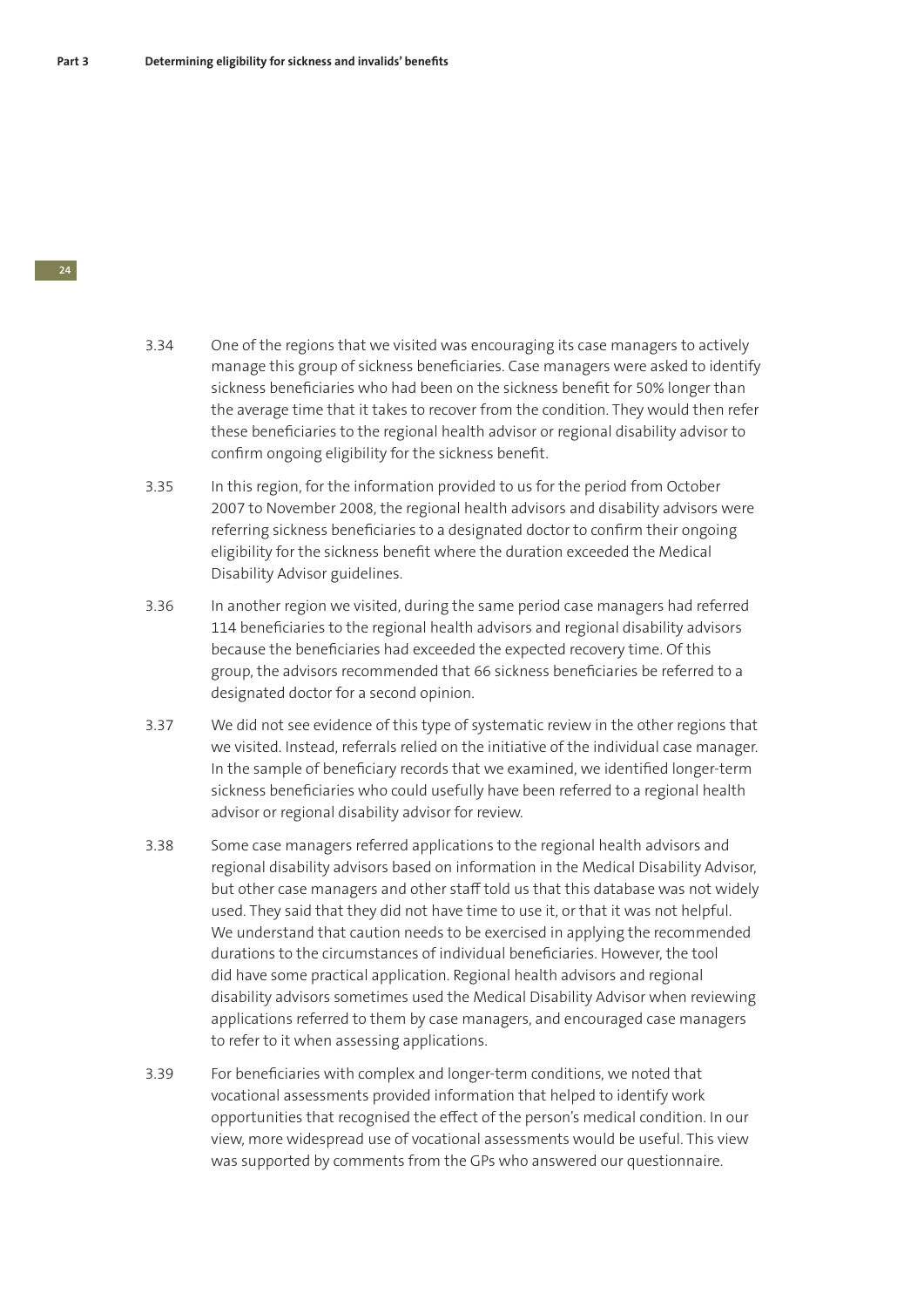#### **Recommendation 5**

We recommend that the Ministry of Social Development consider using vocational assessments more often for beneficiaries with complex and long-term medical conditions and multiple barriers to work.

#### **Recommendation 6**

We recommend that the Ministry of Social Development provide Work and Income case managers with more guidance about using the Medical Disability Advisor, clarifying when they ought to use that database to check the expected effect of a person's medical condition on their ability to work and likely return to work.

## Referrals to regional health advisors and regional disability advisors

**Regional health advisors and regional disability advisors were providing case managers with valuable support for complex applications, although their practices could be more consistent from region to region. In our view, the criteria**  for referrals should be broader so more sickness and invalids' beneficiaries can be **referred.** 

- 3.40 The main groups of sickness and invalids' beneficiaries referred to the regional health advisors and regional disability advisors were:
	- people applying for the invalid's benefit;
	- people receiving the sickness benefit who, in the view of the health practitioner or case manager, might be eligible for the invalid's benefit; or
	- invalids' beneficiaries who were due for their scheduled medical reassessment.
- 3.41 Policies for referring beneficiaries to regional health advisors and regional disability advisors were determined regionally rather than nationally.
- 3.42 Some regions encouraged case managers to refer any new application for an invalid's benefit or reassessments of an invalid's benefit to the regional health advisor or regional disability advisor before an invalid's benefit was granted. Two of the regions that we visited had been monitoring their case managers and randomly auditing applications to see that this was done.
- 3.43 As invalids' beneficiaries become due for their periodic medical reassessments, there will be an opportunity to review a growing proportion of this group. At the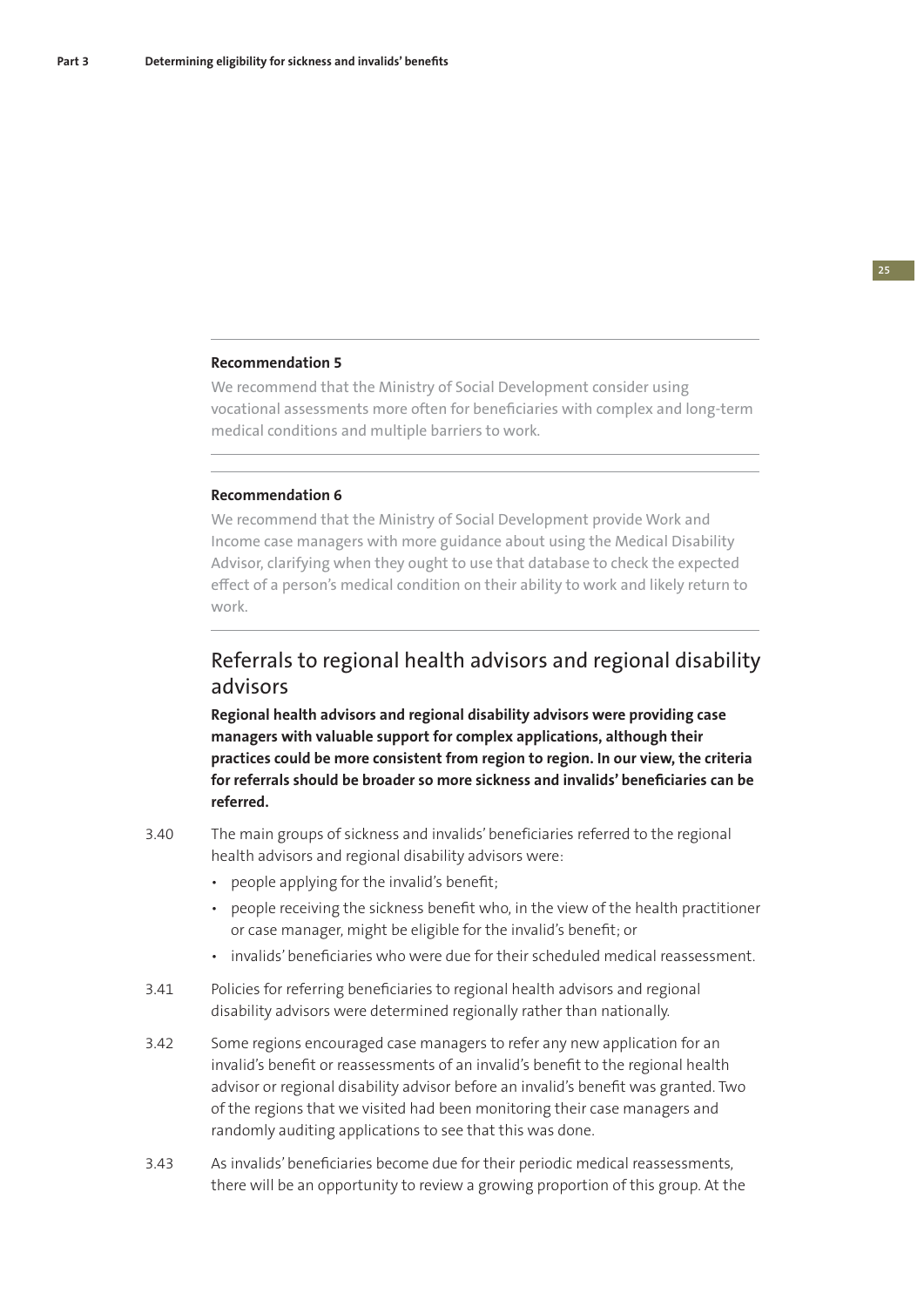time of our audit, most of this group had not yet been reviewed. This was partly due to the different reassessment periods for invalids' beneficiaries (two years, five years, or never), and partly due to the short length of time that regional health advisors and regional disability advisors had been in place.

- 3.44 In our view, the limited scope of reviews to date also reflects the need for regions to consolidate and broaden their referral and review practices. The Ministry told us that an estimated 35% of all invalid's benefit applications or reassessments in the 12 months to April 2009 were referred to regional health advisors or regional disability advisors.
- 3.45 We noted initiatives to broaden the criteria for referring benefit applications to advisors for review, such as by the nature of their incapacity. In our view, the Ministry should consider further extending the criteria for review to take account of factors such as the person's benefit and work history, their personal circumstances, the nature of their incapacity, the length of time they have been on the benefit, and their age.
- 3.46 We encourage case managers to make better and more frequent use of regional health advisors and regional disability advisors.

#### **Recommendation 7**

We recommend that the Ministry of Social Development broaden the criteria used to refer benefit applications to regional health advisors and regional disability advisors so that, as resources allow, more cases can be reviewed for ongoing entitlement to the sickness benefit or invalid's benefit.

- 3.47 In our view, the support that regional health advisors and regional disability advisors provided to case managers was valuable. The advisors were able to speak with the person's health practitioner to get more detailed information about the person's medical condition, work capacity, and prognosis. It also provided an opportunity for the advisor and health practitioner to discuss other services that could help the person.
- 3.48 The extent of the reviews carried out by the regional health advisors and regional disability advisors varied. Some advisors provided more advice than others. The contribution of these specialist advisors could be improved by promoting more consistent practice. Reviews carried out by regional health advisors and regional disability advisors would be most useful if they:
	- included a discussion with the health practitioner to confirm eligibility by clarifying the nature of the medical condition, the prognosis, and the effect of the condition on the person's ability to work;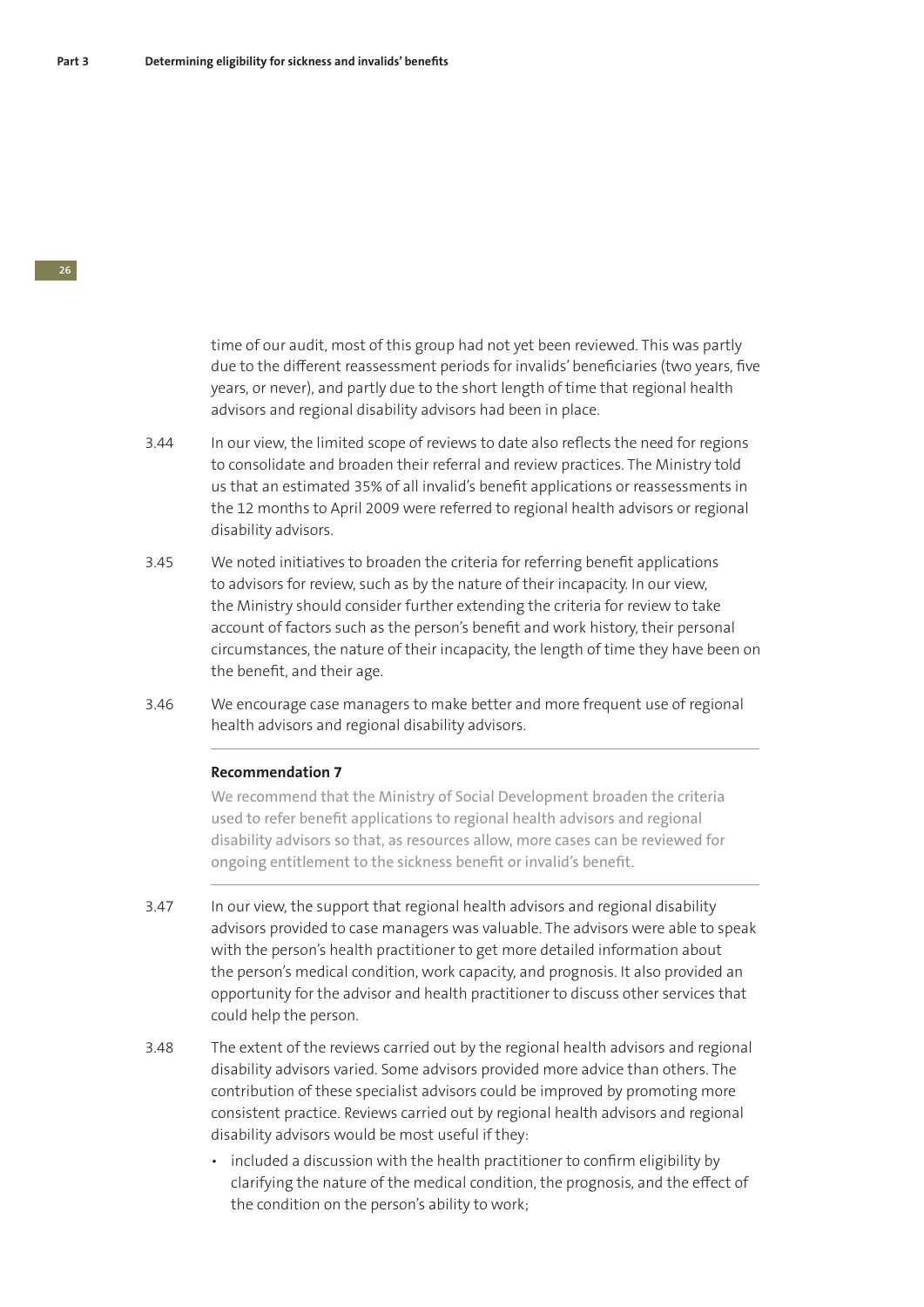- identified work opportunities for which the person might be suited, given their circumstances and incapacity;
- assessed the person's health and other needs, and services that might meet their needs; and
- recommended to the case manager a plan for actively working with the person to help them in the community or help them move into work, as appropriate.

#### **Recommendation 8**

We recommend that the Ministry of Social Development better promote best practice for Work and Income regional health advisors and regional disability advisors and make better use of these advisors.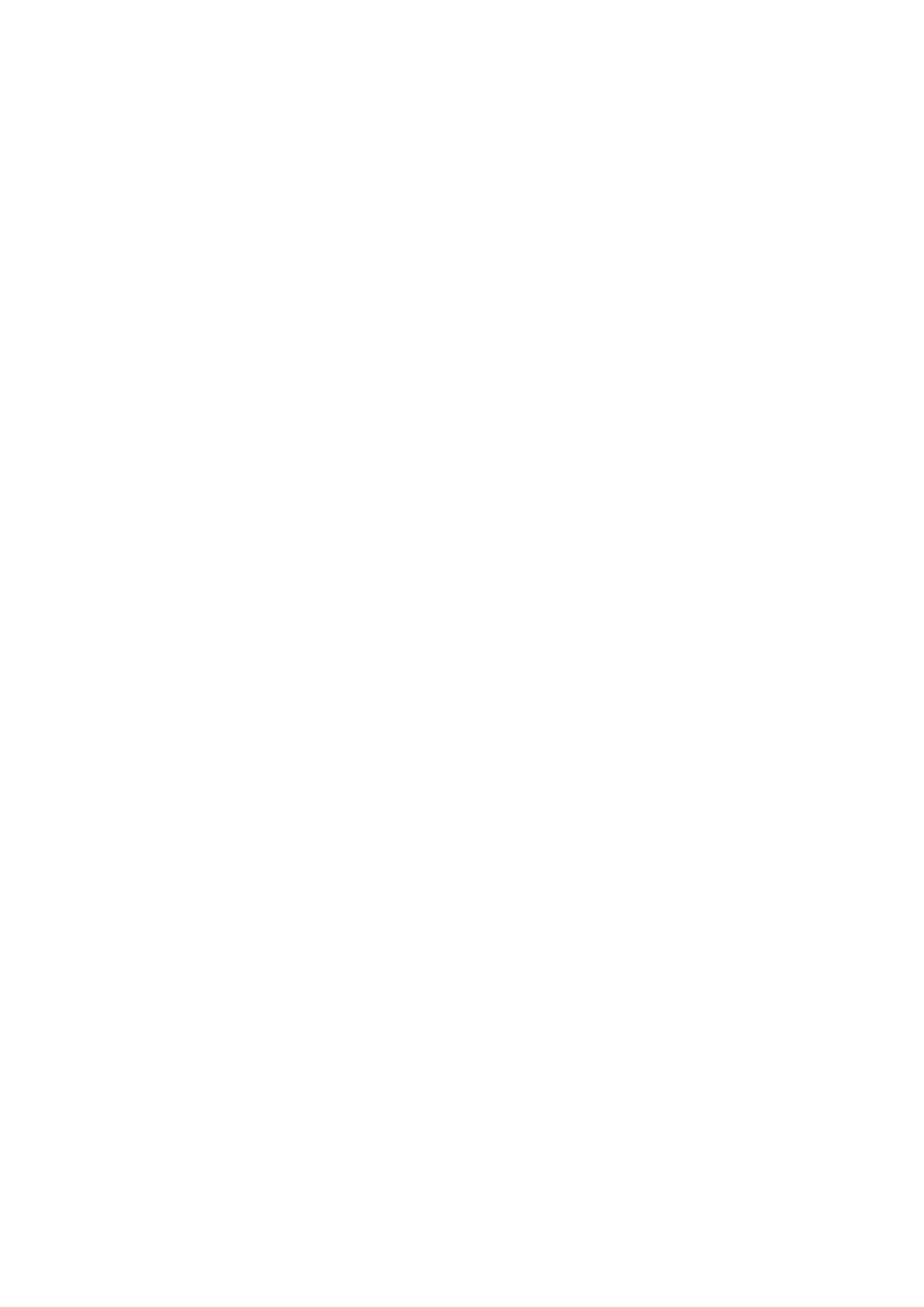## Part 4 **Comprehensive case management**

- 4.1 In this Part, we set out our findings about how well Work and Income was case managing sickness and invalids' beneficiaries to help them into work or help them participate in the community, as appropriate. We describe our findings about:
	- information to help case managers and beneficiaries with their planning;
	- engaging and planning with beneficiaries;
	- Work and Income's expectations for periodic contact;
	- using information about beneficiaries' work-readiness;
	- case managers' use of provisions in the Social Security Act 1964;
	- following regional advisors' recommendations;
	- available services and referrals to those services; and
	- case managers' use of the available tools, and the Ministry's monitoring of that use.
- 4.2 The Programme introduced a comprehensive case management model that was designed to provide individualised, needs-based case management support and services to beneficiaries.
- 4.3 The main focus of case management under this new approach was increased interaction between case managers and beneficiaries to:
	- enable the beneficiary to set goals (for work or increased community participation); and
	- help the beneficiary to work towards their goals by offering help with personal planning and providing access to a range of contracted and community services.
- 4.4 The overall objective was to increase the number of sickness and invalids' beneficiaries entering the workforce.
- 4.5 The success of this approach relies on the case manager actively engaging with the beneficiaries assigned to their caseload. This requires the case manager to periodically review the person's circumstances (including their health needs) and, depending on the person's circumstances, to identify support and services to help them into work where possible, or to help them participate more fully in the community.

## Our overall findings

4.6 Based on our examination of a sample of beneficiary case files and interviews with Work and Income staff, comprehensive case management for sickness and invalids' beneficiaries had been limited to a relatively small group. This finding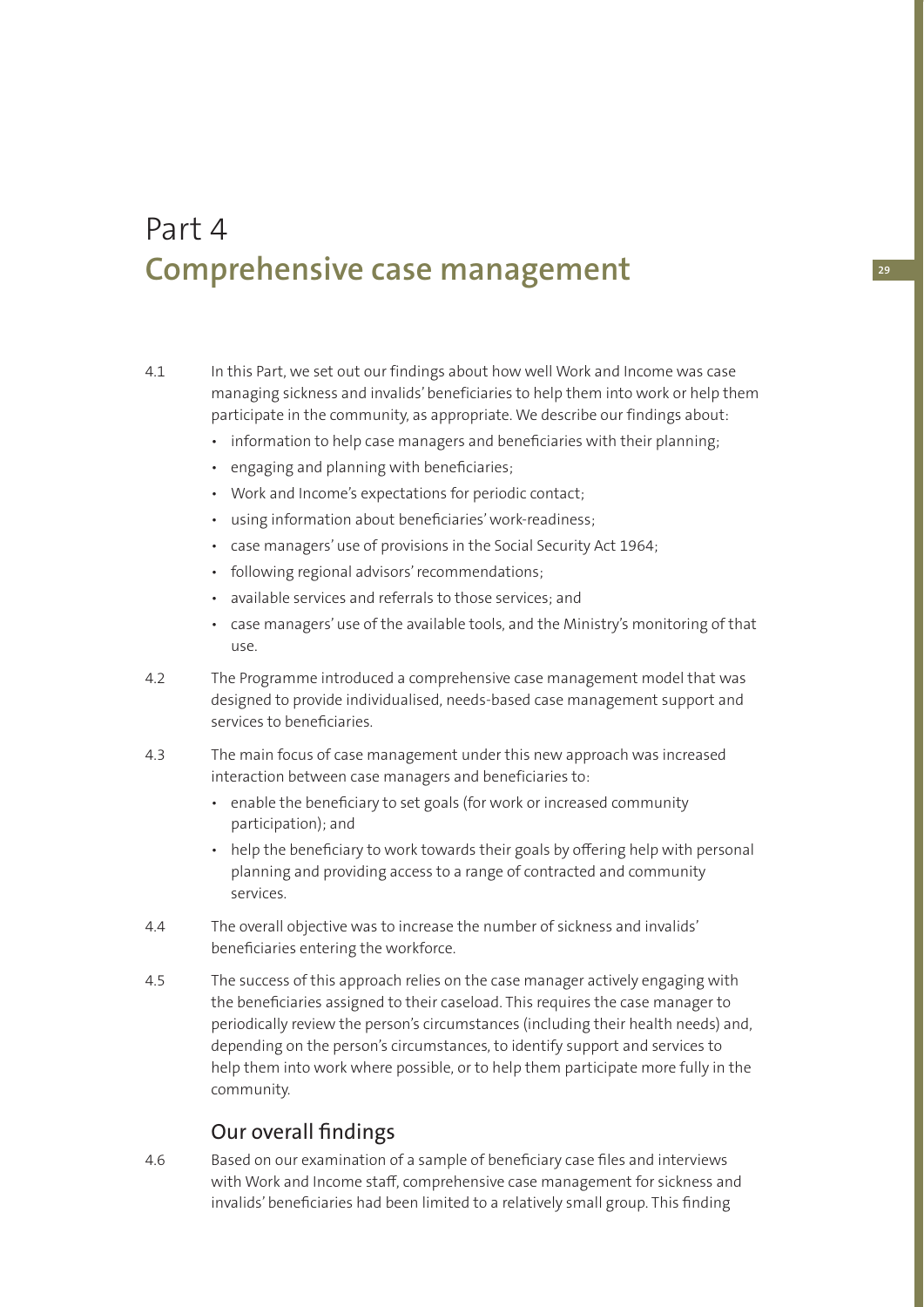is supported by the limited number of Personal Development and Employment Plans prepared by sickness and invalids' beneficiaries.

- 4.7 The case management that had occurred had been largely reactive and was initiated by the beneficiary rather than Work and Income staff.
- 4.8 Some regions had begun to actively case manage specific subgroups of sickness and invalids' beneficiaries who appeared to be more ready for work. However, these strategies did not include the large group of long-term sickness beneficiaries.
- 4.9 The Ministry had a framework and expectations for the frequency and timing of engagement with sickness and invalids' beneficiaries. Based on this framework, case managers were expected to have contacted all sickness and invalids' beneficiaries (where appropriate) to initiate comprehensive case management. However, based on our sample, case managers had yet to initiate contact with a large number of sickness and invalids' beneficiaries.
- 4.10 The revised medical certificate (when completed as intended) provided useful information to Work and Income on the work-readiness of individual sickness and invalids' beneficiaries. It also provided indicative timings to help case managers plan for the beneficiary's return to work and identify the services required to help the beneficiary to return to work. However, based on our sample, case managers rarely acted on this information. This finding was supported by the comments made by GPs in response to our questionnaire.
- 4.11 Our interviews with case managers established that the factors most likely to be constraining more active case management were the case managers' workloads, and a reliance on beneficiaries to actively and willingly participate with Work and Income in planning.
- 4.12 Although the Act enables the Ministry to require sickness and invalids' beneficiaries to engage with case managers and participate in personal development and work planning, the Ministry had decided that sickness and invalids' beneficiaries would be invited to participate.
- 4.13 We consider that case management could be further improved and we have made eight recommendations in this Part.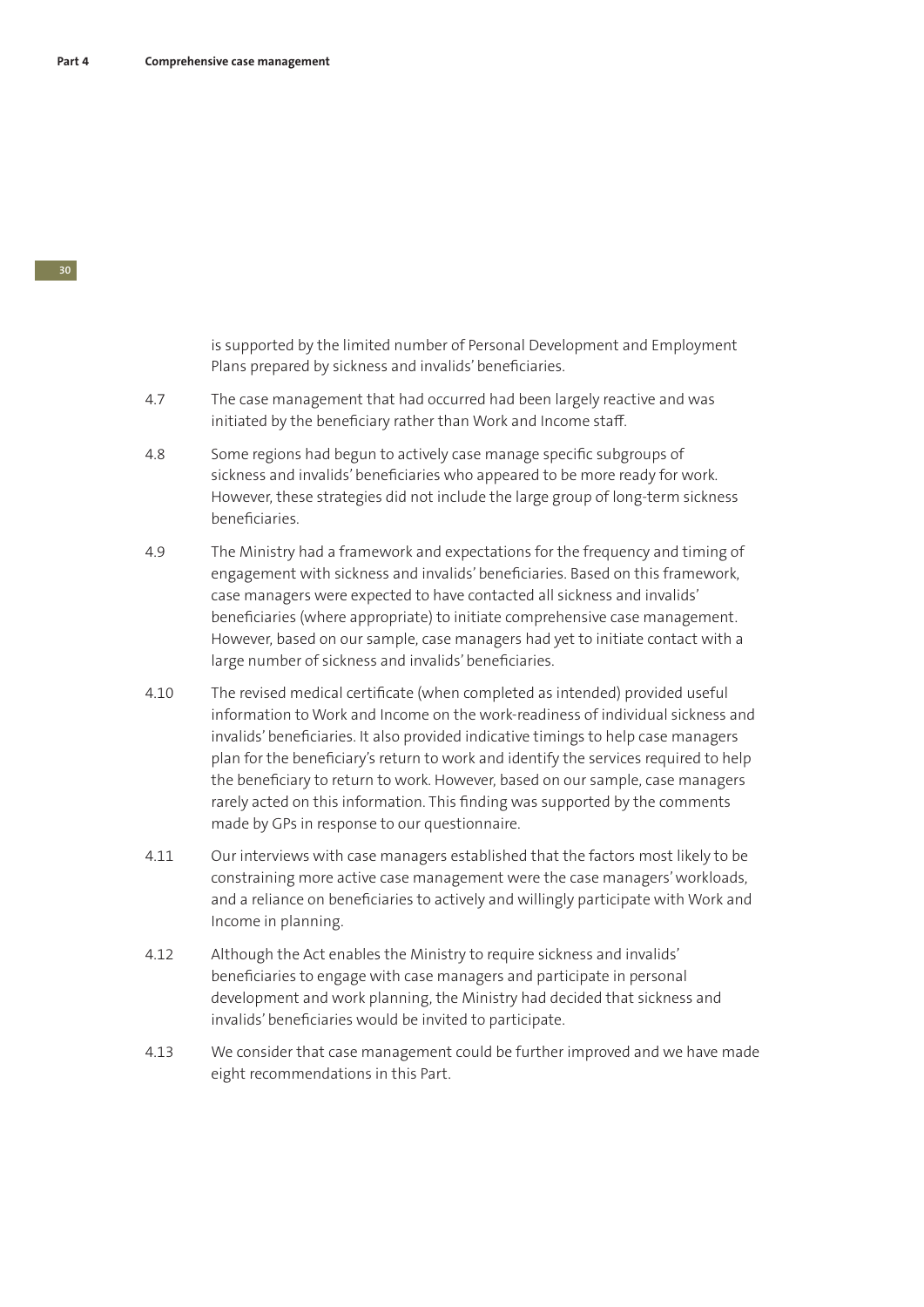## Information to help case managers and beneficiaries with their planning

**Medical certificates were not usually providing information that could usefully help with work planning. Where useful information was provided, case managers were not using it for work planning purposes.** 

- 4.14 The revised medical certificate contained two optional questions that related solely to planning.
- 4.15 The first question sought to establish whether a person's current treatment would have a material effect on their ability to participate in work planning. For example, a person undergoing intensive treatment such as chemotherapy or awaiting imminent surgery would not be able to take part in work planning as readily as a person with a longstanding but stable condition. In other circumstances, effective treatment might stabilise a medical condition enough to enable a person to consider options for returning to work.
- 4.16 The second question related to "other interventions which [sic] could assist the person into work". This question invited the health practitioner to suggest an intervention that could improve a person's ability to work. This information would enable Work and Income to consider referring the person to a service appropriate to the person's needs.
- 4.17 In our sample of case files, these questions were infrequently completed by health practitioners. Where they were completed, most of the responses simply recorded what treatment or other interventions were used (such as "drugs", "medication" or "counselling") rather than how treatment or a given intervention affected the person's ability to work. When adequate responses were given, we found no evidence that the responses were used by Work and Income staff to decide when best to approach the person to begin work planning.

## Engaging and planning with beneficiaries

### **Case managers were actively engaging with certain groups of sickness and**  invalids' beneficiaries. However, the nature and frequency of engagement with many other beneficiaries had not changed.

4.18 The Ministry used the term "engagement" to describe a process where the beneficiary met with Work and Income staff (usually the case manager or an employment co-ordinator) to discuss their future and to identify ways that Work and Income could support them. People who might not have been quite ready to work could discuss how Work and Income could support them in reaching their goals for themselves and their families. This support could take many forms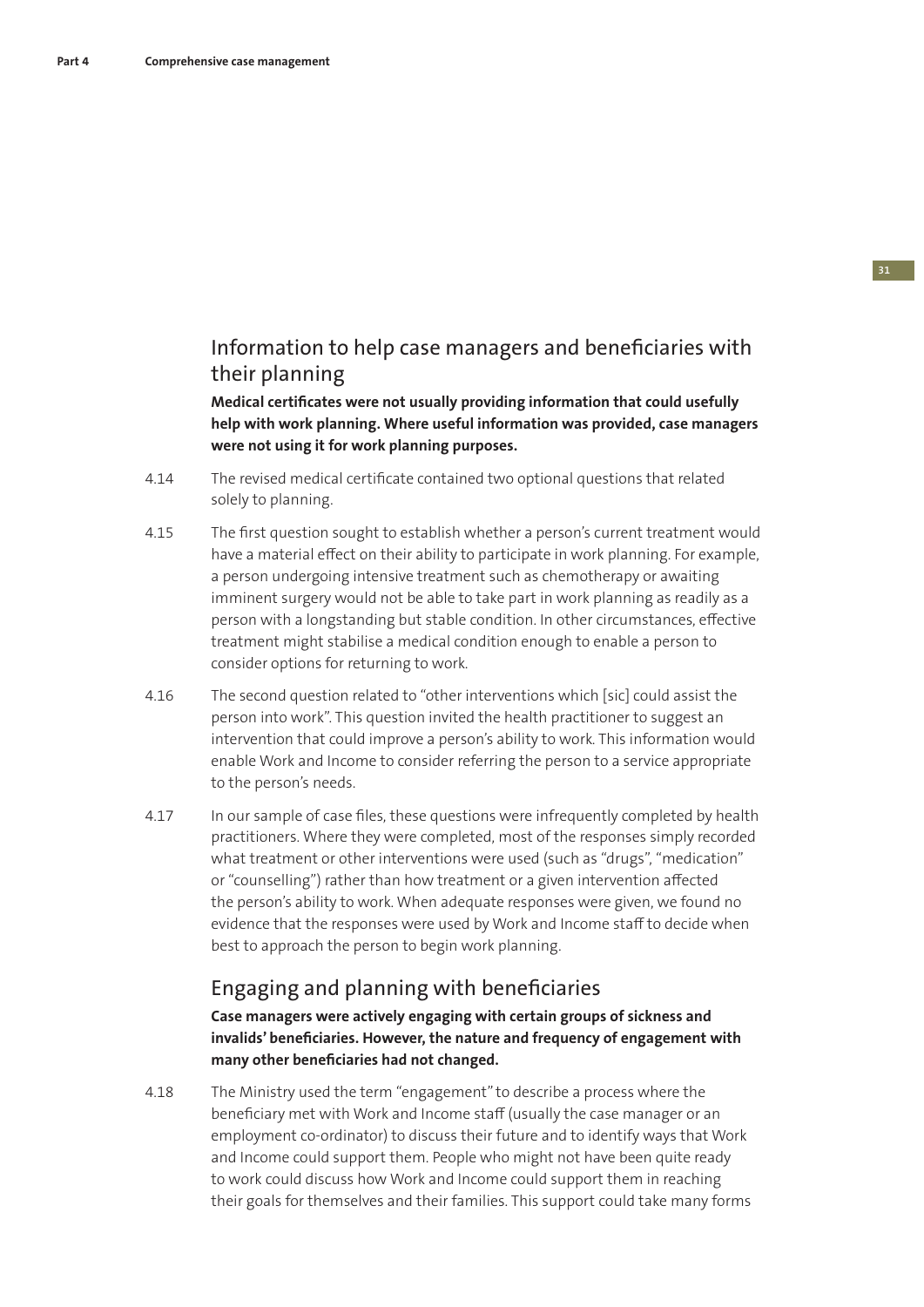– training, part-time or casual employment, health services, or helping them overcome practical difficulties like childcare or transport. A beneficiary could prepare a plan as a result of this engagement.

4.19 Engagement could be initiated by a beneficiary or by Work and Income staff.

Focusing comprehensive case management on specific groups of **benefi ciaries** 

- 4.20 In June 2007, the Ministry carried out research to help it make decisions about investing in employment programmes and to inform the design of policy and services to meet the needs of sickness and invalids' beneficiaries. This research included profiling people receiving sickness and invalids' benefits. The Ministry also estimated the future financial costs for different groups of working-age **beneficiaries**
- 4.21 Work and Income's national office used this research to identify groups of beneficiaries who ought to receive more comprehensive case management. It prepared guidelines for regions and service centres to develop strategies for identifying beneficiaries who ought to receive more comprehensive case management. These regional strategies included focusing on groups such as young people on the sickness benefit, beneficiaries with working partners, beneficiaries in part-time work, the longest-term sickness beneficiaries, and people who should possibly transfer from the sickness benefit to the invalid's benefit.
- 4.22 These regional strategies to target groups of sickness and invalids' beneficiaries represented a positive first step towards working more actively with beneficiaries. However, they addressed only a small proportion of the total population of some 134,000 sickness and invalids' beneficiaries, and excluded large numbers of longer-term beneficiaries. As we noted in paragraph 3.20, as at December 2008 nearly half of all sickness beneficiaries had been on the sickness benefit continuously for more than a year. The sickness benefit is meant to be a temporary benefit.
- 4.23 At the time of our audit, Work and Income had no strategy for helping this large group of longer-term beneficiaries into work or for exploring their needs. Except where contact was initiated by a beneficiary, case manager contact with this large group of sickness and invalids' beneficiaries was likely to be limited to periodic processing of medical certificates, and administering supplementary income support benefits and allowances.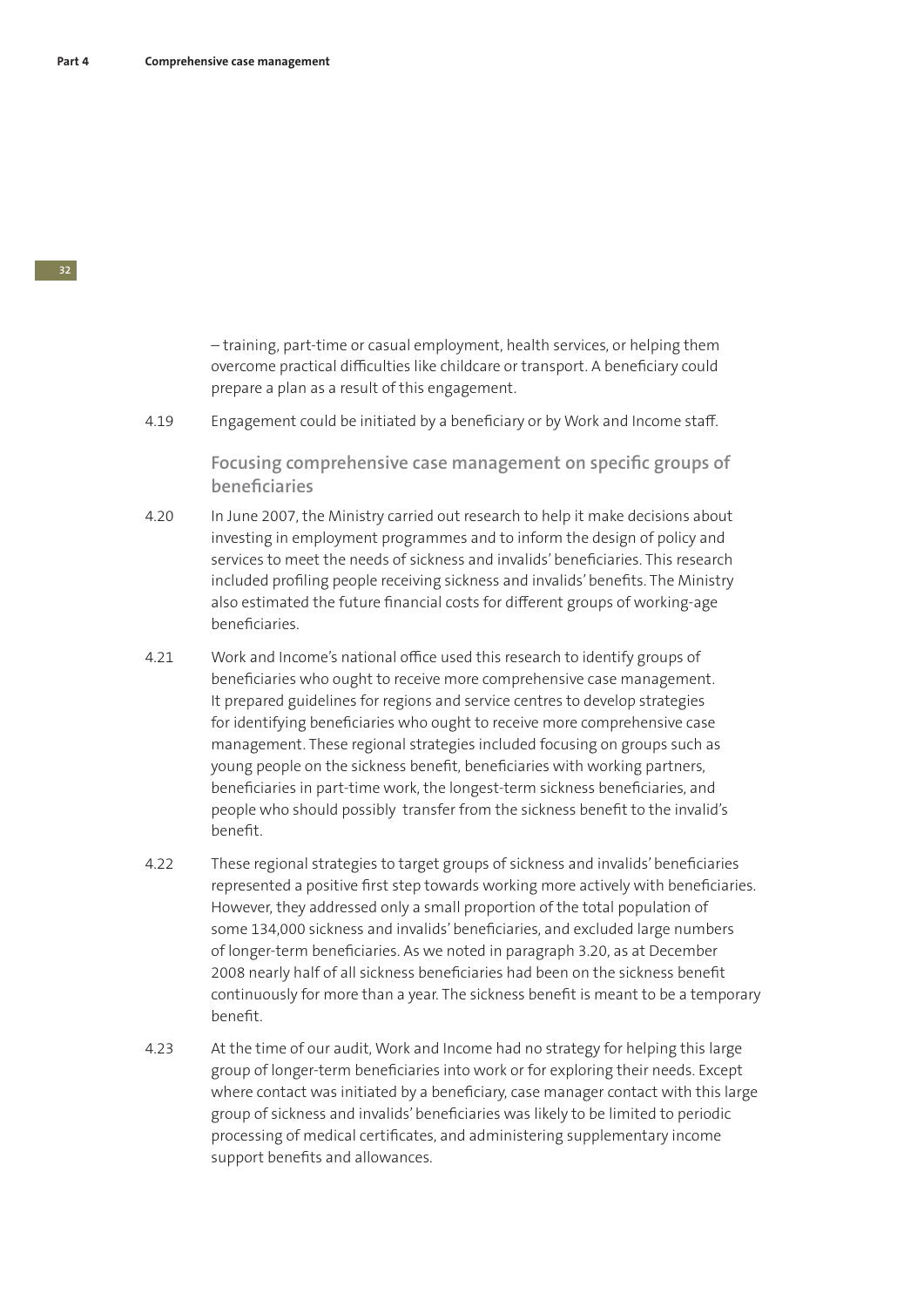#### **Recommendation 9**

We recommend that the Ministry of Social Development review the circumstances of longer-term sickness and invalids' beneficiaries to better identify those for whom work is an option, and provide them with appropriate case management and employment-focused services.

4.24 For a large group of invalids' beneficiaries, contact was likely to be even more limited because of the longer intervals between medical reassessments (two or five years). At September 2008, 12,590 invalids' beneficiaries were scheduled for five-yearly reassessments. There were another 37,426 who, on the recommendation of the certificating health practitioner (or the national office of Work and Income), were not scheduled for any future medical reassessment. For this group, their medical conditions and ability to work were considered unlikely to ever improve.

4.25 Figure 2 shows a breakdown of reassessment periods for invalids' beneficiaries.



**Figure 2** 

**Reassessment periods for invalids' beneficiaries (as at September 2008)**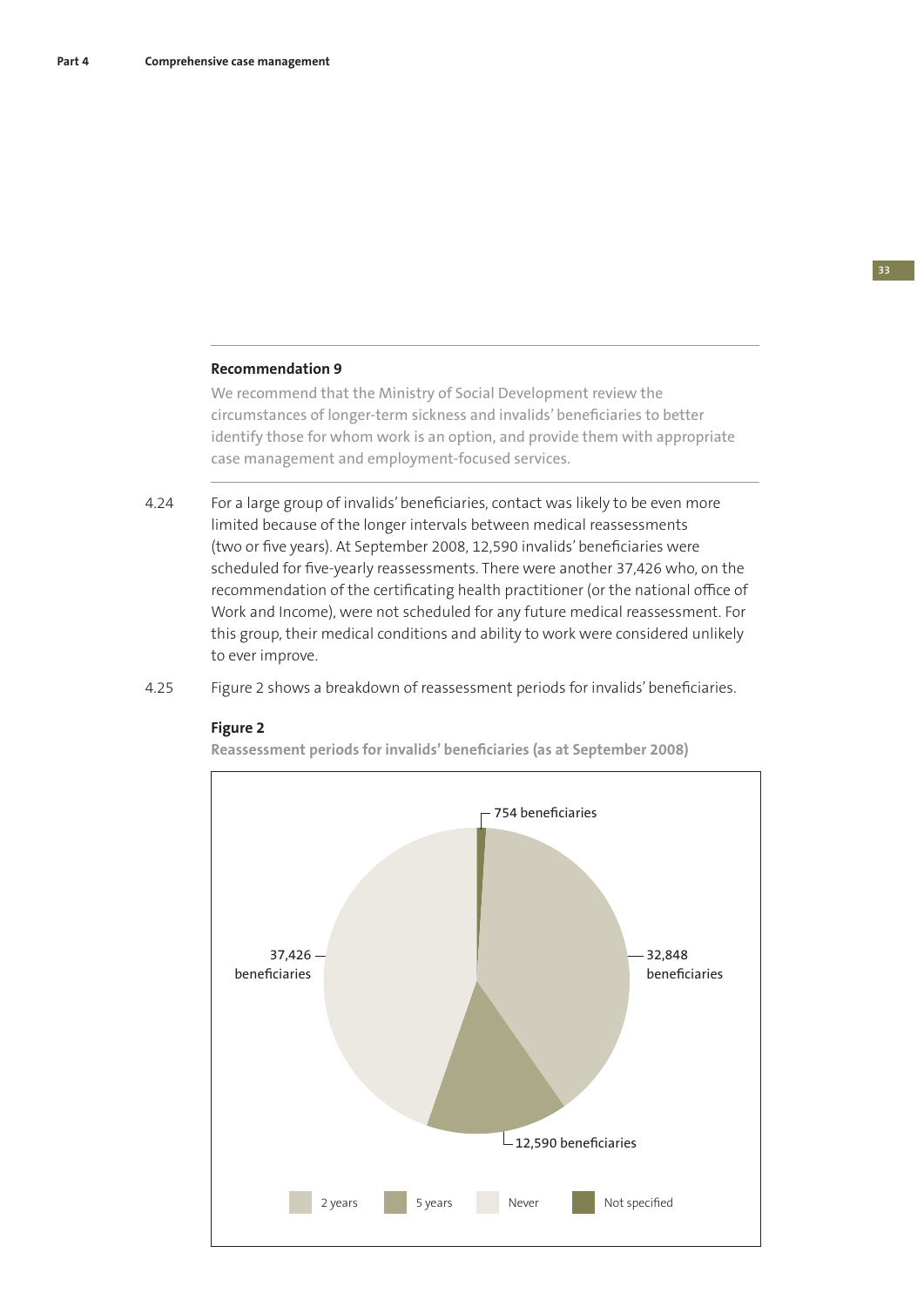**Contact with beneficiaries who were classified as not needing reassessment**

4.26 In our view, all sickness and invalids' beneficiaries should be periodically contacted by Work and Income, including those beneficiaries whose entitlement on medical grounds has been assessed as "never to be reassessed". The policy papers prepared by the Ministry at the start of the Programme noted that:

> *… many people on [invalids' benefi ts] do not have their eligibility reassessed*   $-$  indeed, some people qualified for *[invalids' benefits]* under the old 75% *impairment test, and have never been assessed on the 15 hour rule.*

- 4.27 One of the features of the new system was supposed to have been "more frequent reassessment for some people who are currently seldom or never reassessed".
- 4.28 Although this group of beneficiaries might never be able to work, helping them plan for increased participation in the community might be appropriate. A periodic review could identify changes in circumstances that could affect the need for financial support and services, as well as any other types of support to achieve a beneficiary's goals for working or participating in the community.
- 4.29 Moreover, as treatment options and work environment innovations occur, some people who would not have been able to have much community participation or work in the past might now be able to.

#### **Recommendation 10**

As resources allow, we recommend that the Ministry of Social Development use the available information to determine whether invalids' beneficiaries classified as "never to be reassessed" should be more actively case managed.

#### **The Ministry's draft strategy**

- 4.30 As our audit fieldwork ended, the Ministry was preparing a strategy to identify those beneficiaries who would benefit most from comprehensive case management. The Ministry's initial work had identified four categories for sickness and invalids' beneficiaries:
	- those needing income support for only a limited time because they were expected to recover within a certain time, or those on an invalid's benefit and working part-time to capacity – the primary need to be met would be financial;
	- those who were working part-time, or who were able to work part-time and needed employment assistance – these beneficiaries would need less intensive case management but more input from an employment co-ordinator;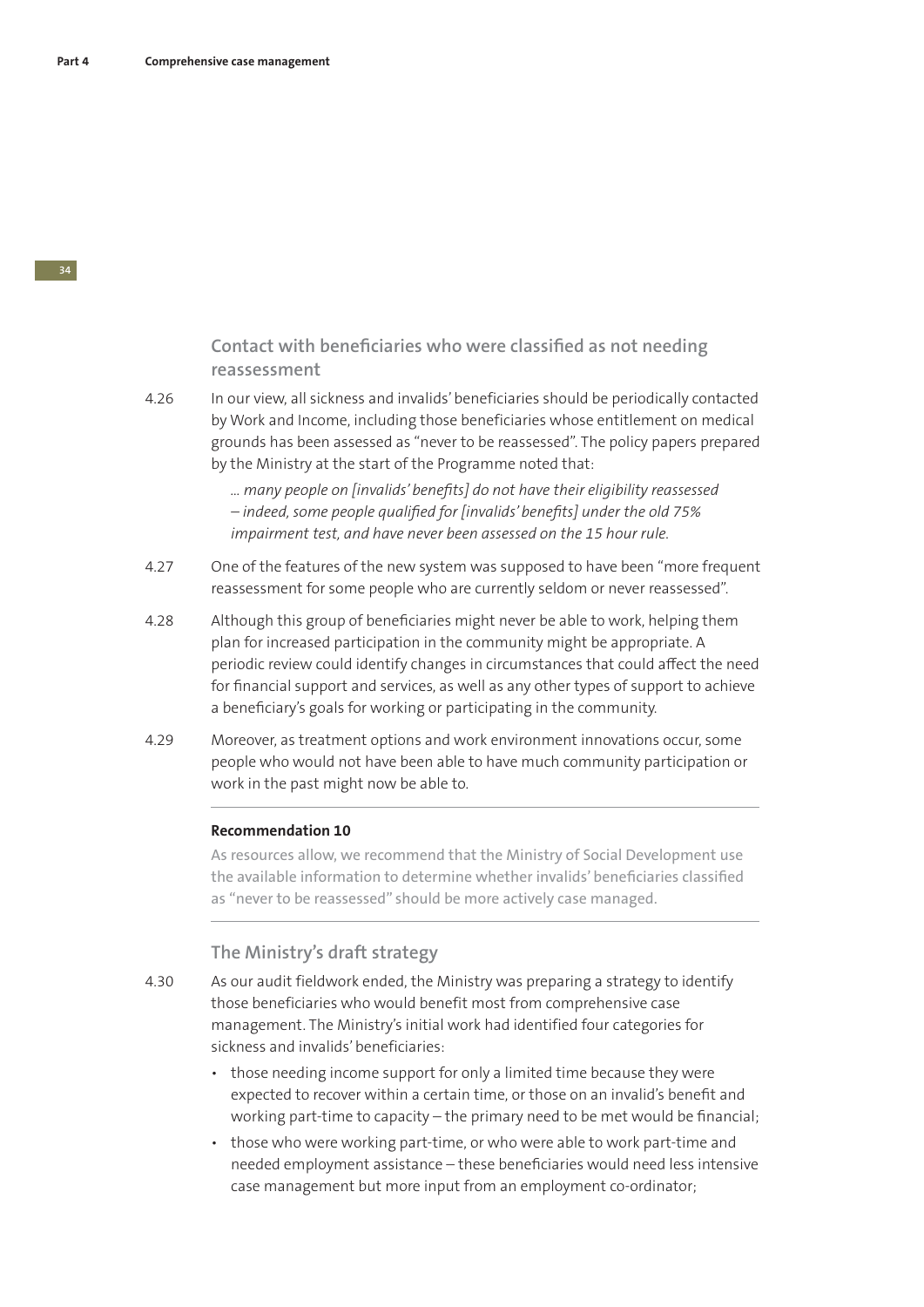- those who were likely to have the ability to work part-time or full-time if provided with the right resources - these beneficiaries would need comprehensive case management; and
- those who were unlikely to be able to work these beneficiaries would need the right resources (likely to be community resources).
- 4.31 The Ministry's preliminary estimates of the numbers of beneficiaries in each category were that most beneficiaries (46% of invalids' beneficiaries and 65% of sickness beneficiaries) were likely to need comprehensive case management.
- 4.32 If applied effectively and supported by the necessary resources, the draft strategy had the potential to provide a more systematic and informed framework for Work and Income to engage with beneficiaries, especially those longer-term beneficiaries with whom it had limited contact.

## Work and Income's expectations for periodic contact **Ministry expectations for frequency of contact were often not met. Priority cases and emergency appointments limited case managers' availability.**

- 4.33 Work and Income provided guidance to its case managers on when to make contact with sickness and invalids' beneficiaries. Beneficiaries were assigned to one of three service groups according to their ability to work, as assessed through a structured discussion with Work and Income staff. When and how case managers were expected to make contact with a beneficiary depended on the service group to which the person had been assigned. However, the guidance noted that any such contact was an invitation to the beneficiary to work more actively with the case manager, and the person might choose not to participate.
- 4.34 Figure 3 shows the three service groups and when and how contact was expected to occur. Based on this framework, we expected the Ministry to have initiated contact with all sickness and invalids' beneficiaries by the time of our audit  $$ either to better support them in the community or to discuss planning for a return to work.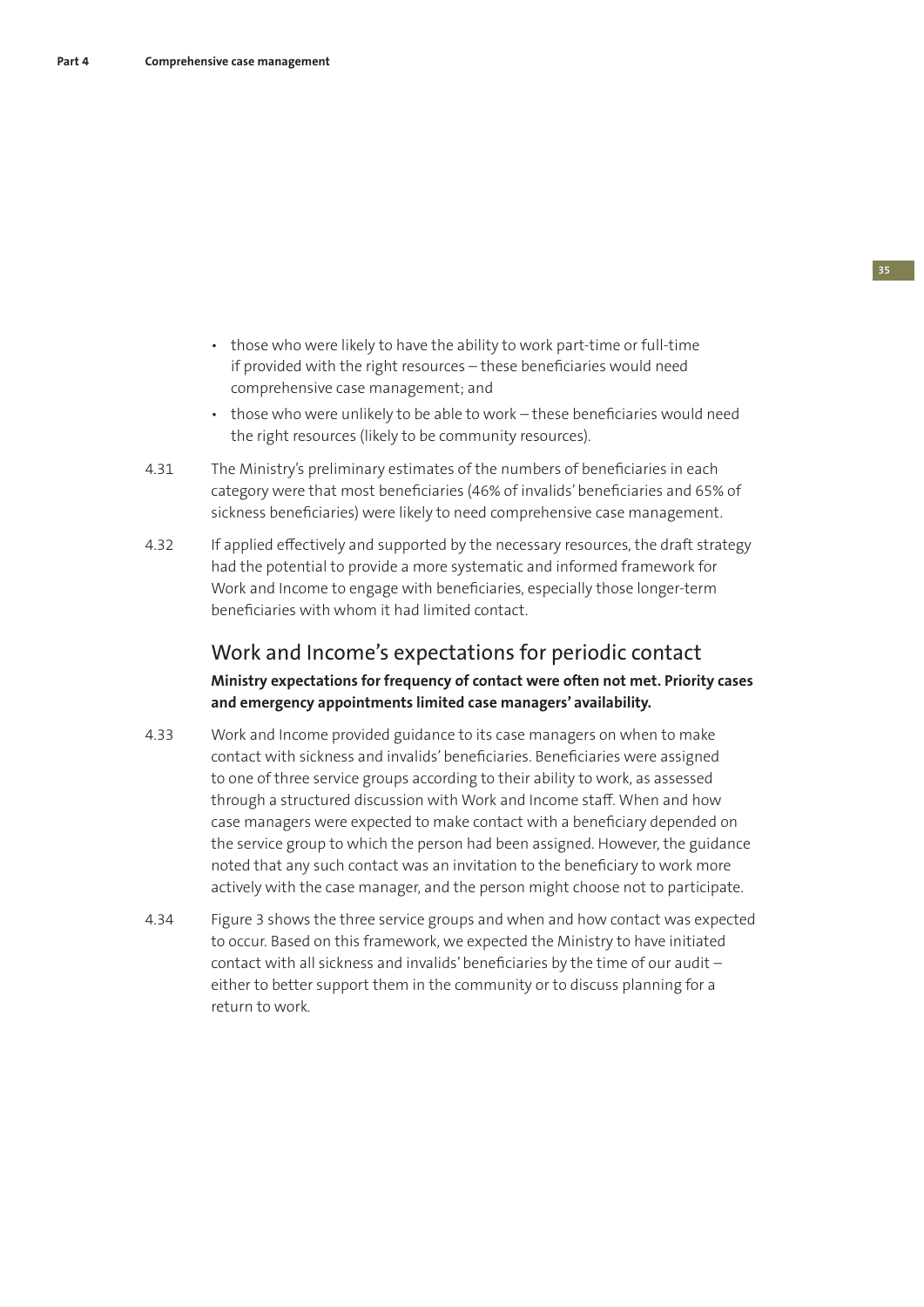#### **Figure 3**

**Service groups, intervention points, and the frequency and methods of contact**  for sickness and invalids' beneficiaries

| Service group                                                                                                                                                                                                                                                                                                         | Intervention point                                                                                                                                                                                                                                         | Frequency                                | Method                                                      |
|-----------------------------------------------------------------------------------------------------------------------------------------------------------------------------------------------------------------------------------------------------------------------------------------------------------------------|------------------------------------------------------------------------------------------------------------------------------------------------------------------------------------------------------------------------------------------------------------|------------------------------------------|-------------------------------------------------------------|
| Work Support - people<br>who are able to work now                                                                                                                                                                                                                                                                     | Initial application or<br>within six weeks of<br>initial application<br>Reassessment                                                                                                                                                                       | Every six weeks                          | Case manager<br>interview (in<br>person)                    |
| <b>Work Development</b><br>Support-those people<br>who might be able to<br>work now but need extra<br>support to do so, as well<br>as people whose personal<br>circumstances mean they<br>are not able to work now<br>but might be able to do<br>so in the future with the<br>right support in the right<br>job.      | For sickness beneficiaries<br>Initial application<br>First medical review<br>(four weeks)<br>Subsequent medical<br>review                                                                                                                                  | Every 13 weeks                           | Case manager<br>interview (in<br>person or by<br>telephone) |
|                                                                                                                                                                                                                                                                                                                       | For invalids' beneficiaries<br>Initial application<br>or within six weeks<br>of initial application<br>interview<br>Annual benefit review<br>Invalid's benefit medical<br>review<br>Change of circumstances<br>Completion of any<br>activities or services | At least once a<br>year                  | Case manager<br>interview (in<br>person or by<br>telephone) |
| <b>Community Support</b><br>- people who have<br>personal circumstances<br>that mean they are<br>considered unlikely to<br>be able to work at all in<br>the foreseeable future.<br>These are mainly people<br>receiving the invalid's<br>benefit who have a severe<br>illness or disability or a<br>terminal illness. | Invalids' beneficiaries<br>Initial application<br>Annual benefit review<br>Invalid's benefit medical<br>review<br>Change of circumstances<br>Whenever beneficiary<br>wants contact                                                                         | Yearly or as<br>required/<br>appropriate | Case manager<br>interview (in<br>person or by<br>telephone) |

4.35 In our sample of case files, Work and Income had not contacted beneficiaries at the times shown in Figure 3. Overall, most of the contact was initiated by the beneficiary when they sought additional temporary financial support, rather than initiated and planned by the case manager to review the support and services provided to the person and, where appropriate, assess progress with their return to work.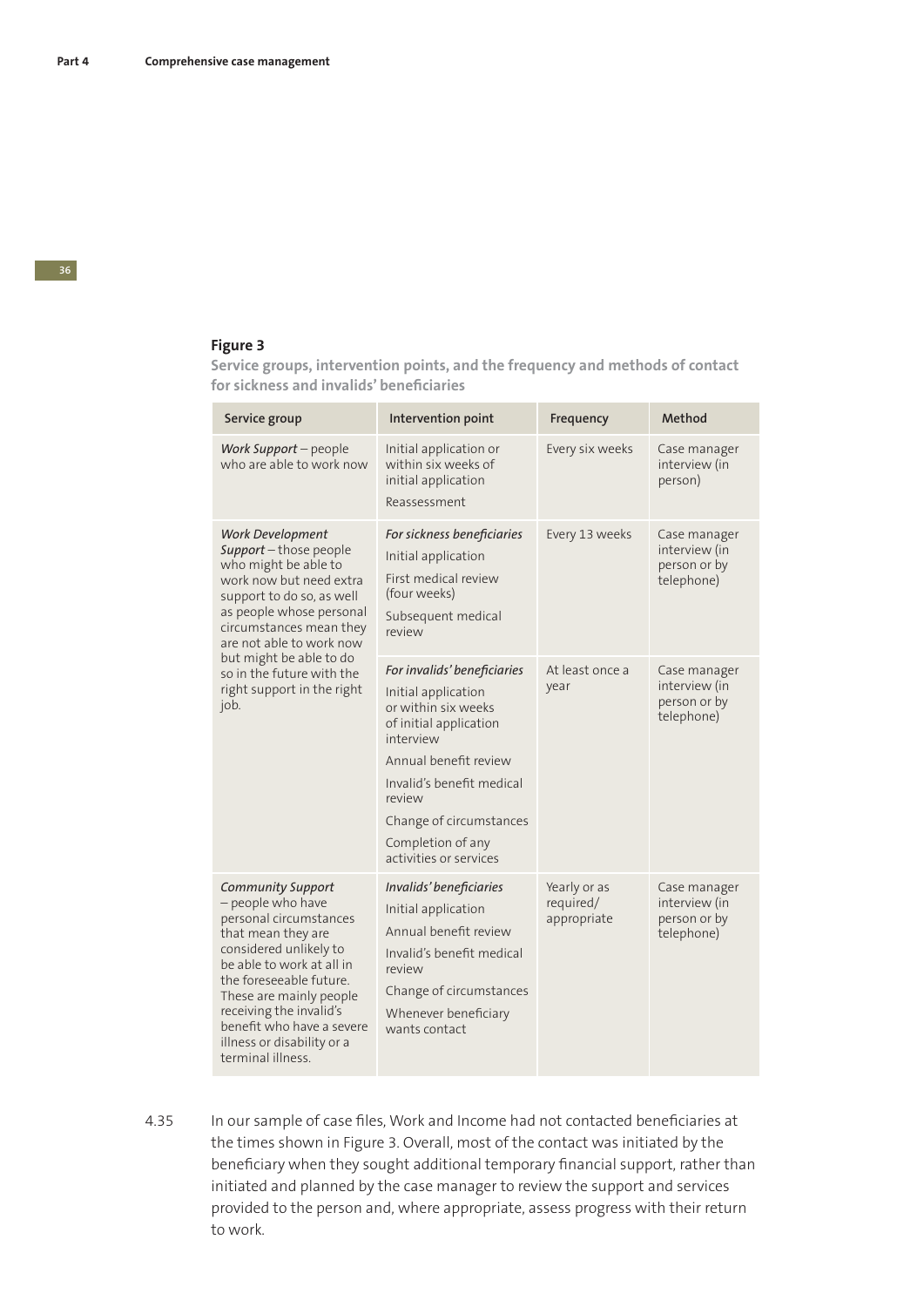4.36 We found cases where planned contact, or any other form of contact, between Work and Income and beneficiaries had been infrequent, occurring rarely over months or even years. This situation was corroborated by comments made in the context of a regional programme, carried out in Work and Income's Southern region, to establish whether beneficiaries were receiving their full and correct entitlement (see Figure 4). In analysing the results of that programme, the region reported:

> *Clients in general responded very well [to the programme] with some having been without contact from Work and Income for a large number of years.*

**Promoting more active engagement**

- 4.37 Regions and service centres were looking for ways to promote more active engagement with beneficiaries. Initiatives included:
	- using employment co-ordinators and regional health advisors and regional disability advisors to support case managers in identifying opportunities for active engagement;
	- seeking to meet some sickness beneficiaries at the time of medical reassessments to discuss the contents of the medical certificate, any services to which Work and Income might refer them, and other support to help their return to work;
	- setting aside time each week for case managers to identify and contact their assigned beneficiaries; and
	- looking for opportunities to relieve case managers of time-consuming tasks (for example, using a single person to process medical certificates).
- 4.38 Figure 4 describes an initiative used by Work and Income's Southern region.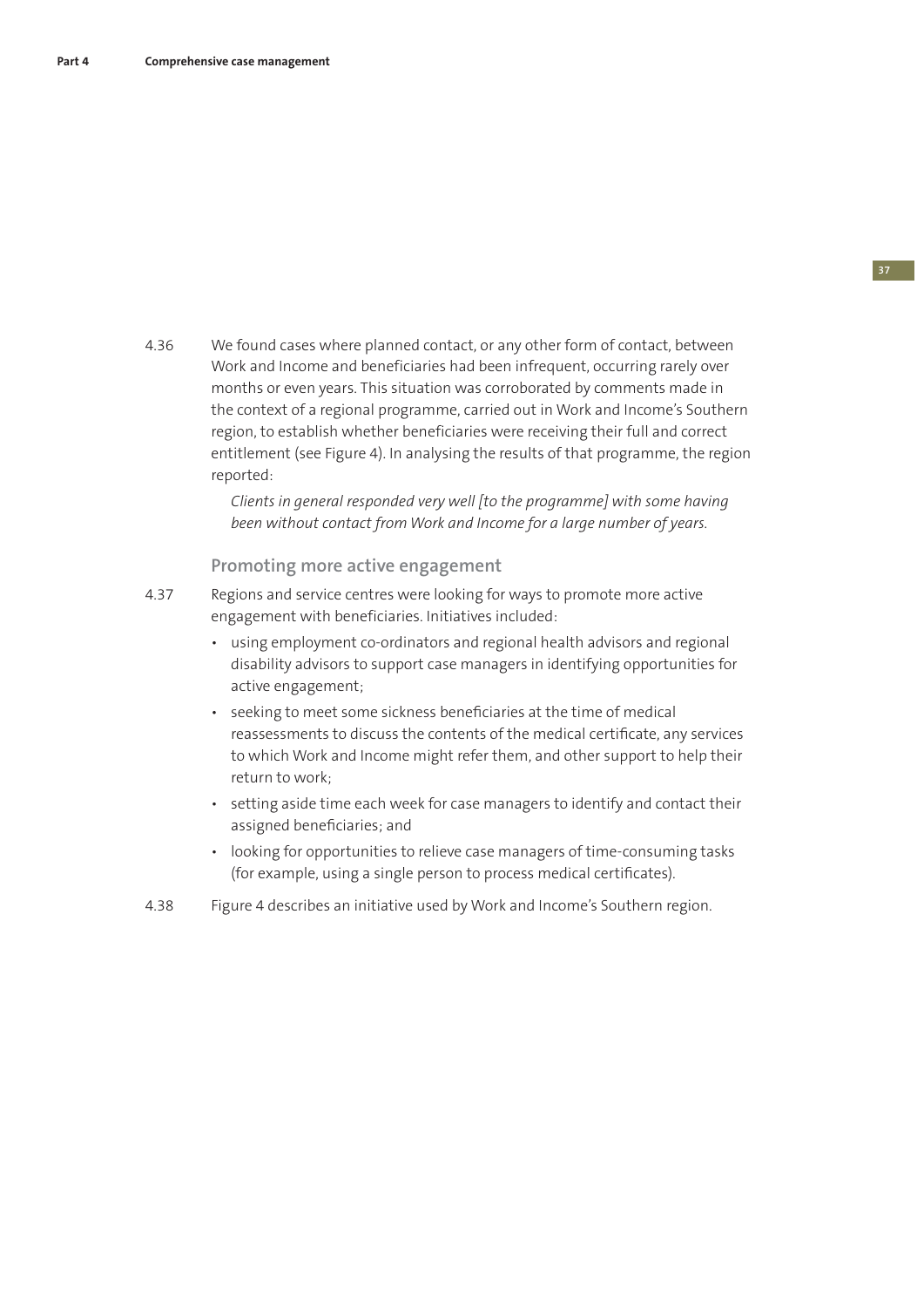#### **Figure 4**

**Southern region's initiative for sickness beneficiaries** 

The Southern region established a team early in 2008 to interview sickness beneficiaries between the ages of 25 and 49 (in their own home or the local Work and Income office). The interviews were held to ensure that beneficiaries were receiving their full and correct entitlement, and to identify any opportunities or interventions that could help them return to work.

This group comprised a total of 927 beneficiaries. Of these, 129 had recently had contact with Work and Income and did not need to be approached. Letters were sent to the remaining 798 to arrange an interview, and sanctions were used to ensure that beneficiaries responded. In all, 469 beneficiaries were interviewed during the programme, resulting in:

- 47 referrals to employment co-ordinators;
- 86 referrals to the Ministry's Providing Access to Health Solutions (PATHS)\* programme;
- 8 referrals to work brokers; and
- 51 referrals to the regional health advisor.

Of the 329 beneficiaries who were not interviewed:

- 58 had returned to work;
- 57 were not well enough to participate;
- 21 had their benefit cancelled;
- 150 were working with their case manager;
- 6 had begun full-time study;
- 14 had left the district (and might have still been receiving the benefit); and
- 23 had gone to prison (and were therefore no longer eligible to receive the sickness benefit).

In total, 134 people came off the sickness benefit as a result of the six-week programme. However, it was noted that this number did not include those people who might have moved off the sickness benefit later, after their referrals and other initiatives taken by Work and Income.

Lessons and benefits from the programme included:

- Beneficiaries between the ages of 40 and 49 were more likely to participate actively in the programme or to be already working with their case manager. This group was also more likely to have been referred to Work and Income services.
- Many sickness beneficiaries were very unwell, and many had mental health issues.
- Most beneficiaries responded very well to the programme, and some had not been contacted by Work and Income for a large number of years.

\* PATHS is a programme that helps people receiving a sickness benefi t or invalid's benefi t to access services that can reduce or remove health barriers to employment.

#### **Availability of case managers limited by priority cases**

4.39 Case managers have to follow specific rules for emergency appointments, new business and reapplications, and special needs and grant advances. Figure 5 sets out the timeframes associated with these rules.

**38**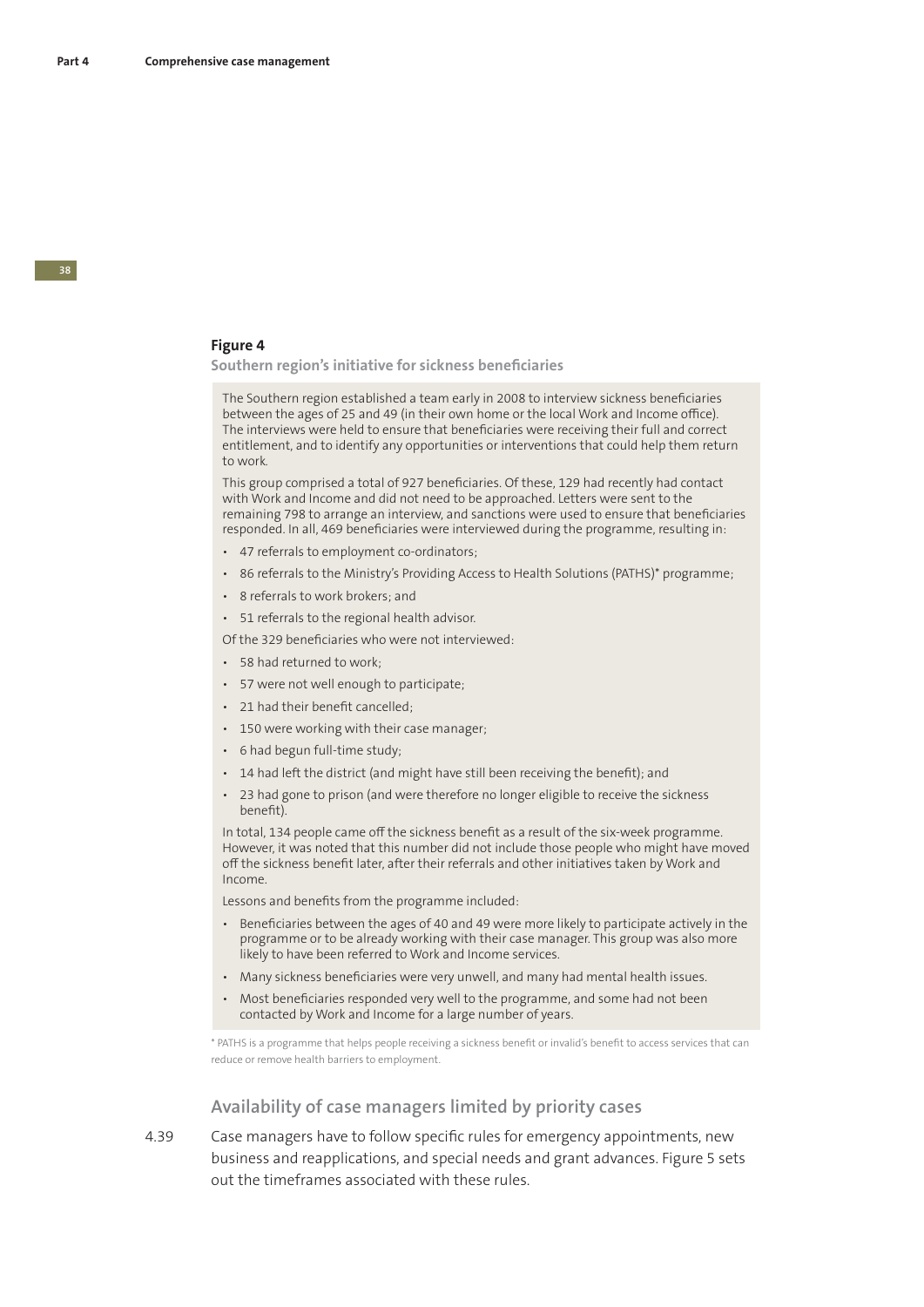#### **39**

#### **Figure 5**

**Specific rules governing timeframes for appointments with beneficiaries** 

| <b>Type</b>                     | <b>Examples of circumstances</b>                                                                                            | <b>Timeframe</b>                                     |
|---------------------------------|-----------------------------------------------------------------------------------------------------------------------------|------------------------------------------------------|
| Emergency                       | Eviction, medical, or dental emergency,<br>non-payment of benefit, power<br>disconnection notice, funeral, or food<br>needs | Within 24 hours<br>(must be seen on the<br>same day) |
| New business/<br>reapplications | A new beneficiary or a previous<br>beneficiary with new or same service<br>centre                                           | Within 48 hours                                      |
| Special needs grant/<br>advance | Urgent and necessary need with no<br>other way of meeting costs                                                             | Within five days                                     |

4.40 Some case managers told us that the time available for actively engaging with beneficiaries was limited by the high numbers of medical certificates that had to be processed, and the need to attend appointments with other beneficiaries.

#### **Recommendation 11**

We recommend that the Ministry of Social Development investigate why contact with beneficiaries is intermittent and reactive, and introduce improvements to ensure that case managers engage systematically and actively with beneficiaries, in keeping with the Ministry's expectations for periodic contact.

## Using information about beneficiaries' work-readiness

**Case managers were not always acting on information indicating that a**  beneficiary was ready to prepare for or seek work.

- 4.41 Engaging with sickness and invalids' beneficiaries was supposed to occur when a beneficiary expressed an interest in work, or when the medical certificate received from the health practitioner indicated that the person was ready to plan for or take up work.
- 4.42 The medical certificate asked the health practitioner for their opinion on the person's ability to work and to indicate the person's likely progress towards work. The health practitioner was required to indicate when the person was likely to be capable of:
	- Work planning that is, engaging with their case manager to determine what services were required to help the person into work. These services might include health interventions, but could also include vocational, educational, social, cultural, or legal services.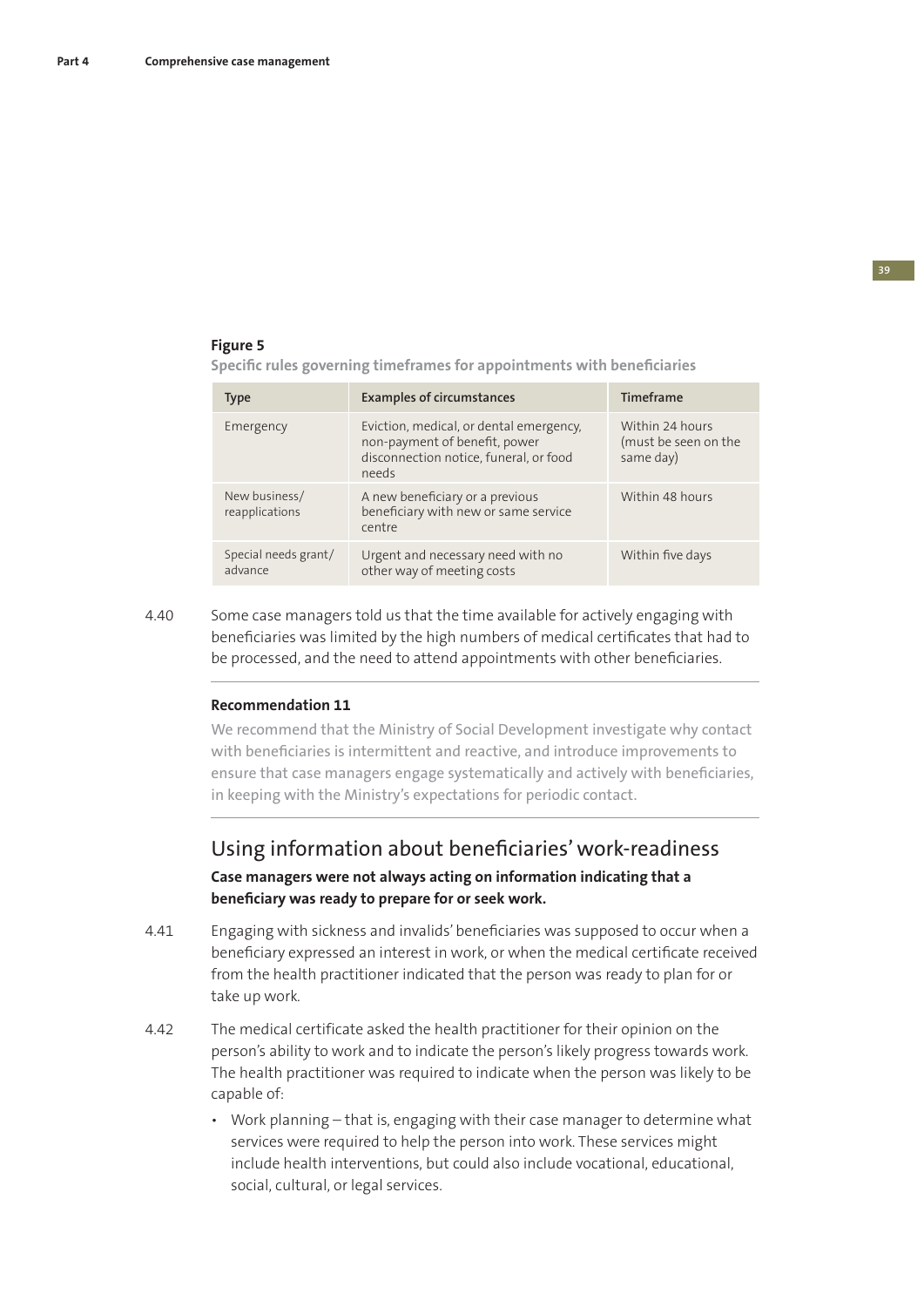- Training while a person might not be ready to start work, they might be able to undertake training. This could include vocational training or re-training, improving literacy, or gaining self-care skills.
- Light/selected duties this option would be indicated when a person required a gradual return to work, working part-time hours initially or with modifications to the workplace or conditions of work. For example, a person might not be able to stand for extended periods or might need assistance with mobility.
- Part-time work (for fewer than 30 hours a week).
- Full-time work (for 30 hours or more a week).
- 4.43 While the stated purpose of this question was to determine the person's eligibility for a benefit, we consider the health practitioner's response also served as a significant opportunity for the case manager to start a conversation with the person about work planning, training, and work opportunities. Information on the readiness of beneficiaries for work planning, selected light duties, and parttime work was recorded in SWIFTT. However, in the service centres that we visited, this information was not consistently analysed by case managers to identify opportunities to work with beneficiaries. The Ministry needs to establish why this is not happening.
- 4.44 We identified examples of effective collaboration between Work and Income staff in referring beneficiaries for training, work planning, or job search. Successful outcomes we noted or were told of included beneficiaries re-training or finding work. We noted positive outcomes when Work and Income staff had responded effectively to sickness or invalids' beneficiaries who expressed a desire to work.
- 4.45 One positive outcome involved an invalid's beneficiary who suffered from degeneration of the spine. His work history involved hard physical labour. After a conversation between the regional health advisor and the case manager, he was referred to the employment co-ordinator to identify suitable job opportunities. This beneficiary indicated an interest in driving a truck, and arrangements were made for him to attend a heavy transport course as the first step towards gaining his truck licence.
- 4.46 We also noted instances where opportunities for engagement had been missed or where no follow-up action had been taken because of ineffective systems for ensuring timely and consistent engagement with work-ready beneficiaries. Twenty-one of a subgroup of 80 sickness beneficiaries in our sample had been assessed by the GP as ready for work planning immediately or within the following one to three months. Only four of the 21 were actively managed by the case manager (or employment co-ordinator, in one case).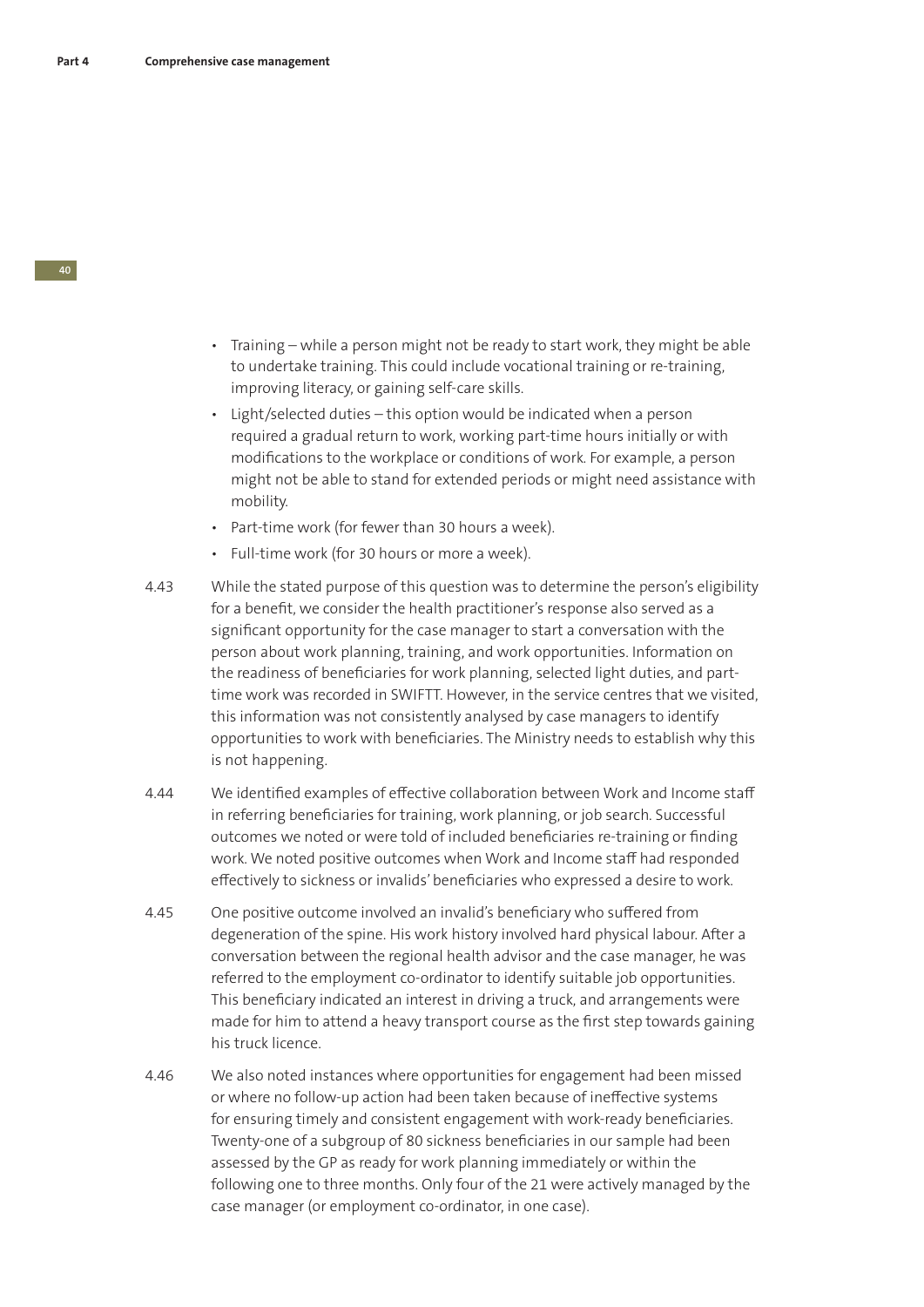#### **Invalids' beneficiaries**

- 4.47 In our sample of invalids' beneficiaries, action had been taken by the case manager in only two of 20 instances where the medical certificates indicated that the person was ready for work planning or part-time work. In one case, the case manager talked to the beneficiary about a referral to other services. The beneficiary wanted to consider the proposal but it was never followed up by the case manager. In the second case, the beneficiary had been referred to other services in 2007 but no action had been noted since that referral. There were a further three instances of young people pursuing full-time study and parttime work. In the remaining 15 instances, no action had been taken by the case manager in response to the comments in the medical certificate.
- 4.48 In our view, when there is only limited action or involvement by case managers, it is more likely that beneficiaries will build a history of benefit dependence and of absence from the workforce. It also limits the opportunities for beneficiaries to get the services and support available through Work and Income.

#### **Recommendation 12**

We recommend that the Ministry of Social Development ensure that Work and Income case managers contact sickness and invalids' beneficiaries about work planning if information indicates that they may be ready to prepare for or return to work.

## GPs' views on communication with Work and Income staff **GPs wanted more feedback from Work and Income staff .**

- 4.49 We asked GPs to rate the quality of Work and Income's communication with them over the past 12 months on matters relating to sickness and invalids' beneficiaries. More than half (59%) of the 150 GPs who answered our questionnaire thought communication was poor or worse.
- 4.50 The main frustration expressed by those GPs who chose to expand on their response was not being contacted by Work and Income staff when they expressly asked for contact. GPs also noted that case managers were difficult to contact. In this context, the comment was made that the centralised handling of telephone calls to Work and Income did not help. Several suggested that beneficiaries should be given a Work and Income business card with the case manager's contact details to bring with them to the GP. The GPs expressed a preference for direct dial access to case managers.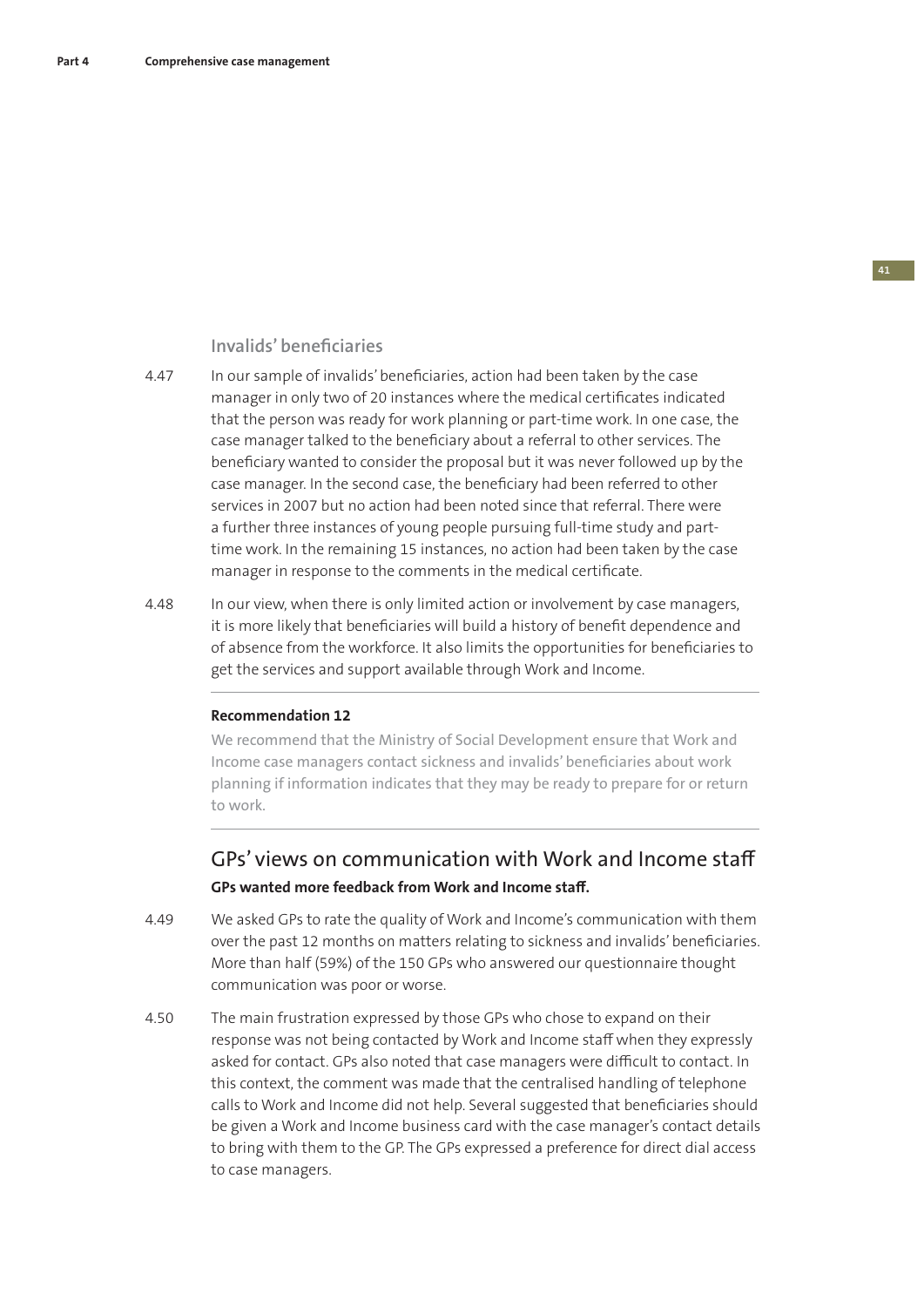4.51 Of the GPs who responded to our questionnaire, 69% thought that Work and Income responded "poorly", "very poorly", or did not respond to the comments that GPs made in the medical certificate about the person's needs. Some expressed concern that the only feedback that they received was through their patients, who might not be in a position to provide the best information about their interaction with Work and Income. Some thought that the present system should be improved by Work and Income staff providing the GPs with feedback on the action that had been taken in response to their comments.

#### **Recommendation 13**

We recommend that the Ministry of Social Development investigate ways of working more actively with general practitioners and responding to their comments in medical certificates.

## Case managers' use of provisions in the Social Security Act 1964

**The full range of legislative sanctions was not used because the Ministry's policy**  was to invite rather than compel sickness and invalids' beneficiaries to engage **with their case manager.**

- 4.52 Under the Act, the Ministry can require all beneficiaries to (among other things):
	- attend and participate in interviews;
	- plan for personal development and work; and
	- carry out any activity or rehabilitation (other than an activity or rehabilitation involving participation in work, voluntary work, activity in the community, unpaid work experience, or medical treatment) to improve the beneficiary's work-readiness or prospects for work.
- 4.53 The Act also provides for sanctions (reducing the amount of benefit paid) if beneficiaries fail to meet these obligations without a good and sufficient reason.
- 4.54 Although these legislative provisions were available, in practice the Ministry's approach was that individual sickness or invalids' beneficiaries should voluntarily engage in work planning. The Ministry took the view that, with limited resources, it was pragmatic to focus the efforts of its staff on people entering the benefit system and on beneficiaries who were willing and able to prepare for and seek work. It was also conscious that work planning might not be appropriate or might be complex for some sickness or invalids' beneficiaries.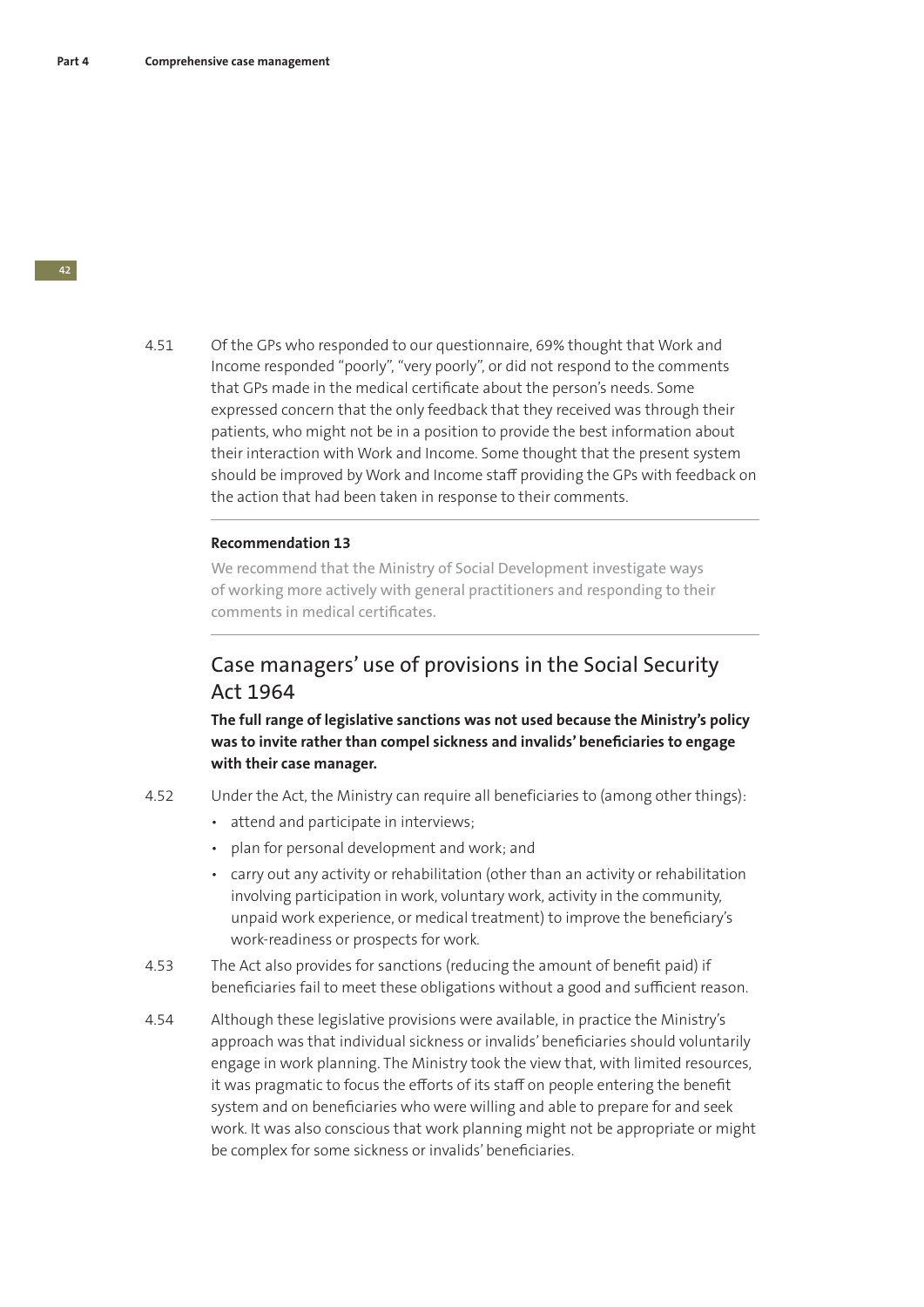4.55 Therefore, the Ministry had not used sanctions to require sickness and invalids' beneficiaries to prepare for work. This policy position was reflected in the information pack for service centre managers about the September 2007 changes associated with the Programme. It noted:

> *From September 2007 people with ill-health and disabled people will be invited to engage with [Work and Income]. They may have planning and activity requirements to support them into work, where work is an appropriate and realistic option for them. It is not appropriate for this group of clients to be sanctioned.*

4.56 We found little evidence of Personal Development and Employment Plans for these beneficiaries. Several staff told us that such plans should be considered in only limited circumstances with this group. The then Minister of Social Development and Employment reported that, at the end of June 2008, only 5394 of some 129,000 sickness or invalids' beneficiaries had completed a Personal Development and Employment Plan.

#### **Recommendation 14**

We recommend that the Ministry of Social Development, where fair and appropriate, explore the full range of options for engaging with those sickness and invalids' beneficiaries who do not express an interest in preparing for or moving towards work.

## Following regional advisors' recommendations

**Case managers were not always following the recommendations of the regional health advisors and regional disability advisors.** 

- 4.57 The role of Work and Income's regional health advisors and regional disability advisors included making recommendations to case managers about appropriate services and interventions for beneficiaries with complex medical or disability issues. Our examination of case files showed that recommendations made by regional health advisors and disability advisors were not always followed by case managers.
- 4.58 This means that beneficiaries with complex medical or disability conditions might not be able to take advantage of appropriate services and interventions that could help their return to work or increase their participation in the community.

#### **Recommendation 15**

We recommend that the Ministry of Social Development reinforce the need for Work and Income case managers to consistently follow the recommendations made by regional health advisors and regional disability advisors.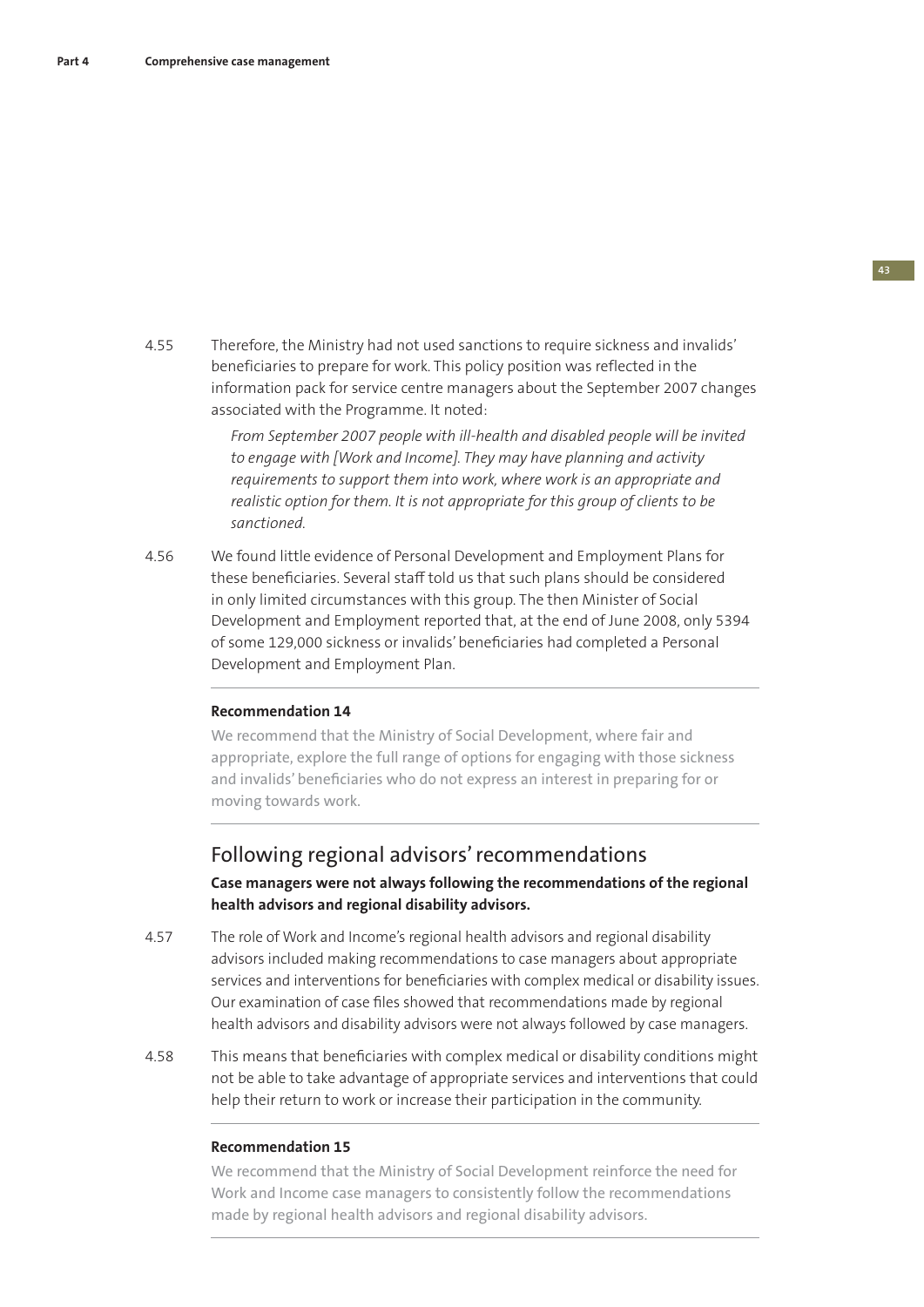## Available services and referrals to those services

#### **Each region was purchasing a number of training and vocational services aimed**  at addressing the particular needs of sickness and invalids' beneficiaries.

#### **Additional training and vocational services**

- 4.59 A number of training and vocational services were available to sickness and invalids' beneficiaries through Work and Income. We noted instances of staff in some service centres contacting sickness and invalids' beneficiaries whose needs might be met by referral to one or more of these services. Briefcase, an online caseload management database, was used to identify suitable people for possible referral.
- 4.60 The redesigned medical certificate made it easier to identify beneficiaries whose needs might be met by referrals to such services, because it required health practitioners to use codes to describe the person's condition. These codes replaced broad incapacity groupings used in the previous certificate. Using the codes, Work and Income staff had access to more specific descriptions of medical conditions to better identify which beneficiaries might be helped by a referral to services purchased through the Innovation Fund.
- 4.61 In the 80 sickness beneficiaries' case files that we examined, 21 beneficiaries were referred to and attended services or other interventions. A further eight beneficiaries were invited to seminars or referred to other specialist services but did not attend.

**Health and Disability Innovation Fund for Pilot Health Services**

- 4.62 As we noted in Part 2, from 2007 the Ministry was able to use the Innovation Fund to purchase services to help beneficiaries gain, retain, or move into work. These services were for people with mild to moderate mental health conditions, people awaiting medical treatment, people with chronic pain, and people who needed help with life skills in order to work.
- 4.63 The Ministry carried out research to identify the most relevant and cost-effective health and disability services for sickness and invalids' beneficiaries. This research included health-related literature reviews. To estimate the potential demand for each service, data was gathered on existing numbers of sickness and invalids' beneficiaries for each Work and Income region, numbers with particular incapacities, and the availability of other existing health and disability services.
- 4.64 Each region consulted with service centres to identify gaps in services before drawing up its annual service purchase plan. The Ministry was monitoring the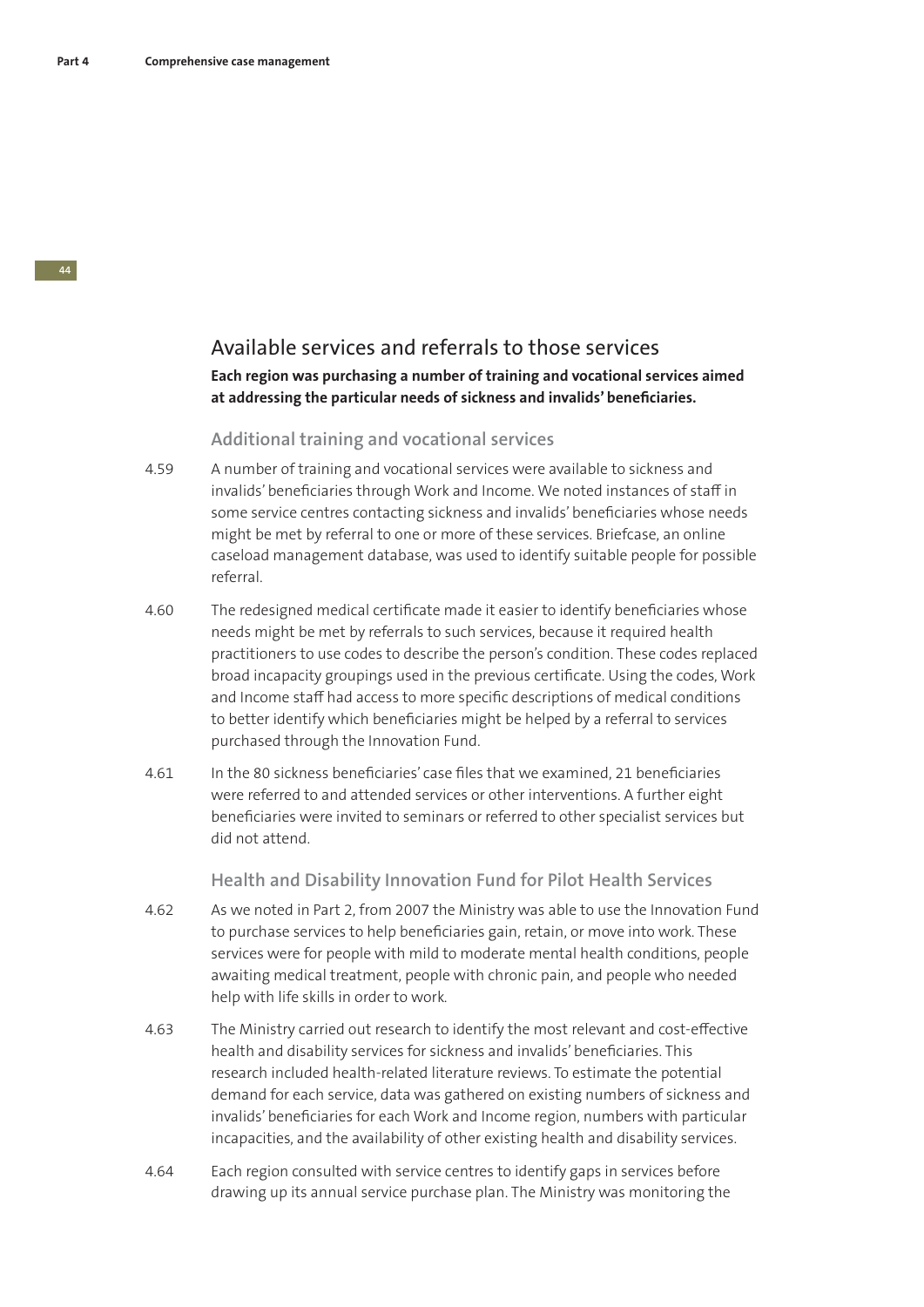uptake of the services provided through the Innovation Fund. At the time of our audit, the availability of services varied in the five regions we visited. Some contracts, such as those for mild to moderate mental health services with primary health organisations and district health boards, were still being finalised.

4.65 The 2009 Budget included an announcement that the Innovation Fund would not continue beyond 30 June 2009.

## Case management tools and monitoring the use of those tools

**Work and Income had the necessary procedural guidance, tools, and information systems to support case managers' engagement with sickness and invalids' beneficiaries. The Ministry needed to better monitor how case managers managed their caseloads, kept records, and used planning tools.** 

- 4.66 Briefcase was an online case management tool that enabled Work and Income staff to sort beneficiaries by various characteristics. They could sort, for example, by the type and length of time a person had been on the benefit, their type of illness(s), injury(s), or disability(s), whether they were in or had undertaken parttime work, and by the number of hours that were worked. It was, therefore, a useful tool to help case managers take a planned approach when working with their caseloads.
- 4.67 Case managers were also able to access reports in Briefcase that identified beneficiary groups that should be targeted first – for example, sickness and invalids' beneficiaries:
	- with a recent work history, and who might therefore be able to work part-time or do light duties;
	- with reported earnings;
	- with medical conditions making them eligible to access the health and disability services available through the Innovation Fund or PATHS;
	- who had been receiving the benefit continuously for more than 10 years; and
	- who had partners who might be able to work.
- 4.68 Briefcase was not used consistently throughout the regions and its use was not systematically monitored. In the two service centres of one of the regions that we visited, Briefcase was used to varying degrees by the work broker, employment co-ordinator, programme co-ordinator, assistant service centre manager, service centre trainer, and service quality officer. It was used to a limited extent by only three of the 29 case managers.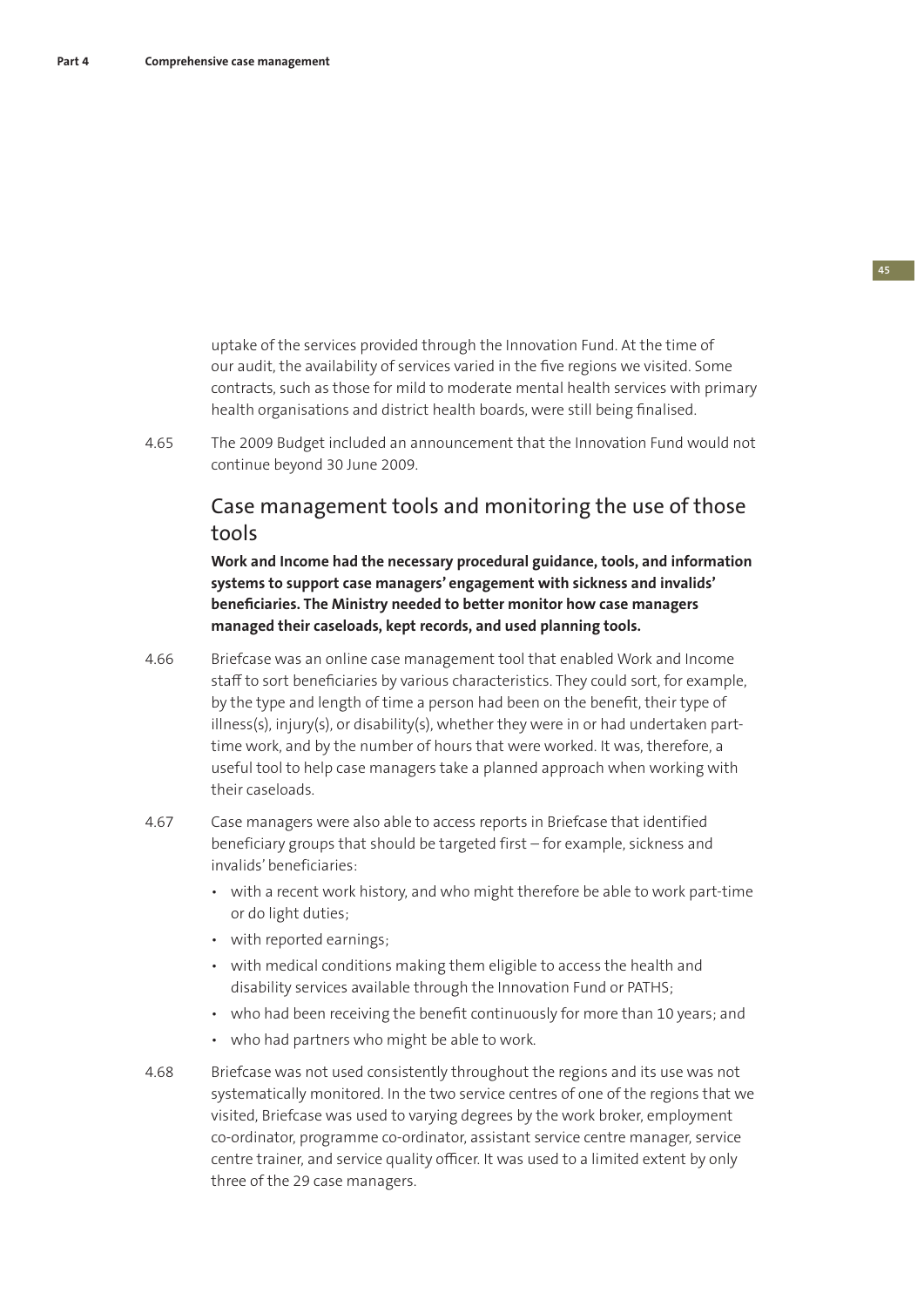- 4.69 Work and Income staff were provided with other online tools to record the type, extent, and outcomes of engagement with beneficiaries, including:
	- journals;
	- service plans; and
	- an electronic recording system.
- 4.70 The Ministry's procedures required Work and Income staff to update the beneficiary's journal each time that they engaged and planned with the sickness or invalid's beneficiary, including noting any progress that the beneficiary had made in achieving their goals. The journals should have provided a single, readily accessible, and up-to-date source of information about the beneficiary's circumstances. However, we found that journals were seldom maintained for sickness and invalids' beneficiaries.
- 4.71 All interventions offered to a beneficiary could be recorded and tracked through a service plan. Service plans were used for:
	- managing the activities and tasks that a beneficiary carried out;
	- managing services offered to a beneficiary; and
	- managing and issuing formal agreements.
- 4.72 During our audit, we noted that service plans were not used for sickness and invalids' beneficiaries. We also noted that the Ministry was developing its "Client Management System", and changes as part of that development should help to ensure that, where appropriate, service plans are completed for sickness and invalids' beneficiaries.
- 4.73 Case managers were recording details of engagement with beneficiaries in the electronic recording system, but because the system recorded all correspondence and interaction with the beneficiary, it was difficult to quickly establish what engagement has occurred. The electronic recording system also made it difficult to establish what, if any, plan existed to help the beneficiary back into work and what progress has been made.
- 4.74 Service centre managers did not routinely check the nature and extent of case managers' engagement with their assigned sickness and invalid's beneficiary caseloads. The extent of engagement with an individual beneficiary should be reflected in plans, case notes, and the journal of contact with the beneficiary that is maintained by the case manager.

#### **Recommendation 16**

We recommend that the Ministry of Social Development expand the scope of regular monitoring to help ensure that case managers maintain periodic contact with beneficiaries in keeping with Work and Income's guidance.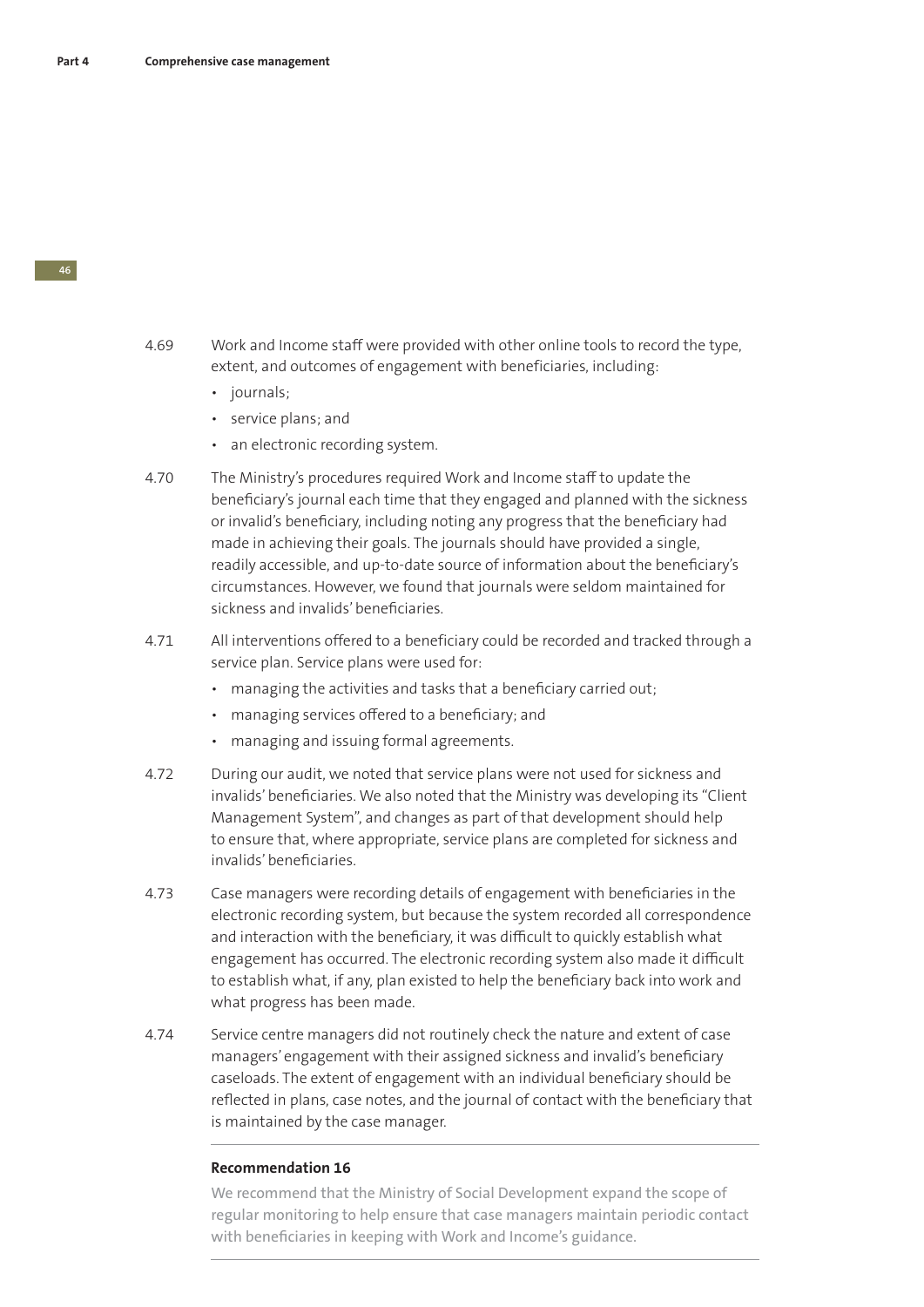# Part 5 **Monitoring and evaluating the eff ectiveness of the Programme**

#### 5.1 In this Part, we discuss the Ministry's progress in:

- monitoring the results of the Programme; and
- evaluating the effectiveness of the Programme.
- 5.2 Most of the Programme's changes to improve the management of sickness and invalids' beneficiaries were implemented by September 2007. The Client Management System (to provide case managers with more support for decisionmaking) and the new health services were not in place by September 2007. Although the work on these two initiatives was well advanced at the time of our audit, they were yet to be fully implemented.
- 5.3 The Ministry told us that it thought that it could take up to five years that is, until 2012 – for the effects of the Programme to be fully realised.

## Our overall findings

- 5.4 The Ministry's assessment of the results and effects of the Programme was limited. For example, there had been significant changes to how case managers managed sickness and invalids' beneficiaries, including providing them with additional specialist health and disability advisors. However, the Ministry had carried out little monitoring of the effect of those changes.
- 5.5 The Ministry expected the Programme's outcomes to include:
	- reducing the number of people coming onto sickness and invalid's benefits;
	- increasing the number of people moving off sickness or invalid's benefits and into work; and
	- making savings in sickness and invalid's benefit expenditure while continuing to provide social and financial support for people with barriers to work.
- 5.6 Although the Ministry was closely monitoring changes in sickness and invalid's beneficiary numbers, it was unable to attribute the changes in the numbers to the Programme. The Ministry had identified outcome goals for the Programme that would help it establish this link. However, at the time of our audit, the Ministry had not measured its achievement against those goals.
- 5.7 The Ministry was not gathering information to enable it to report whether the projected annual savings of \$49 million of expenditure on sickness and invalids' benefits, expected by 2010/11, were likely to be achieved.
- 5.8 The two recommendations we make in this Part focus on the need for the Ministry to better evaluate and report on the Programme's effects on beneficiary numbers, expenditure, and other intended outcomes.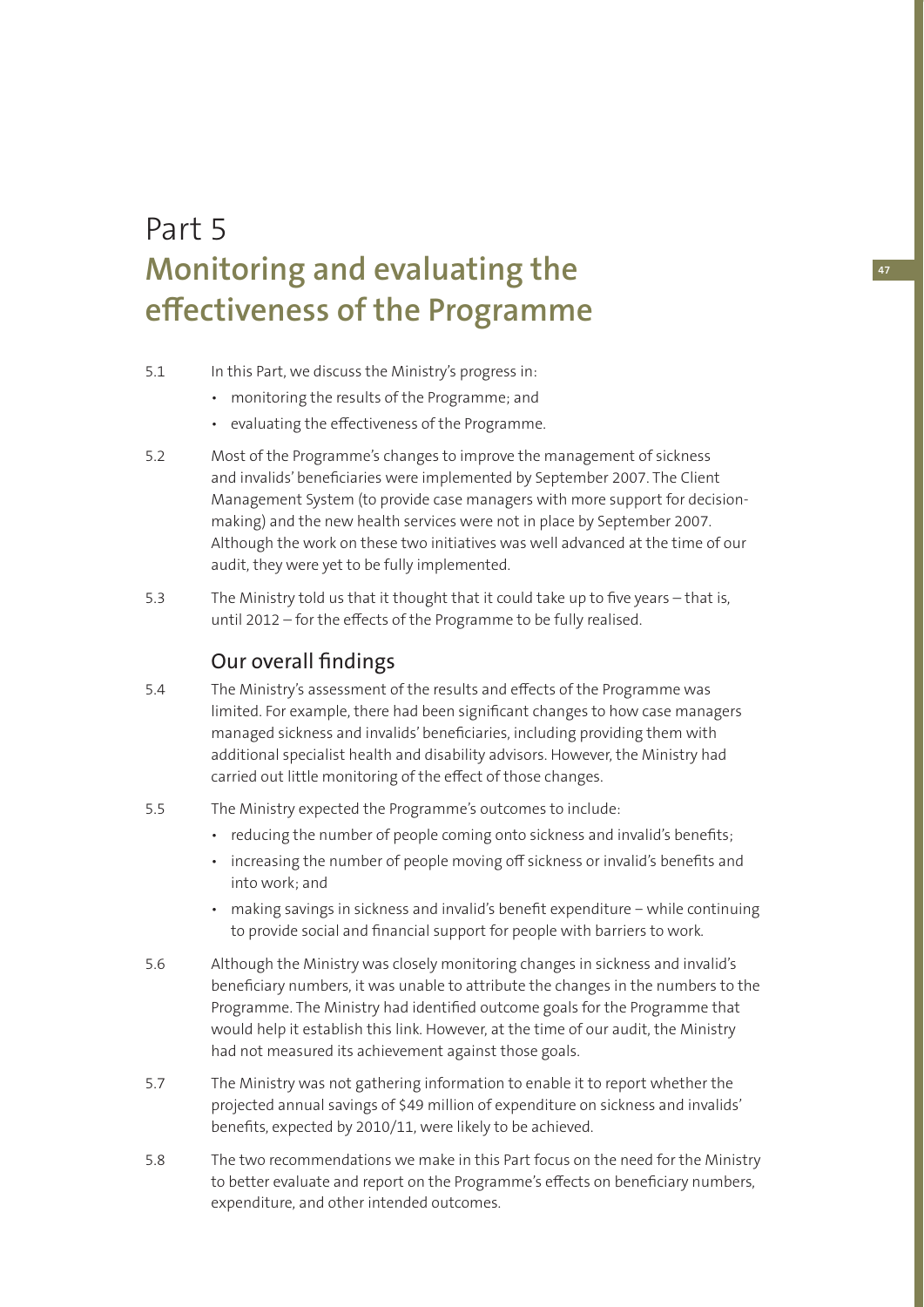## Background

5.9 In approving the wider Programme in December 2006, Cabinet noted that the Ministry would monitor and evaluate the whole Programme (for all types of benefit) to establish:

- how well the initiatives<sup>6</sup> operated in practice;
- where feasible, the effect the Programme as a whole, and the key initiatives where appropriate, had on outcomes; and
- an evidence base that supported the design and implementation of new services.
- 5.10 Cabinet directed the Ministry to report back to the Joint Ministers<sup>7</sup> on the main operational and outcome findings from the research, evaluation, and monitoring of the Programme. The reporting was to occur through:
	- bi-annual Ministerial updates beginning September 2007; and
	- the Sustainable Employment Annual Reports from February 2008.
- 5.11 When Cabinet approved the delivery of additional health services in April 2007, it noted that, once fully implemented, the Programme was:

*…. estimated by a panel of international experts to generate savings of \$49.0 million a year, compared to current forecasts, in Sickness Benefit and Invalid's Benefi t expenditure.*

- 5.12 Before Cabinet approved the Programme, the Ministry provided the Cabinet Policy Committee with its Research, Evaluation and Monitoring Plan (the Evaluation Plan), which identified the following outcomes for the Programme:
	- improving labour market participation for beneficiaries already in work (including increasing the hours of employment for part-time employees);
	- reducing the number of people coming onto a benefit:
	- increasing the number of beneficiaries moving into full-time employment, and the speed with which they made that move;
	- increasing part-time employment;
	- increasingly moving people into sustainable employment;
	- meeting working-age benefit population targets;
	- making savings in benefit expenditure;
	- people continuing to have access to social assistance; and
	- people receiving a level of income appropriate to their circumstances.
	- 6 These initiatives include comprehensive case management, better processes, support and services for people with ill health and disabilities, and better processes for establishing benefit eligibility.
	- 7 The Joint Ministers were the Minister of Finance, the Minister of Health, the Minister for Disability Issues, and the Minister for Social Development and Employment.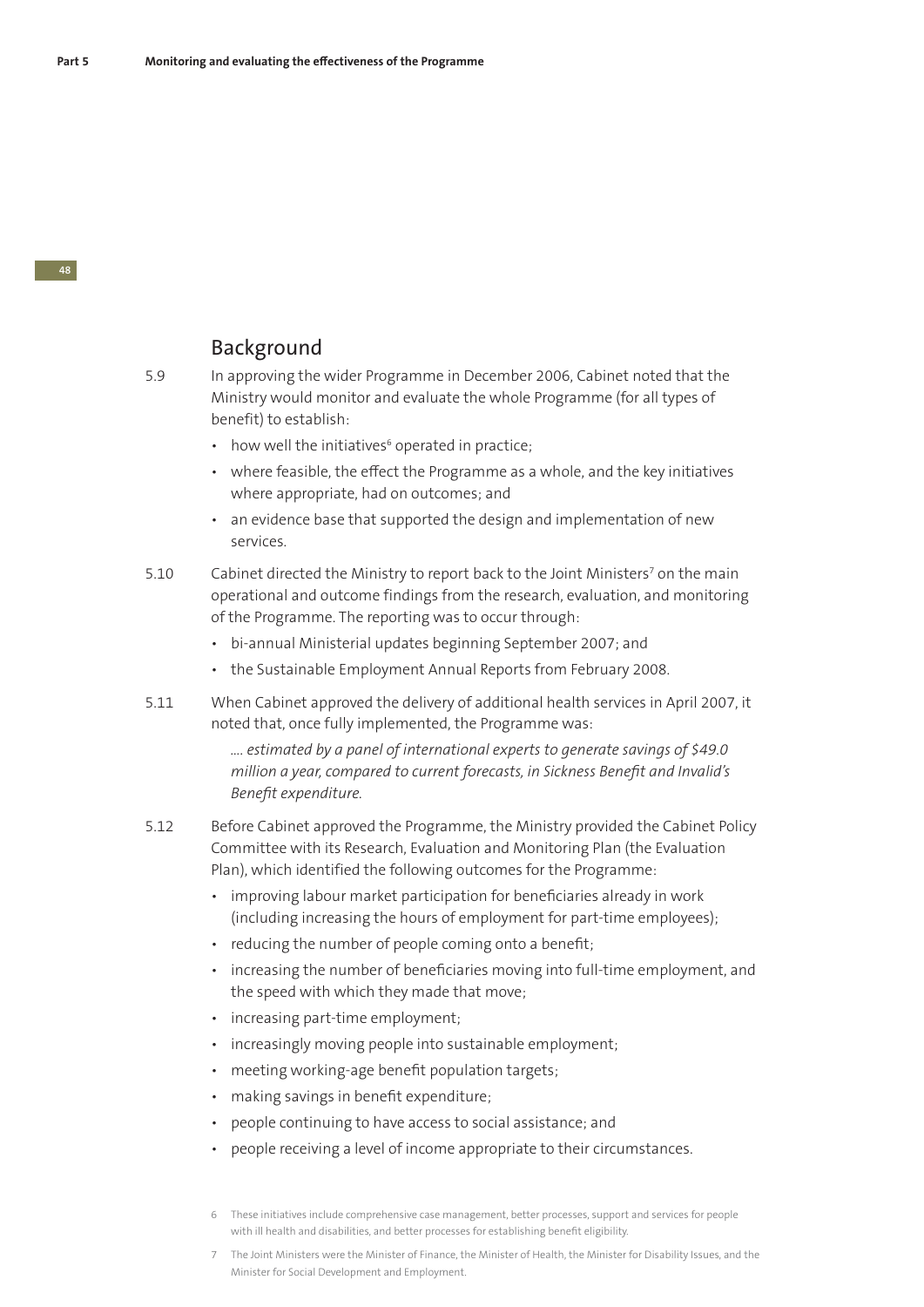## Monitoring the results of the Programme

**Regional staff were monitoring changes in the numbers of people on the sickness**  benefit and invalid's benefit, and carrying out some analysis of the reasons for **the changes. They were not monitoring how well the initiatives were operating in practice, or the extent to which the expected outcomes were achieved.**

- 5.13 Monthly targets for numbers of sickness and invalids' beneficiaries were set at a national level, and for regions and individual service centres. Targets were generally set to reduce the numbers of people on the sickness benefit and stabilise the number of people on the invalid's benefit.
- 5.14 Ministry staff closely monitored the numbers of sickness and invalids' beneficiaries, and service centres and regions reported regularly to Work and Income's national office, the Ministry, and to the Minister on their achievement against the targets. Service centres and regions also monitored reasons why the targets were not achieved, and prepared strategies to achieve the targets.
- 5.15 We expected the Ministry to monitor how well the initiatives were operating in practice, and the effectiveness of the changes. Monitoring the numbers of sickness and invalids' beneficiaries provided only a rudimentary measure of how well the initiatives were operating.
- 5.16 Total numbers do not identify or explain movements between the sickness and invalid's benefits, and they do not show whether people have moved off the benefit into work or for some other reason - for example, going overseas. Also, at a service centre level, numbers go down when beneficiaries move and are assigned to another service centre. Therefore, monitoring numbers does not provide enough information to guide the ongoing development and operation of the Programme.
- 5.17 Although the Ministry had created new positions to help front-line staff , there had been little monitoring of the extent to which these new people were used or the effect that their work was having. For example, the regional health advisor and regional disability advisor positions were established to help case managers assess eligibility and identify appropriate services for beneficiaries. There was little monitoring of the number of cases referred to the services or the outcome of the referrals.
- 5.18 In monitoring the effectiveness of the changes, Ministry staff were not collecting data to establish or measure the extent to which the outcomes (see paragraph 5.12) were achieved. Therefore, staff were not able to tell us whether:
	- labour market participation for sickness and invalids' beneficiaries was improving;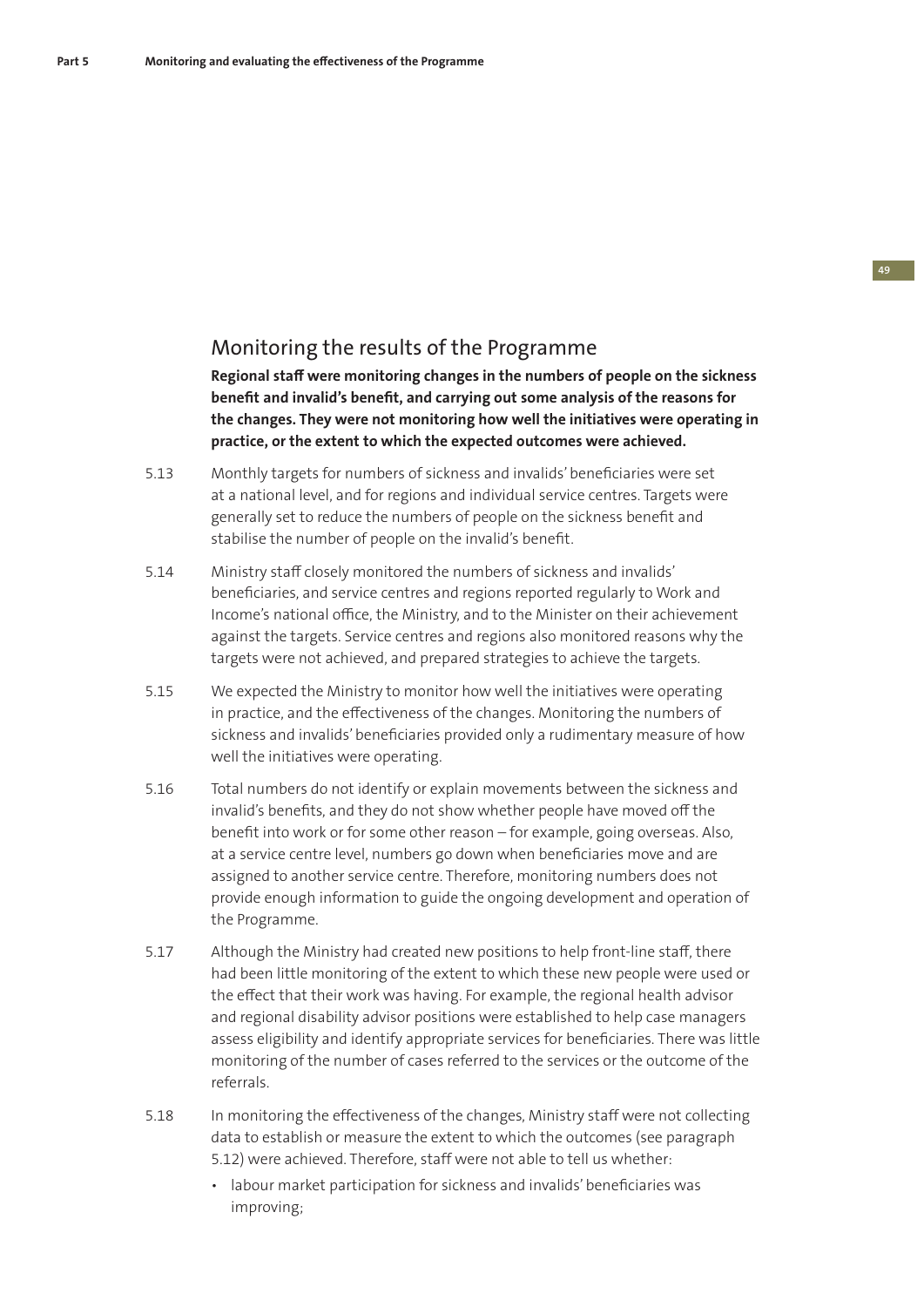- there were fewer people coming onto the sickness benefit;
- the number of sickness and invalids' beneficiaries (where appropriate) moving into full-time employment was increasing, and the rate of any such increase;
- the number of sickness and invalids' beneficiaries participating in part-time work, and the amount of part-time work undertaken, was increasing; or
- the anticipated savings in benefit expenditure were being achieved.
- 5.19 In our view, the Ministry (including regional and service centre staff) needs to better monitor the effect of the changes introduced as part of the Programme. The monitoring needs to occur in the following two areas:
	- how well the initiatives are operating in practice this includes the use and usefulness of the new positions, and the extent to which case managers are carrying out comprehensive case management; and
	- how well the Programme is achieving its outcomes.
- 5.20 The Ministry needs to consider whether the measures are complete and appropriately reflect the progress expected in relation to sickness and invalids' beneficiaries. For example, measuring the number of beneficiaries completing courses or increasing the amount of part-time work that they are doing could also be appropriate measures for sickness and invalids' beneficiaries.

#### **Recommendation 17**

We recommend that the Ministry of Social Development extend the monitoring framework beyond beneficiary numbers, and prepare measures that will assist the ongoing development of the Working New Zealand: Work-Focused Support Programme.

### Evaluation of the Programme

#### The Ministry had carried out only limited evaluation of the effect of the September 2007 changes for sickness and invalids' beneficiaries.

- 5.21 The Centre for Social Research and Evaluation (CSRE), the unit within the Ministry responsible for social sector policy research and evaluation, prepared an Evaluation Plan that was considered by the Cabinet Policy Committee in late 2006. The unit was responsible for carrying out the research and evaluation set out in the Evaluation Plan and for reporting the results to the Joint Ministers.
- 5.22 The Evaluation Plan covered the whole programme. It noted that a supplementary Programme Health and Disability Research and Evaluation Plan focusing on the effects of the changes for sickness and invalids' beneficiaries would be prepared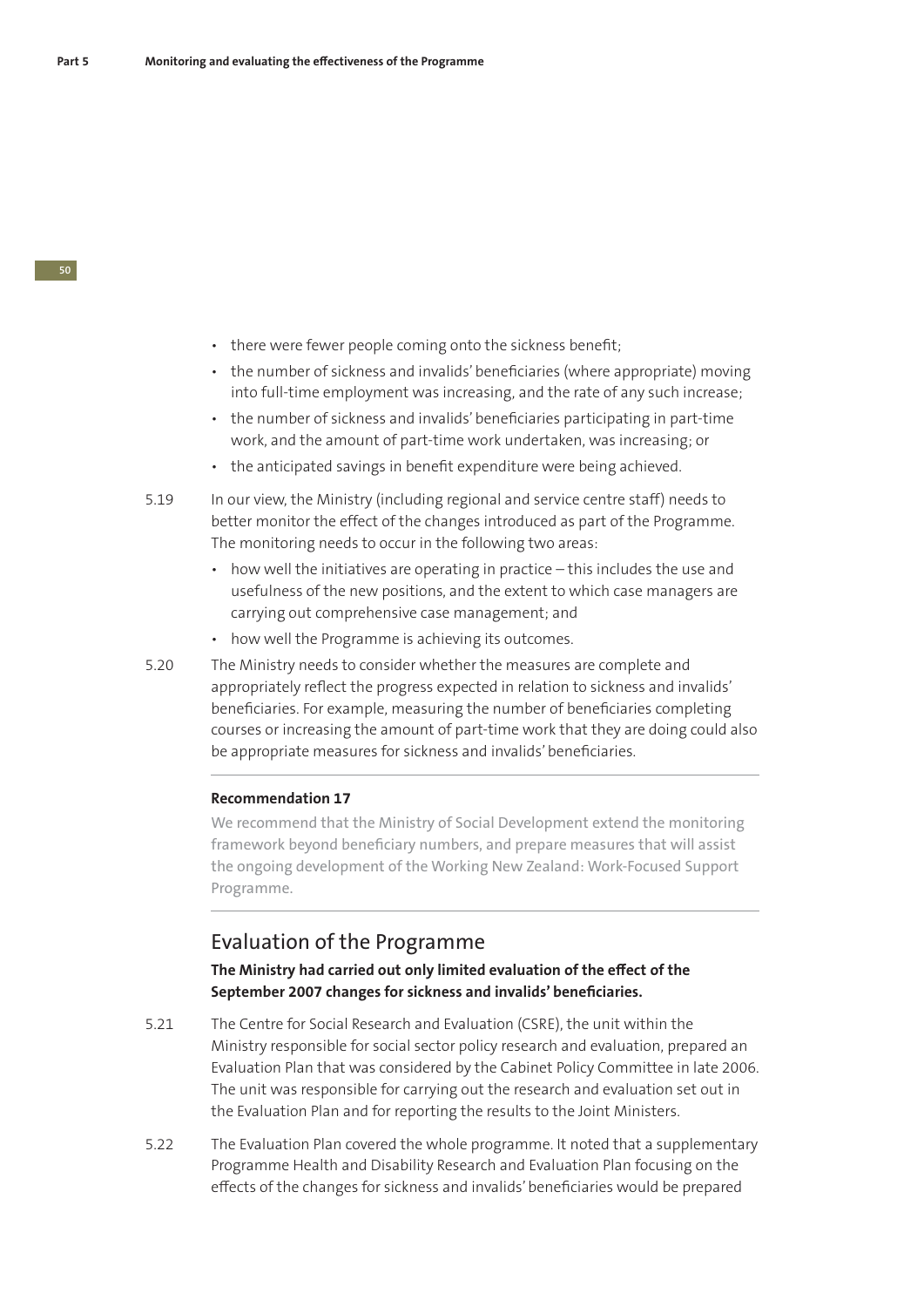by February 2007. The Ministry told us that this plan was not prepared because other work priorities took precedence.

5.23 The Evaluation Plan included some evaluation of the effect of health and disability initiatives for the period 2006/07 to 2009/10. However, the evaluation was very narrow, and focused on identifying the other health services required and evaluating the mental health services, rather than the effectiveness of all of the Programme changes. For example, the effectiveness of the new specialist positions and of comprehensive case management were not discussed in the Evaluation Plan.

#### **Bi-annual evaluations**

- 5.24 In keeping with the December 2006 Cabinet decision (see paragraph 5.10), the Ministry provided two bi-annual evaluation briefings to Joint Ministers – the first in November 2007 and the second in June 2008.
- 5.25 The bi-annual reports provided little evaluation of the effectiveness of the Programme's changes for sickness and invalids' beneficiaries. The reports were about the Programme as a whole, and the November 2007 report specifically excluded the changes from the scope of that evaluation.
- 5.26 The second report (for the period from November 2007 to 31 March 2008) included some analysis of the implementation of the Programme's changes. For example, the report noted the proportion of sickness and invalids' beneficiaries assessed using the new medical certificate, and commented on progress in establishing mild to moderate mental health services contracts (which was slower than anticipated because they were in place in only four regions, rather than the planned 11 regions). The report also noted the number of referrals to the regional health advisors and regional disability advisors, but did not look at the results of the referrals or the effect they had. The report identified growth in the numbers of sickness and invalids' beneficiaries participating in work training and employment-related services, but did not explain why that growth had occurred. We consider that the report provided very limited information on the effect of the Programme on intended outcomes for sickness and invalids' beneficiaries.
- 5.27 The Ministry started to prepare a third process evaluation report for the Joint Ministers that focused on the Programme's changes for sickness and invalids' beneficiaries. The objective of the process evaluation was to understand how the new engagement and planning requirements, medical assessments, information collection processes, and specialist health and disability roles were operating in practice. The report was neither finalised nor given to the Joint Ministers because of changing priorities after the 2008 change of government.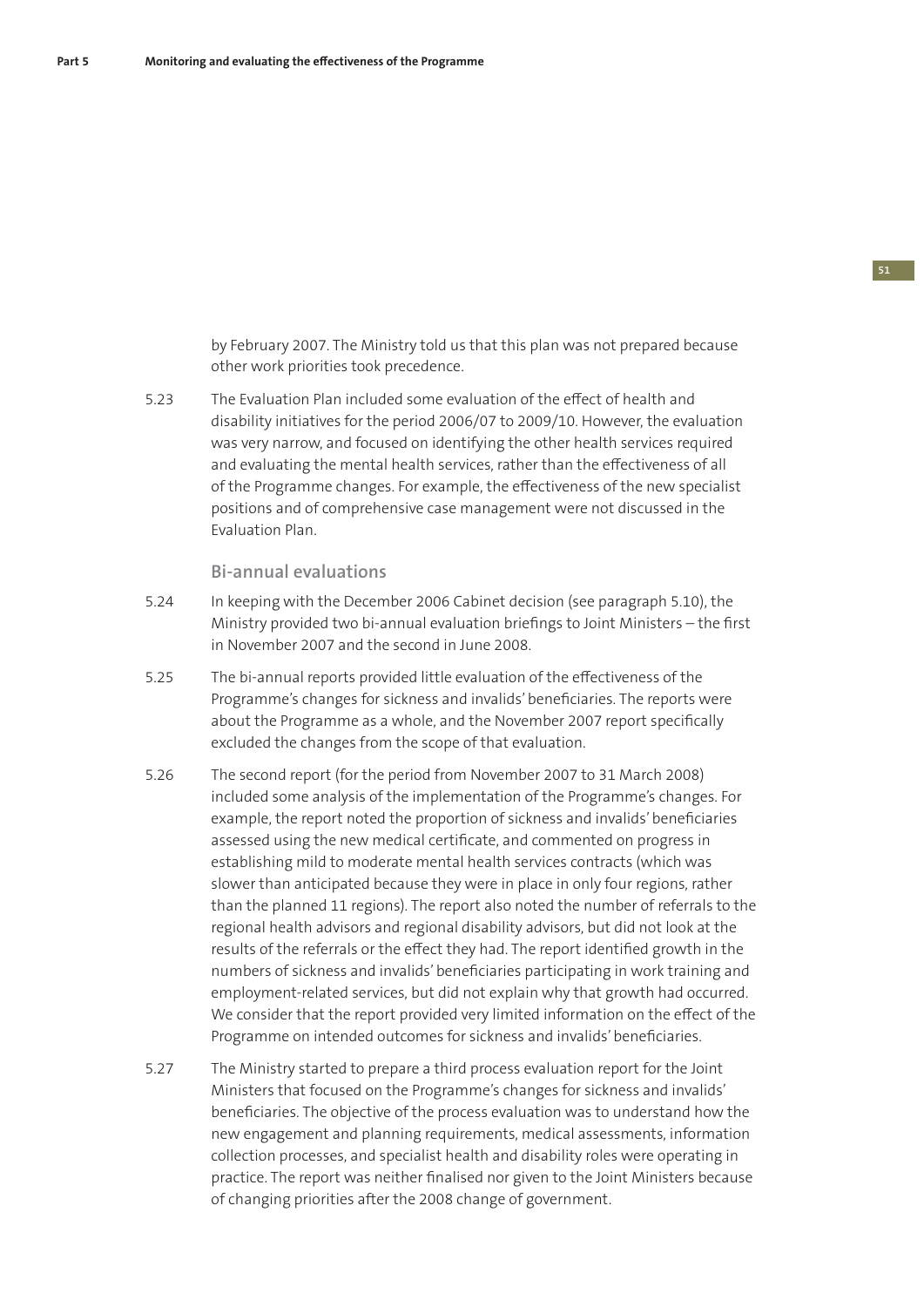#### **Achieving the savings target**

- 5.28 In April 2007, the Ministry had quoted estimated annual savings in sickness benefit and invalid's benefit expenditure of \$49 million by 2010/11, compared with forecasts current at that time. The estimate was based on realising all the benefits from the Programme's changes, and was subject to a large number of assumptions, including the availability of health services purchased through the Innovation Fund. The Ministry did not indicate what this fiscal saving would represent in terms of a reduction in beneficiary numbers.
- 5.29 The Ministry was not formally required to report against its savings estimate until 2010/11. However, at the time of our audit in 2008, the Ministry was not monitoring progress towards achieving the expected savings. It was not in a position to make a preliminary estimate of how likely the expected savings were to be achieved.
- 5.30 We note that funding for the additional health services has since been withdrawn, and the Ministry will need to take this into account when assessing the level of annual savings.

#### **Achieving the numbers targets**

- 5.31 In March 2007, the Ministry noted in a report to the Government that it expected the Programme to have a significant effect in reducing the number of people receiving a sickness benefit or invalid's benefit, by moving them into work (where appropriate).
- 5.32 Between September 2007, when the Programme was extended to sickness and invalids' beneficiaries, and December 2008, the combined number of reported sickness and invalids' beneficiaries increased by 5.6% (see Figure 6). The number of invalids' beneficiaries increased by 6.7% and the number of sickness beneficiaries increased by 3.9%.

#### **Figure 6**

**Changes in beneficiary numbers between September 2007 and December 2008** 

| Month             | Invalid's benefit | Sickness benefit | Combined |
|-------------------|-------------------|------------------|----------|
| September 2007    | 78,268            | 48,995           | 127,263  |
| December 2007     | 80,082            | 49,093           | 129,175  |
| <b>March 2008</b> | 81,130            | 45.676           | 126,806  |
| June 2008         | 82.879            | 46.271           | 129,150  |
| September 2008    | 83,618            | 48,208           | 131,826  |
| December 2008     | 83,501            | 50,896           | 134,397  |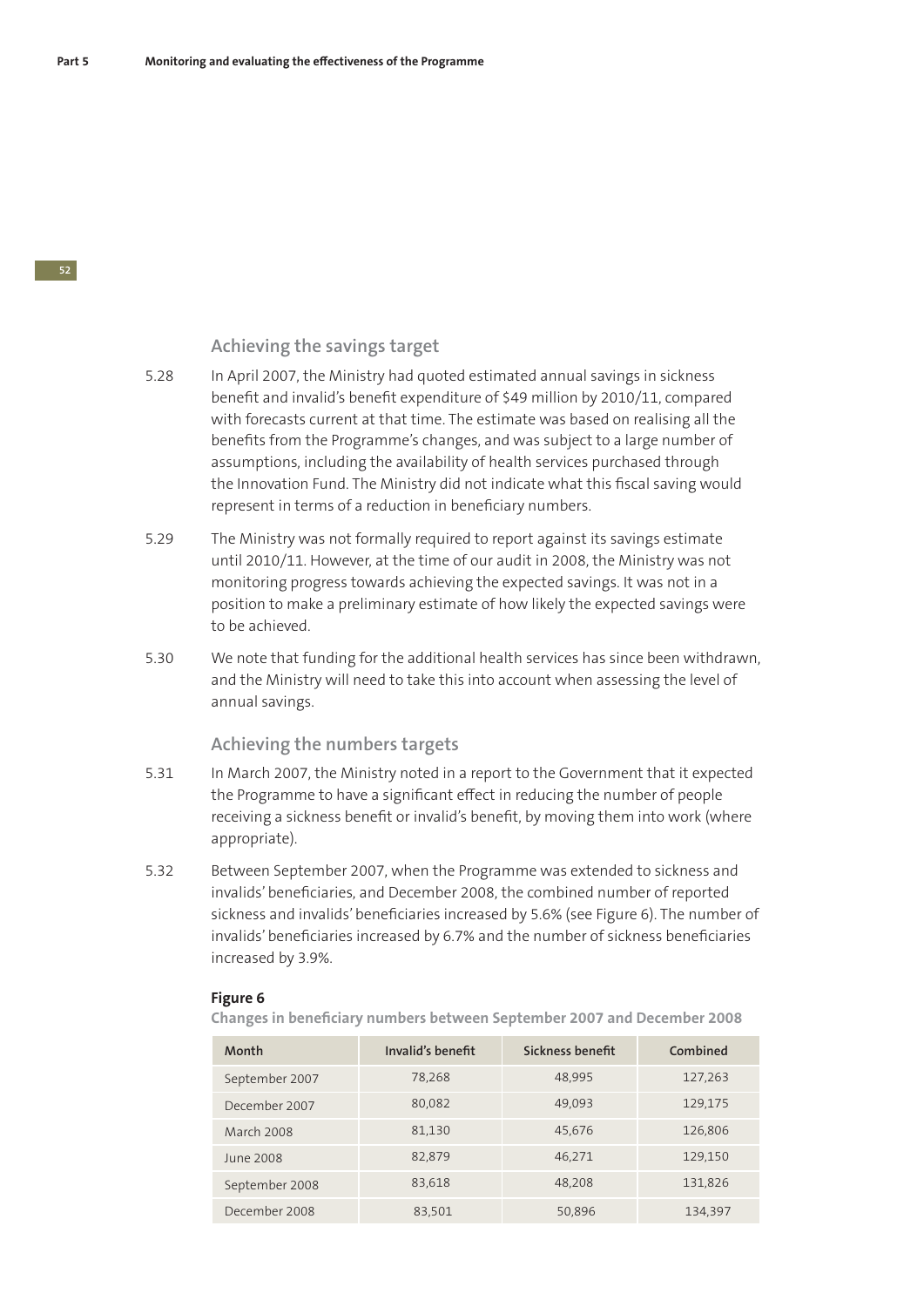5.33 The number of invalids' beneficiaries increased from 78,268 in September 2007 to 80,082 in December 2007, with a minimal increase in sickness beneficiary numbers in this same quarter. The Ministry's economic and fiscal updates for 2008 partly attributed increases in the number of beneficiaries transferring from the sickness benefit to the invalid's benefit to the changes introduced as part of the Programme in September 2007. In particular:

- using the new medical certificate, case managers became responsible for determining whether an applicant would receive a sickness or invalid's benefit. (This was previously decided by medical practitioners for the sickness benefit, and designated doctors for the invalid's benefit.) The analysis in the updates noted that some case managers might have incorrectly assumed that the beneficiary qualified for the invalid's benefit if the two-year reassessment period was ticked by the medical practitioner; and
- medical practitioners completing the medical certificate were not clearly distinguishing between the likely duration of the illness or disability and its effect on the beneficiary's ability to work.
- 5.34 Overall, we consider that the lack of adequate and ongoing monitoring means that the Ministry does not know whether the Programme is achieving the outcomes intended. The Ministry is unable to make well-informed adjustments to the Programme to achieve those intended outcomes.

#### **Recommendation 18**

We recommend that the Ministry of Social Development modify its evaluation strategy to better measure the extent to which the Working New Zealand: Work-Focused Support Programme is achieving the intended outcomes, including increased numbers of beneficiaries case-managed into work (where appropriate) and expected savings in benefit expenditure.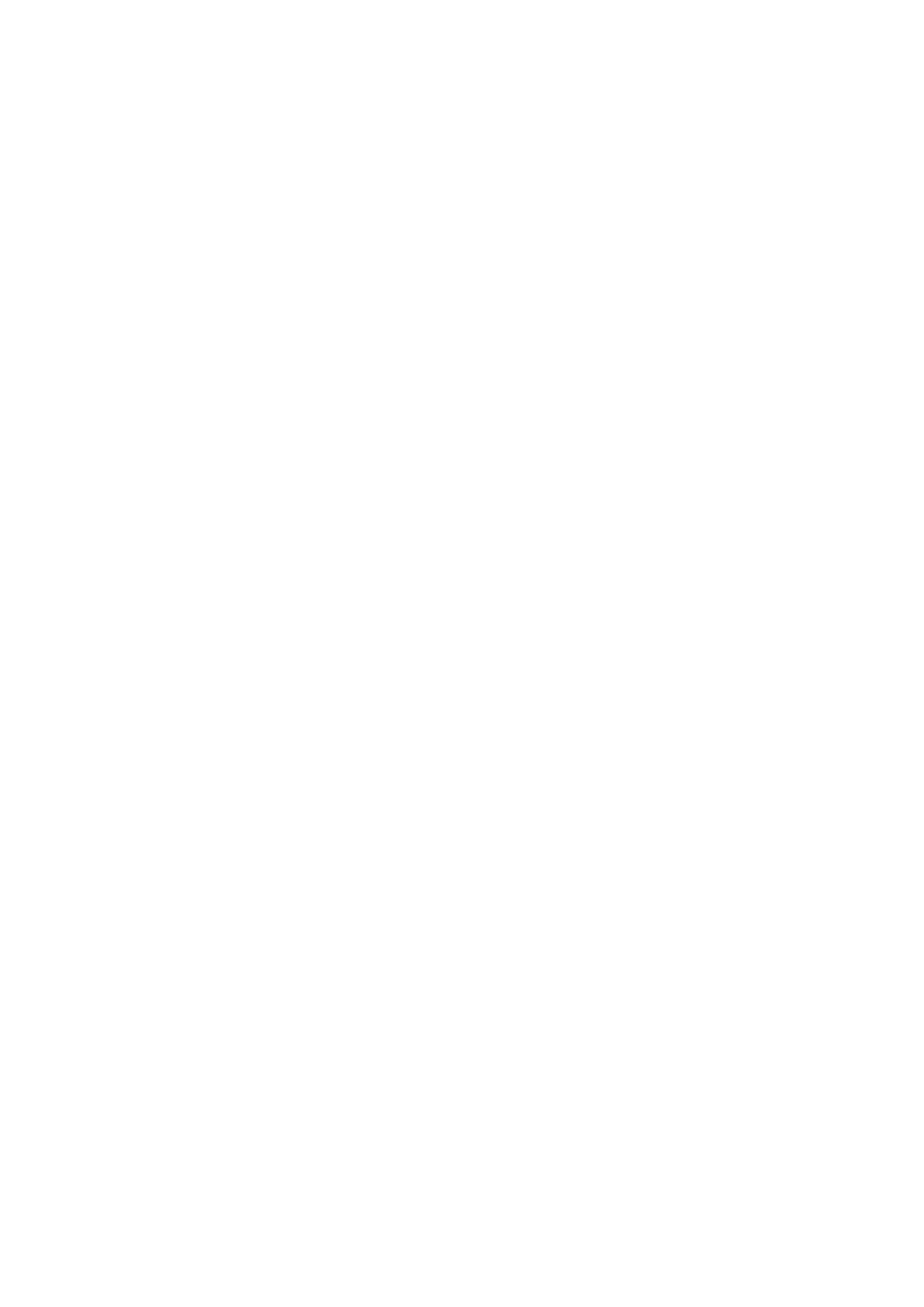## Appendix 1 **Our audit methodology**

This appendix sets out more detailed information about our audit approach. It discusses:

- our audit fieldwork; and
- the questionnaire completed by general practitioners.

## Our audit fieldwork

Our audit fieldwork was carried out from September to December 2008. We spoke to staff in the Ministry's head office and in Work and Income's national office about the management of sickness benefits and invalids' benefits. These staff represented the service development, policy analysis, planning and performance, finance, and research and evaluation functions of the Ministry and Work and Income.

We visited five of Work and Income's 11 regional offices, and two service centres in each of those regions.

| Region    | Two service centres we visited in that region |
|-----------|-----------------------------------------------|
| Southern  | Dunedin Central and South Dunedin             |
| Waikato   | Dinsdale and Cambridge                        |
| Auckland  | Waitakere and Mangere                         |
| Nelson    | Richmond and Greymouth                        |
| Northland | Kaitaia and Kawakawa                          |

In the regional offices and service centres, we spoke to Work and Income's regional health advisors and regional disability advisors, regional and service centre managers, training co-ordinators, employment co-ordinators, staff responsible for purchasing and managing service contracts, and case managers.

### **Review of documents and records**

We examined regional and service centre plans and strategies where these were relevant to sickness and invalids' beneficiaries, reports on performance against targets for numbers of sickness and invalids' beneficiaries, data about the beneficiary population, management reports, and documentation used for case management. We also examined information held about sickness and invalids' beneficiaries in SWIFTT, the system used by Work and Income to record information about recipients of financial assistance and the assistance they receive.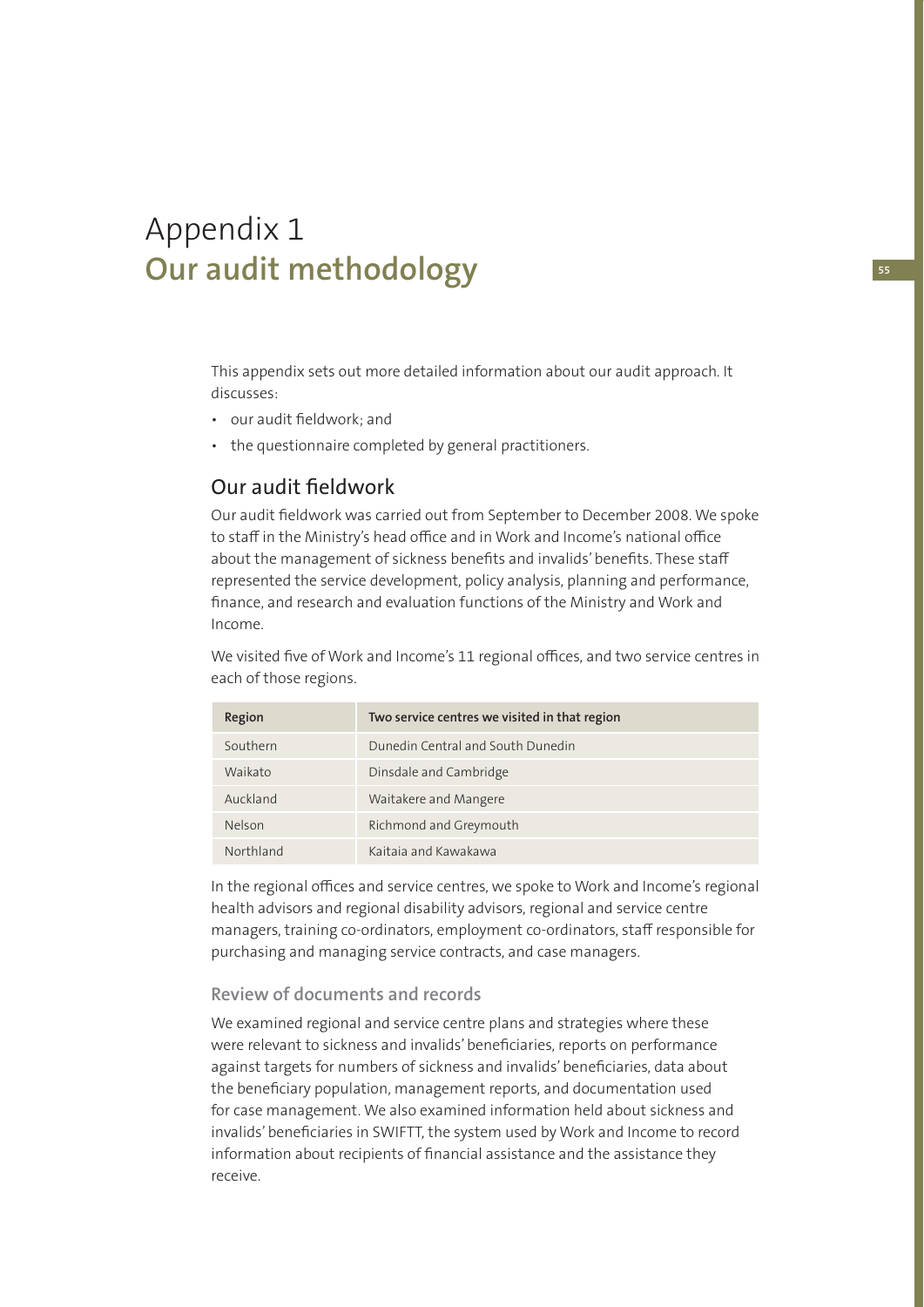To assess how Work and Income staff were deciding whether people were eligible for a sickness benefit or invalid's benefit, we examined available computer and paper records for a sample of beneficiaries. We also used these records to assess case management processes.

Our findings on how well eligibility and case management processes were working at the time of our audit were based on our examination of the sample, combined with the knowledge we gained from other sources. We have referred to numbers of cases in the report to illustrate the extent of what we found in the sample we examined. The numbers sometimes relate to a subgroup of our sample. Where cases relate to a subgroup, we have given the size of that subgroup. The figures should not be extrapolated to all sickness and invalids' **beneficiaries** 

### Sampling case files

In consultation with the Ministry of Social Development (the Ministry), we chose a sample of 160 sickness beneficiaries and 160 invalids' beneficiaries, using data supplied by the Ministry from beneficiary records current at the end of June 2008. We selected 16 sickness beneficiary cases, and 16 invalid's beneficiary cases for each of the 10 service centres we visited.

We drew the cases from two broad incapacity groups recorded by the Ministry:

- psychological or psychiatric conditions this group includes people with stress, depression, bipolar disorder, schizophrenia, and intellectual disability; and
- musculoskeletal disorders this group includes people with back pain, muscle strains, and arthritis.

We chose cases from these groups because these are the two major categories of incapacity among sickness and invalids' beneficiaries, and because both types of incapacity have grown significantly in past years. The growth in mental health disorders has been particularly marked. Stress, bipolar disorder, schizophrenia, and depression have become the main mental disorder growth categories for sickness and invalids' beneficiaries. Sickness and invalids' beneficiaries with mental health disorders and musculoskeletal disorders are also among the most likely to remain on a benefit for the longest time.

These two incapacity groups encompass a wide range of medical conditions, with some short-term and others permanent, and with varying levels of severity and effect on the person's ability to work.

From the sample population provided to us by Work and Income, we chose individual beneficiaries across all age groups, but including: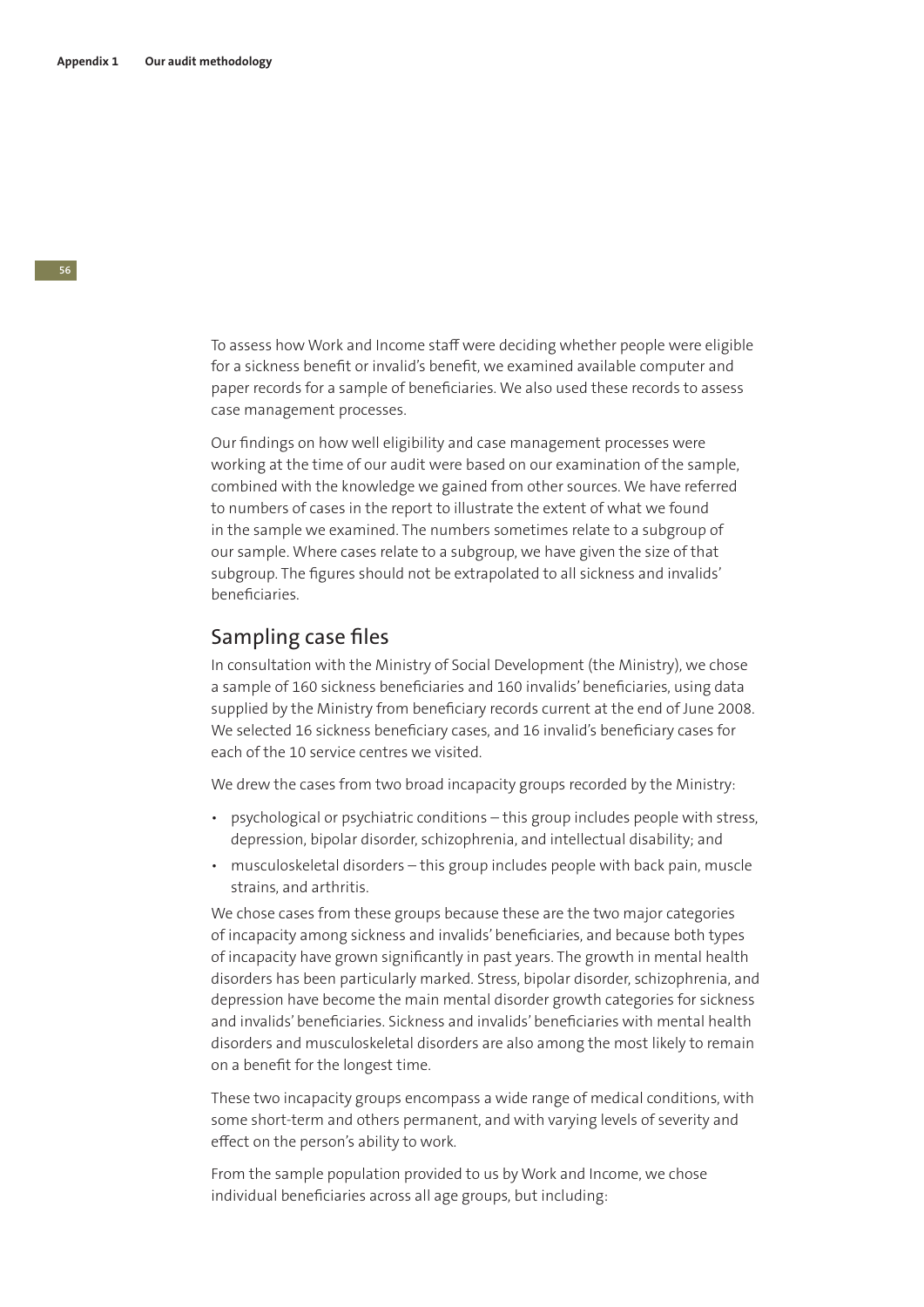- people who were recorded as having moved to the sickness benefit or invalid's benefit from another benefit, such as the unemployment benefit or domestic purposes benefit: and
- people who had been on the sickness benefit or invalid's benefit for shorter or longer periods of time.

We included these in order to establish whether any differences in practice existed in such cases.

Because our examination of case files was carried out later in 2008, a small number of our chosen sample group were no longer receiving a sickness benefit or invalid's benefit. In these cases, the Ministry's computer system retained only limited records of their history on that benefit.

Each of the service centres we visited had retrieved files for the chosen sample of beneficiaries. Previous medical certificates were occasionally missing from these. In a small number of cases across the sample, paper files had not been retrieved, so we chose other beneficiary cases in their place.

### Questionnaire for general practitioners

We also invited general practitioners (GPs) to complete a questionnaire, because they are the health practitioners who fill out most of the medical certificates that applicants for a sickness benefit or invalid's benefit must provide to Work and Income. The questionnaire asked GPs about this role, the design of the medical certificate, and their communication with Work and Income.

In total, 150 GPs responded to our questionnaire. We analysed responses to each of the questions, as well as their comments. The questions that GPs answered are reproduced below.

#### **Communication**

In the last 12 months, overall, how would you rate the quality of Work and Income's communication with you on matters relating to sickness and invalids' beneficiaries?

- very good
- good
- satisfactory
- poor
- very poor
- other (please specify below)

Comments and suggestions for improvement: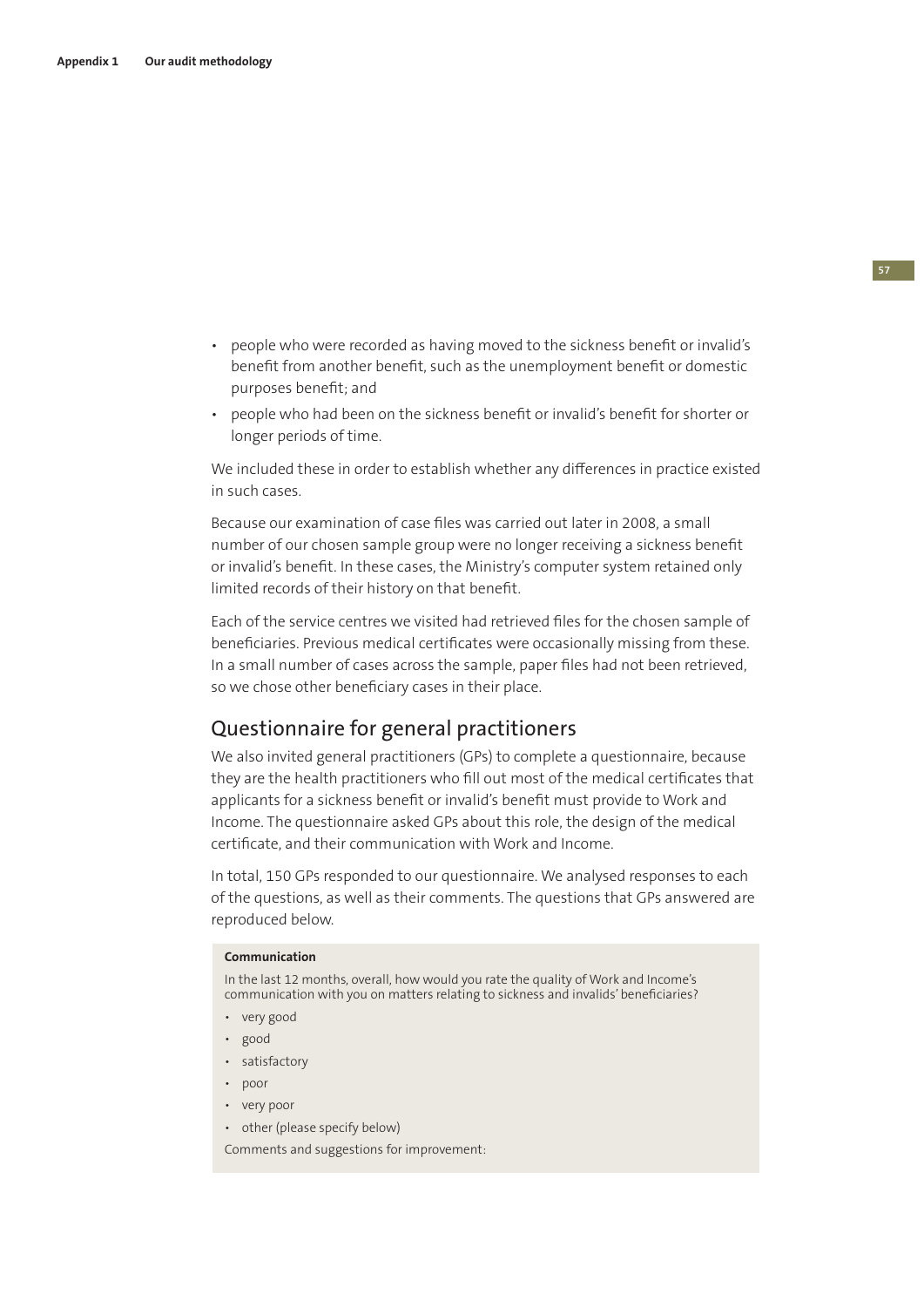#### **Responding to the person's needs**

The medical certificate allows you to ask Work and Income to contact you about a person's diagnosis or ability to work. Does Work and Income contact you when you ask them to?

- always
- usually
- sometimes
- rarely
- never
- other (please specify below)

Comments and suggestions for improvement:

The medical certificate provides for you to tell Work and Income what interventions might help a person into work, when the person is likely to be capable of work planning, training, or likely to be ready for some form of work, and what other support might be appropriate for the person.

In the last 12 months, how well or poorly has Work and Income responded to your comments in the medical certificate about the needs of the person?

- very well
- well
- adequately
- poorly
- very poorly
- other (please specify below)

Comments and suggestions for improvement:

#### **Ability to work**

The medical certificate asks you to assess how the person's medical condition or treatment affects their ability to work, and when they are likely to be capable of work planning, training or some form of work. You are also asked to judge how many hours the person is able to work in a week.

Do you think that a medical consultation provides the necessary information to make an assessment of the person's ability to seek, undertake or be available for work?

- always
- usually
- sometimes
- rarely
- never
- other (please specify below)

Comments and suggestions for improvement: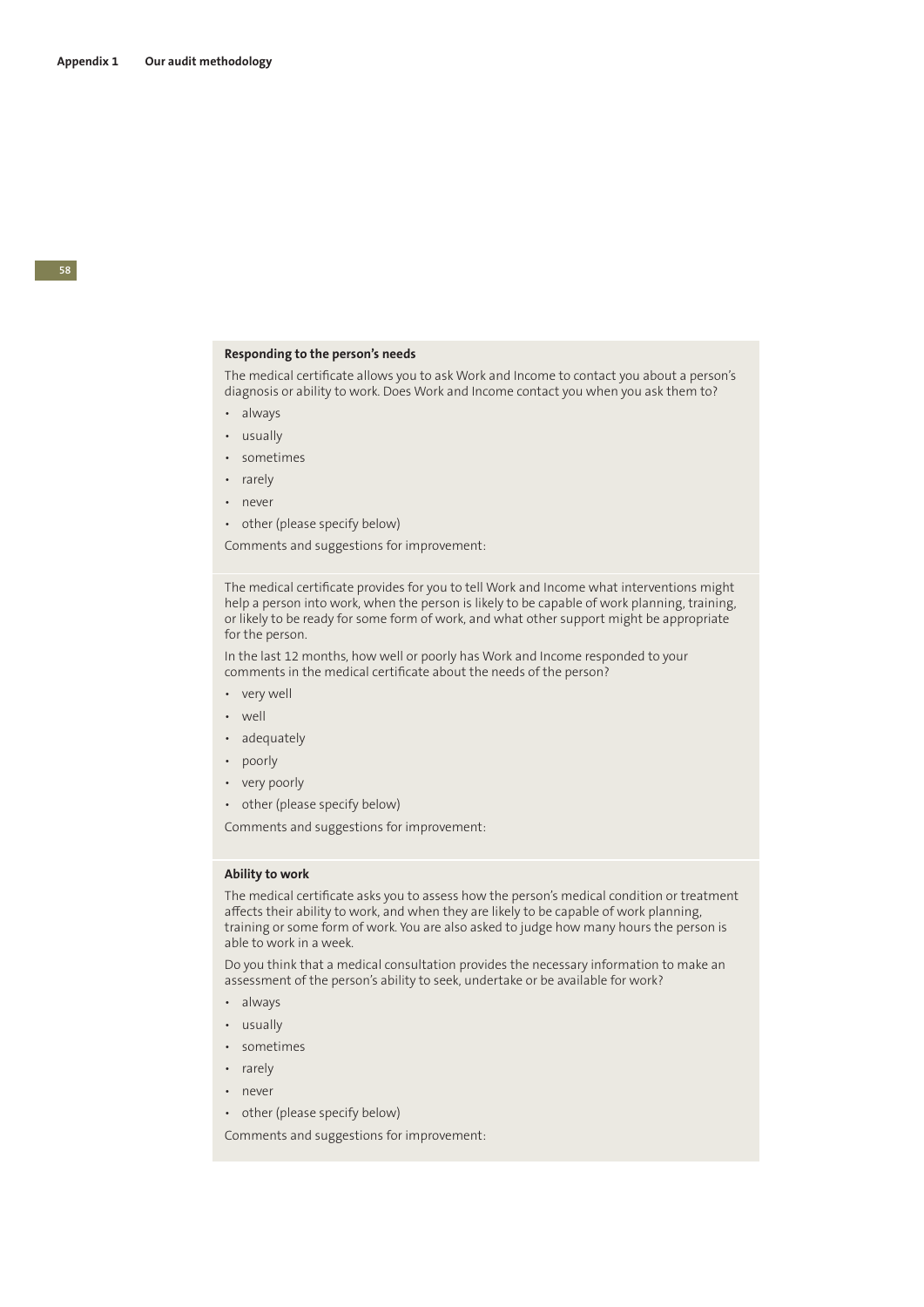#### **The medical certificate**

Does the medical certificate enable you to express a clear and balanced assessment of the person's medical condition, and its current and future effect on their ability to work?

- yes
- no
- to a limited extent

Comments and suggestions for improvement:

Does the medical certificate enable you to comment on the person's future needs and potential for employment, including any non-medical barriers to work?

- yes
- no
- to a limited extent

Comments and suggestions for improvement:

#### **Awareness of services**

The medical certificate asks about support services and other services that might be useful to aid recovery and rehabilitation, and help a person move towards employment. Are you aware of the services available through Work and Income?

- yes
- no
- uncertain

Comments and suggestions for improvement:

#### **Your location (city, town, or region)**

This is optional but will help us identify any significant differences between regions and districts.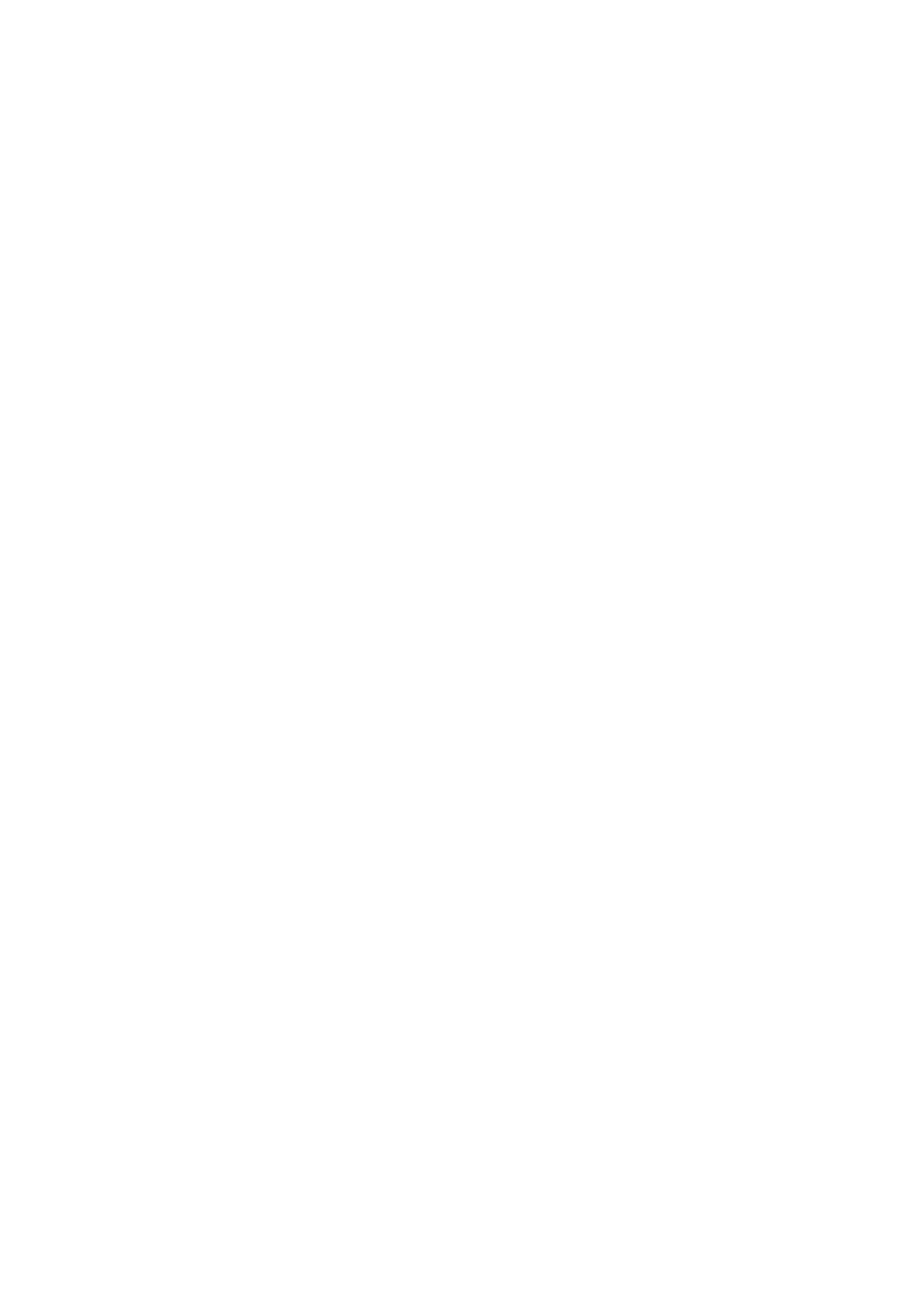# Appendix 2 **How people qualify for a sickness benefit or** invalid's benefit

## Sickness benefit

The sickness benefit is a weekly payment that helps people who are temporarily off work or working at a reduced level because of sickness, an injury, pregnancy, or a disability.

To qualify for a sickness benefit, the person must:

- be 18 years of age or older, or 16 to 17 years of age and living with a partner and children whom they support;
- be in a job and have had to stop working or reduce their hours and income because of sickness, injury, pregnancy, or disability; or unemployed or working part-time and find it hard to look for work or do full-time work because of sickness, injury, pregnancy, or disability;
- be a New Zealand citizen or permanent resident who normally lives here;
- have lived in New Zealand for at least two years at any one time since becoming a New Zealand citizen or permanent resident (unless they are a refugee); and
- have an income under a certain level (this includes any partner's income).

To support their application for a sickness benefit, the person is required to provide a medical certificate. The certificate must include:

- a diagnosis;
- the effect of the condition on the person's ability to work;
- the likely duration of the effect of the condition; and
- any other information that the Chief Executive of the Ministry of Social Development requires.

The medical certificate must be signed by a registered:

- medical practitioner;
- dentist (where appropriate); or
- midwife (for pregnancy, childbirth, or any related conditions).

Before granting a sickness benefit, Work and Income staff need to be satisfied that the person is:

- limited in their capacity to seek, undertake, or be available for full-time employment because of sickness, an injury, pregnancy, or a disability; or
- losing earnings through sickness, an injury, pregnancy, or a disability because they are not working or they are working at a reduced level.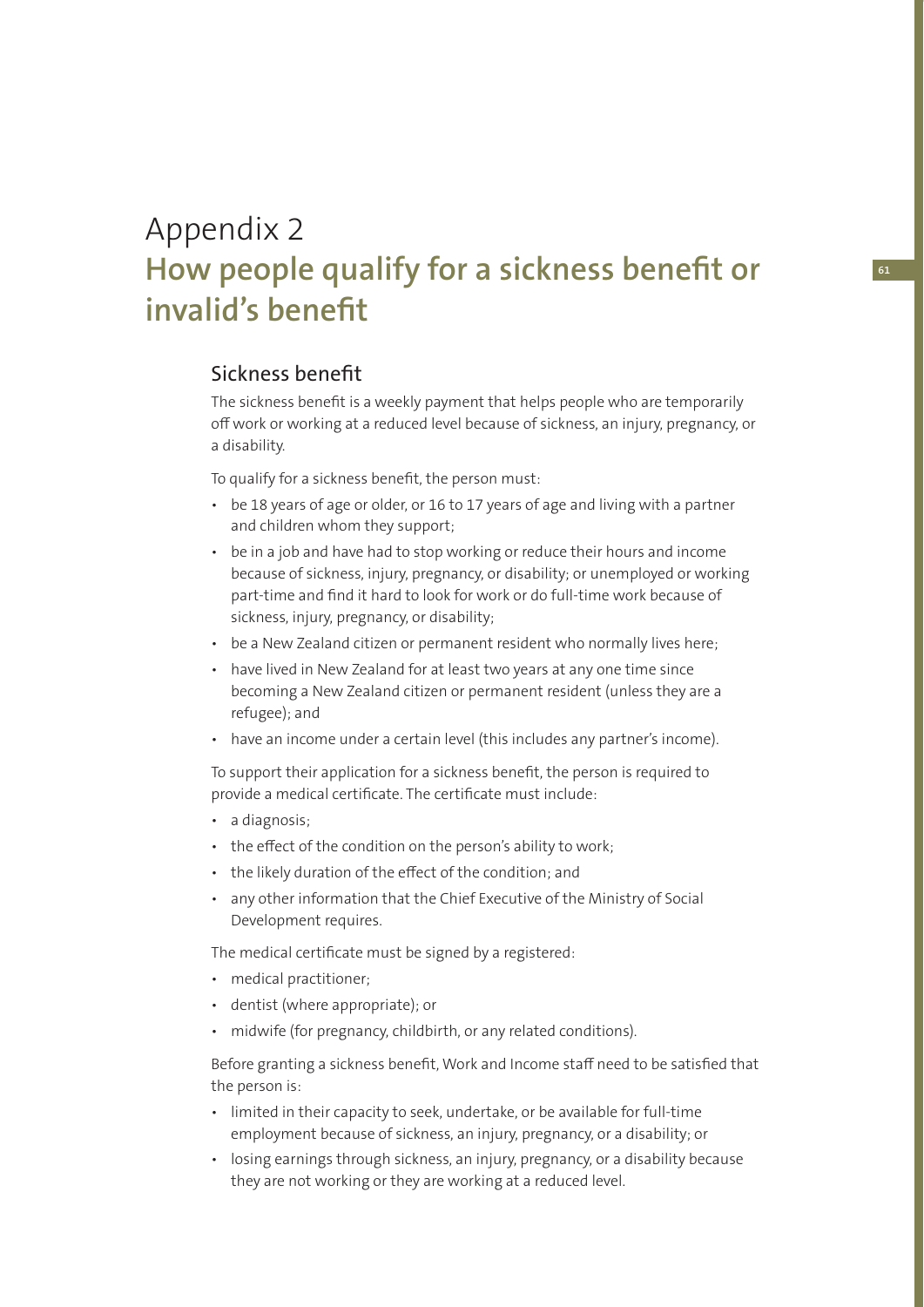This assessment is usually based on the information provided in the medical certificate. However, in some circumstances a person may be referred to a designated doctor for further assessment – for example, when the medical practitioner indicates on the certificate that a second opinion is appropriate.

It is expected that most sickness beneficiaries' ability to work will improve, allowing them to progress towards employment. When completing the medical certificate, the medical practitioner will advise when the person's medical entitlement to a benefit should be reassessed.

Generally, the medical practitioner's recommendation is accepted. However, if there is inconsistent information on the medical certificate, or the "recommended incapacity duration" held in SWIFTT suggests that a further check on the duration recommended by the medical practitioner is needed, the application is referred to the regional health advisor or the regional disability advisor for advice. The regional health advisor or the regional disability advisor may recommend that the applicant be referred to a designated doctor for further assessment.

Work and Income requires beneficiaries to have their medical eligibility to the sickness benefit reviewed regularly. The first medical certificate is accepted for only up to four weeks (even if the certificate states that the medical condition will last longer). The beneficiary has to go back to their medical practitioner, dentist, or midwife to get another medical certificate if they are unable to work and need the sickness benefit for more than four weeks.

The second or subsequent medical certificates can cover a period of up to 13 weeks.

### Invalid's benefit

To qualify for the invalid's benefit, the person must:

- be 16 years of age or over;
- be a New Zealand citizen or permanent resident;
- have lived continuously in New Zealand for two years or more at any one time since becoming a New Zealand citizen or permanent resident;
- be ordinarily resident in New Zealand when they first apply for the benefit; and
- be both permanently and severely restricted in their capacity for work because of sickness, injury, or disability, or be totally blind.

"Permanent" means the sickness, injury, or disability is expected to continue for at least two years or that a person has been diagnosed with a terminal illness and is not expected to live more than two years.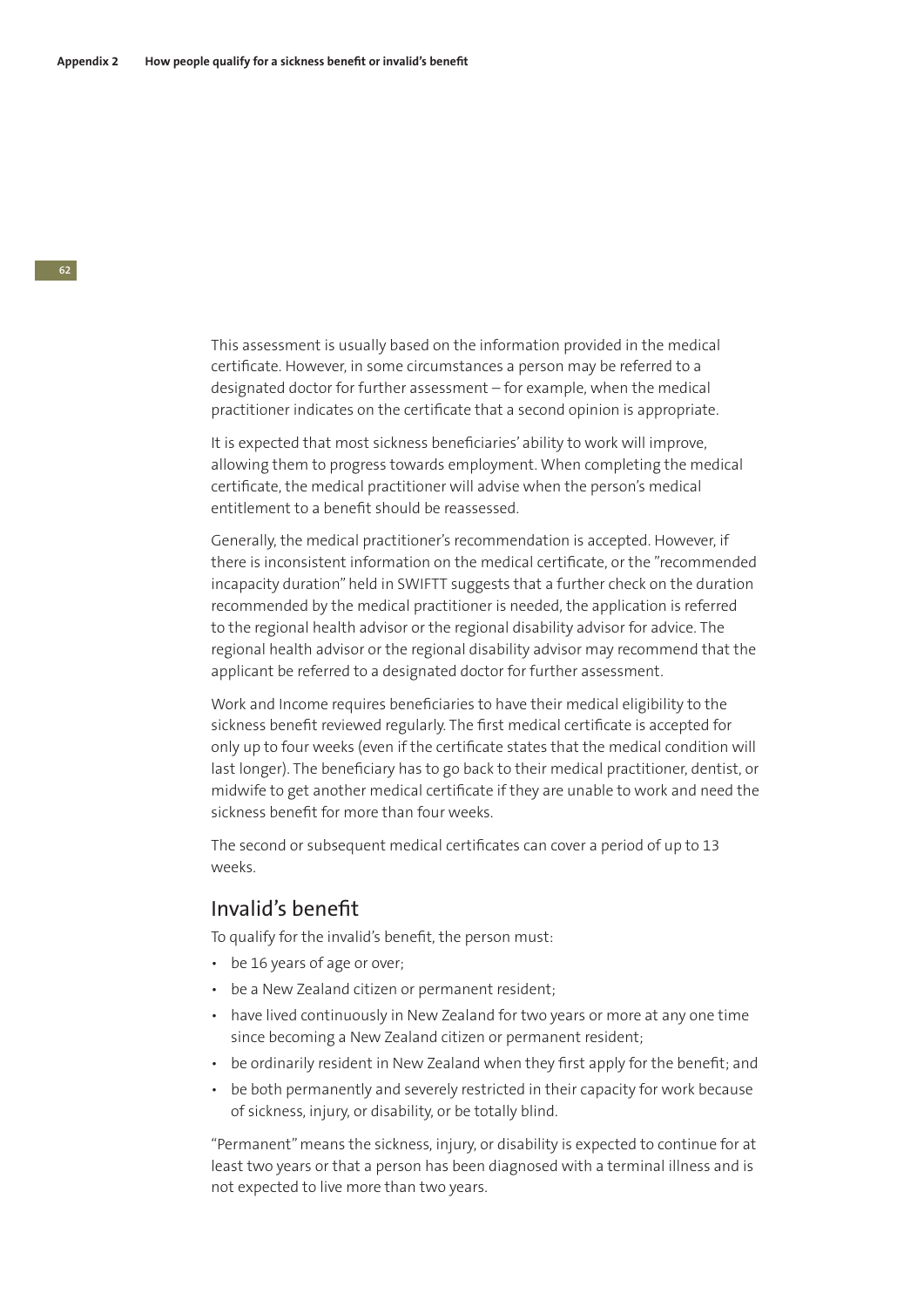"Severely" means that the person cannot work 15 hours or more each week in open employment (that is, employment other than sheltered<sup>8</sup> employment).

When applying for an invalid's benefit, a person can provide either a medical certificate from their medical practitioner or suitable existing medical or disability assessments.

Work and Income staff can consider granting an invalid's benefit solely from a medical certificate completed by the applicant's own medical practitioner if they are satisfied that the information confirms that the person meets the medical criteria for an invalid's benefit. However, Work and Income staff are encouraged to use all information available because one form of medical or disability information may not be enough to decide entitlement to an invalid's benefit. This additional information includes:

- the existing assessment(s);
- information contained in Work and Income records (for example, information on disability allowance, Child Disability Allowance); and
- previous Work and Income certificates.

Before granting an invalid's benefit, Work and Income staff have to be satisfied from the information available that the applicant is:

- both permanently and severely restricted in their capacity for work because of sickness, or injury or disability from an accident, or a congenital condition; or
- totally blind.

Work and Income staff can refer the applicant to a designated doctor if the applicant is unable to, or chooses not to provide existing reports, assessments or a medical certificate, and Work and Income records do not hold sufficient information to decide entitlement to an invalid's benefit. An applicant may also be referred to a designated doctor for further assessment when the medical practitioner indicates on the medical certificate that a second opinion is appropriate.

Also, if the benefit eligibility is unclear from the information provided, Work and Income staff can refer the application to the regional health advisor or the regional disability advisor for advice. Some regions require their staff to refer all new applications for, and reassessments of, invalids' benefits to the regional health advisor or regional disability advisor for a recommendation before the benefit is granted.

8 A person is considered to be in sheltered employment if the employment conditions need to be specifically designed to cater for their needs. This applies to full-time employment, self-employment, supported employment, or contract work.